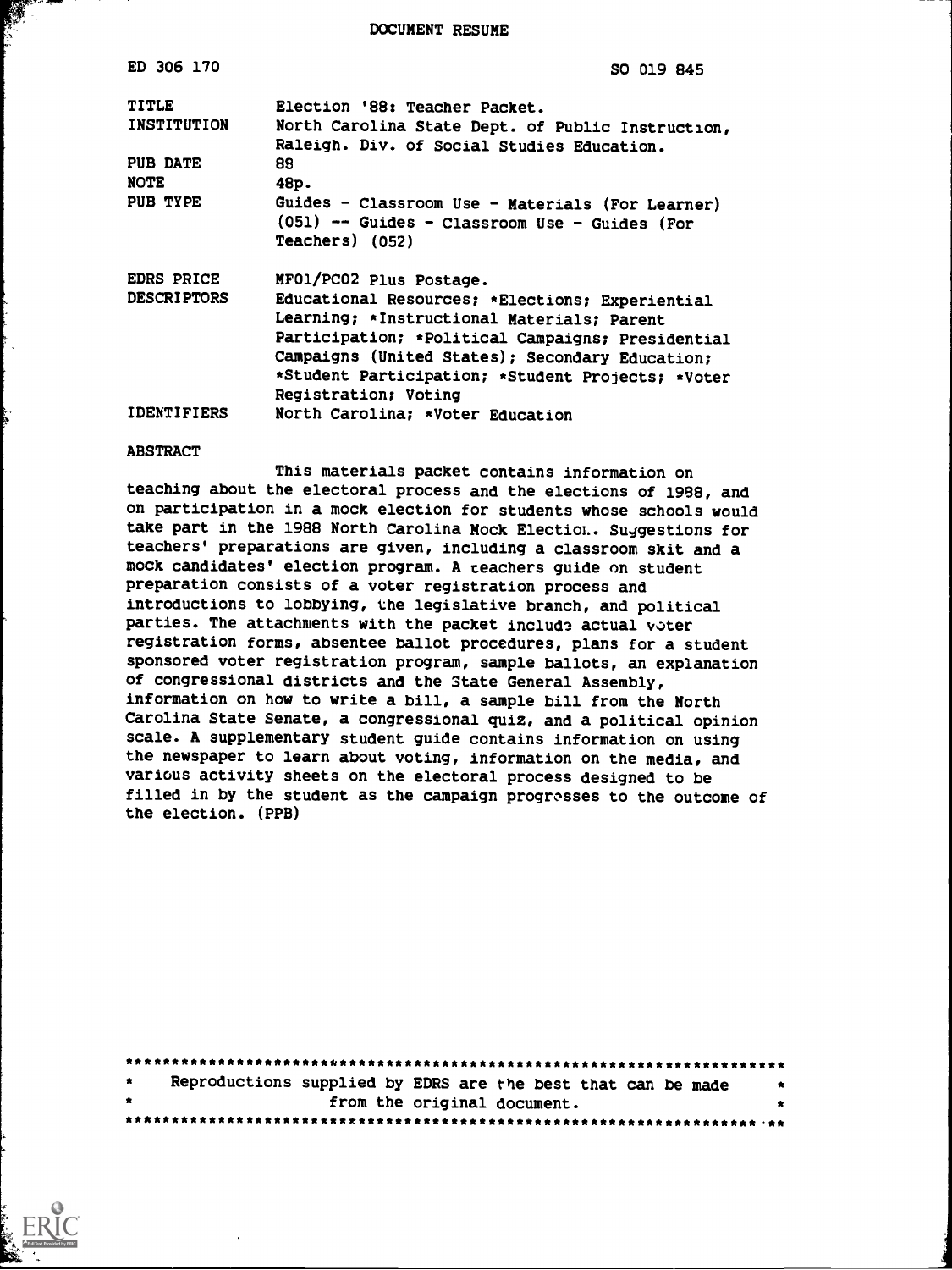# Packet

### **Division of Social Studies** North Carolina Department of Public Instruction

#### "PERMISSION TO REPRODUCE THIS MATERIAL HAS BEEN GRANTED BY

 $-744$ 

BRUMBACK

#### TO THE EDUCATIONAL RESOURCES INFORMATION CENTER (ERIC)"

#### U S DEPARTMENT OF EDUCATION<br>Office of Educational Research and improvement EDUCATIONAL RESOURCES INFORMATION

- This document has been reproduced as<br>received from the person or organization<br>originating it.
- $\Box$  Minor changes have been made to improve  $\frac{1}{2}$ <br>reproduction quality
- Points of view or opinions stated in this docure.<br>| ment: do: not: necessarily: represent: official:<br>| OE31 position or policy

# 2 BEST COPY AVAILABLE.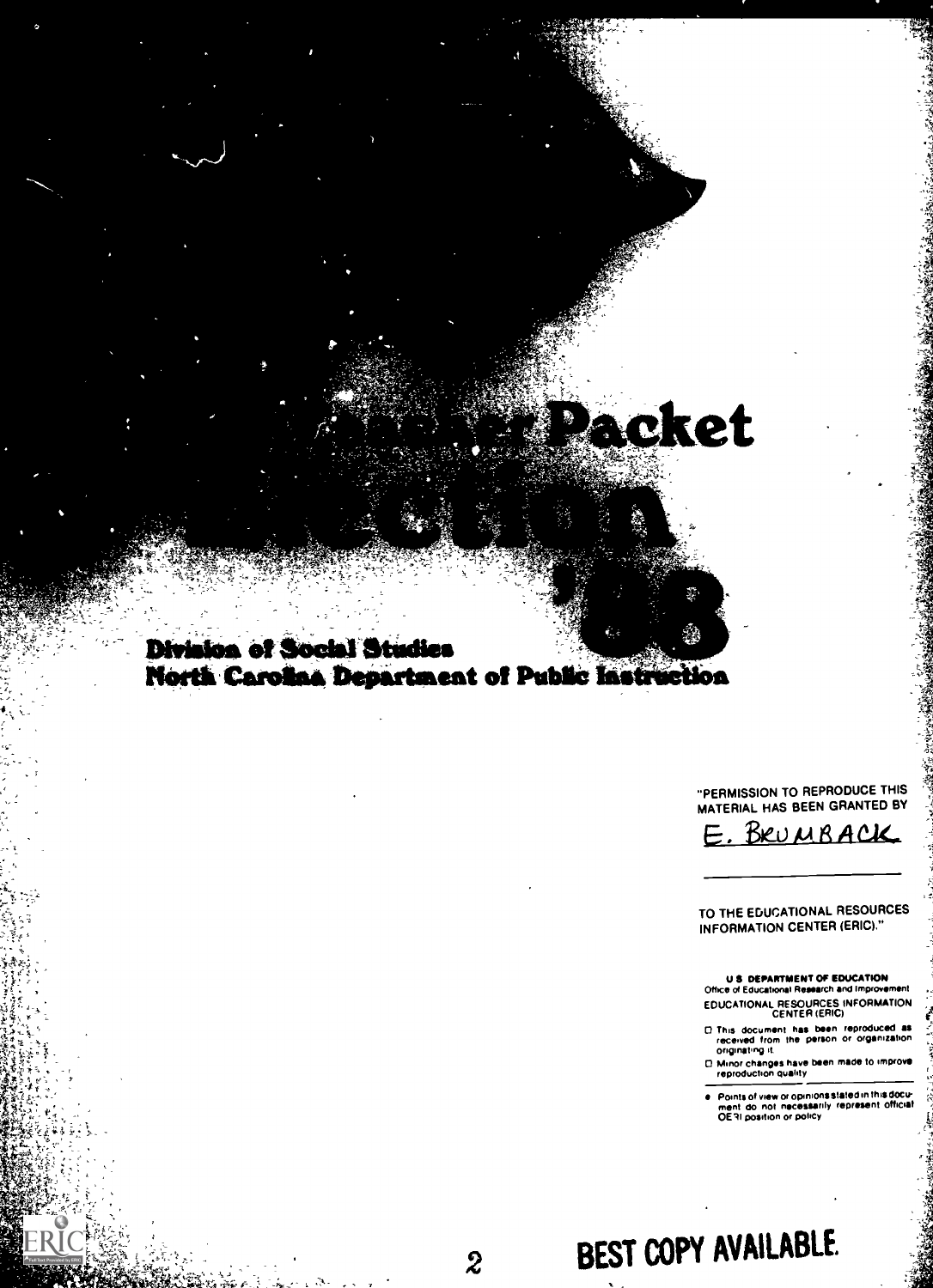## **CONTENTS**

| Regional Social Studies Coordinators' Addresses2 |
|--------------------------------------------------|
| (Suggestions For Teachers)3<br>SECTION I         |
|                                                  |
|                                                  |
| ( Preparation For Students)7<br>SECTION II       |
|                                                  |
|                                                  |
|                                                  |
|                                                  |
| (Attachments)<br>SECTION III                     |
|                                                  |
| Voter Registration Information1-A                |
|                                                  |
| Election Survey/Voter Registration Drive3-3A     |
|                                                  |
|                                                  |
|                                                  |
|                                                  |
|                                                  |
|                                                  |
|                                                  |
|                                                  |



Ĭ

 $\hat{\mathcal{A}}$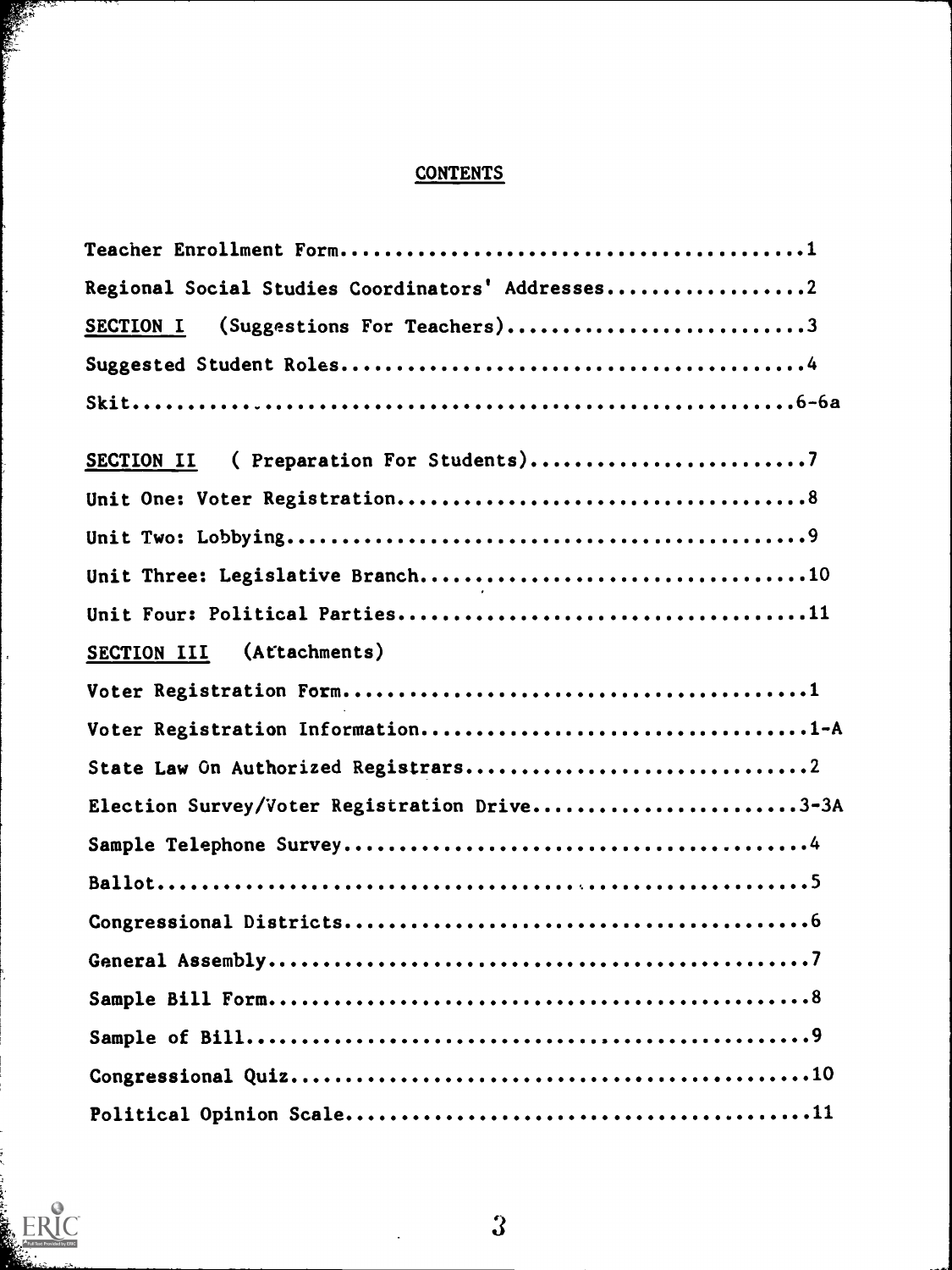#### SCHOOL ENROLLMENT FORM

NORTH CAROLINA MOCK ELECTION

I will participate in the 1938 North Carolina Mock Election and I agree to the following:

- Our students will participate in preliminary research and/or activities related to the election and the voting process prior to the November election.
- We will encourage our students to discuss the issues and the candidates with their parents and with other students not participating in the mock election.
- We will have a program for students and parents and hold a mock election prior to October 28, 1988.
- I will report the meeting to the regional social studies coordinator in my region.

| <b>NAME</b>    |  |  |  |
|----------------|--|--|--|
| <b>SCHOOL</b>  |  |  |  |
| <b>ADDRESS</b> |  |  |  |
|                |  |  |  |

city and the city code city

school unit congressional district

school phone home home home phone

Send this enrollment form to the social studies coordinator in your regional education center ( see address on back of this sheet)

THE COST OF REPRESENTATIVE GOVERNMENT IS PARTICIPATION

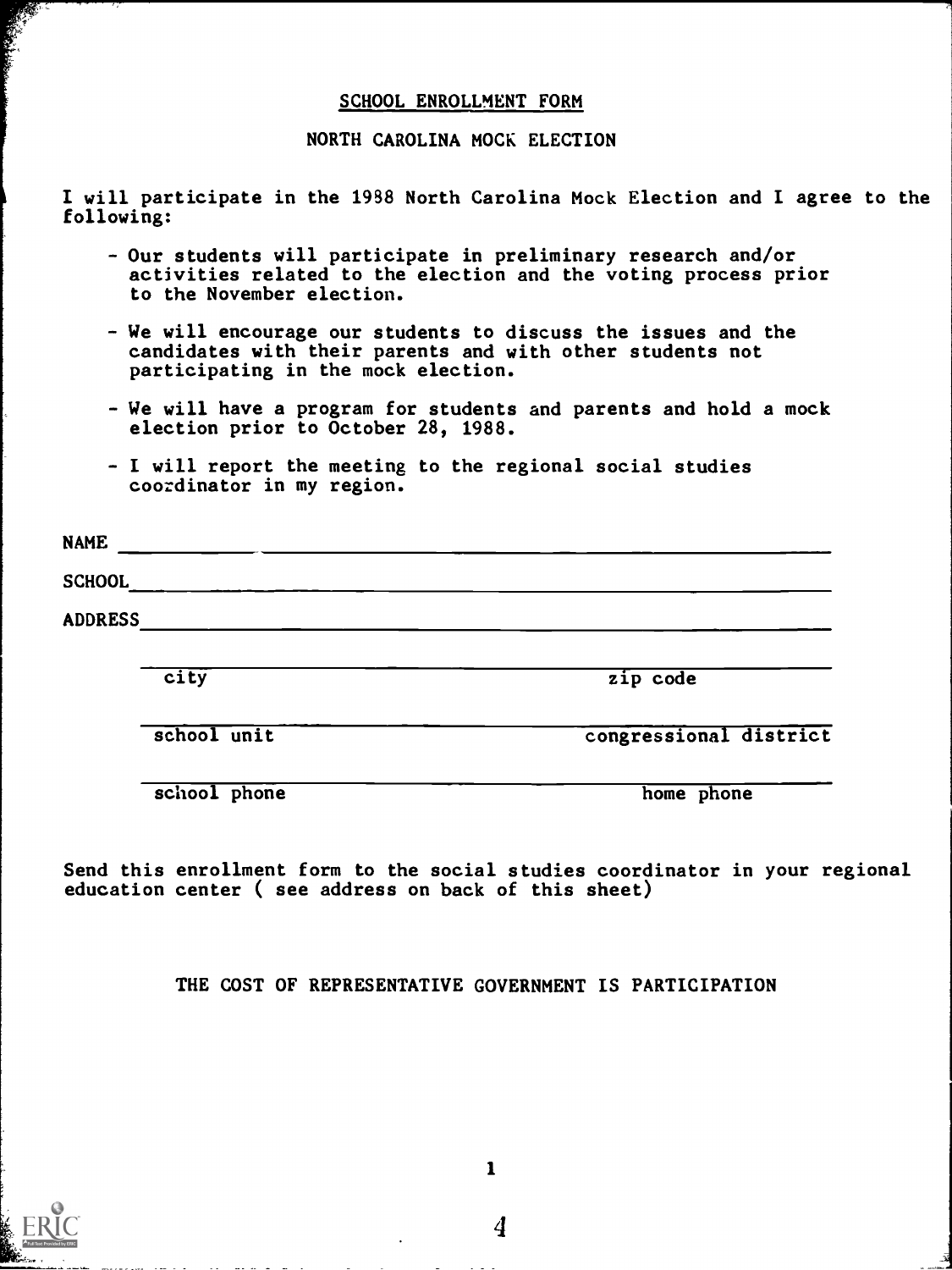### SOCIAL STUDIES REGIONAL COORDINATORS

MS. JACQUELINE HESTON Region 1

JOSEPH WEBB Region 2

्रः<br>राज्ञ श्रू

ROLAND STATON Region 3

MS. MARY VANN ESLINGER Region 4

MS. PAM RILEY Region 5

CLIFTON COLLINS, JR. Region 6

STEVE HARVEL Region 7

ROBERT KIMZEY Region 3

Northeast Regional Education Ctr. P.O. Box 1028 Williamston, NC 27892 #1082 (919) 792-5166

Southeast Regional Education Ctr. 612 College Street Jacksonville, NC 28540 #1106 (919) 455-8100

Central Regional Education Ctr. 1401 N. Arendell Ave. Zebubn, NC 27597 #791 (919) 269-7438

South Central Regional Education Ctr. P.O. Box 786 Carthage, NC 28327 #342 (919) 947-5871

North Central Regional Education Ctr. 1215 Westover Terrace Greensboro, NC 27408 #213 (919) 334-5764

Southwest Regional Education Ctr. 2400 Hildebrand Street Charlotte, NC 28216 #510 (704) 392-0378

Northwest Regional Education Ctr. 303 E. Street North Wilkesboro, NC 28659 #811 (919) 667-2191

Western Regional Education Ctr. 514 E. Marshall Street Waynesville, NC 28786 #910-A (704) 452-0363

'88

2  $\int$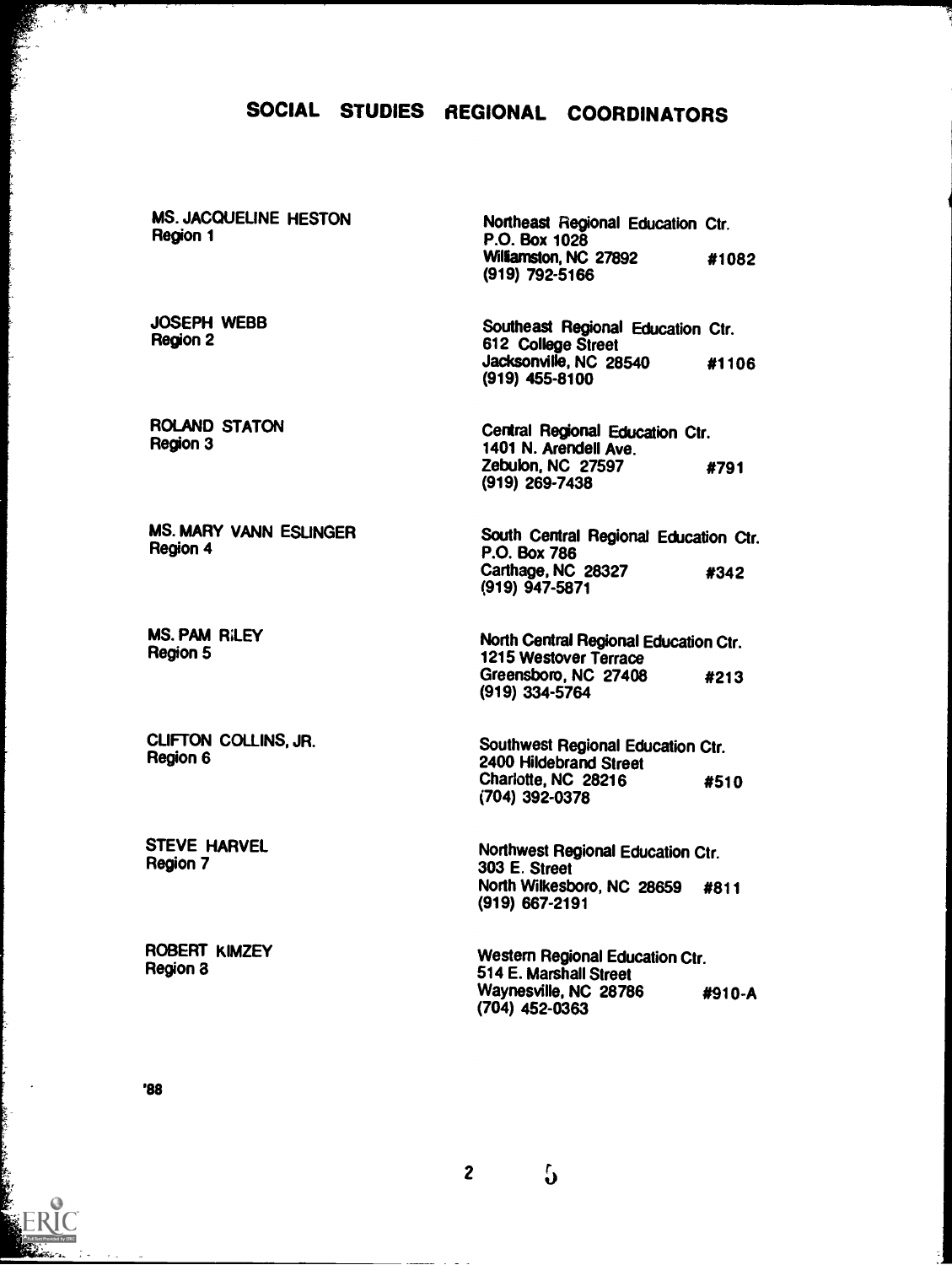#### SECTION I

#### SUGGESTIONS FOR TEACHERS

- 1. Contact candidates' campaign headquarters for information and speakers.
- 2. Send letter to parents explaining scope of special project.
- 3. Clip newspaper and magazine articles appropriate to election.
- 4. Assign and coordinate completion of student tasks.
- 5. Prepare students for information to be covered--especially current issues.



**Controller**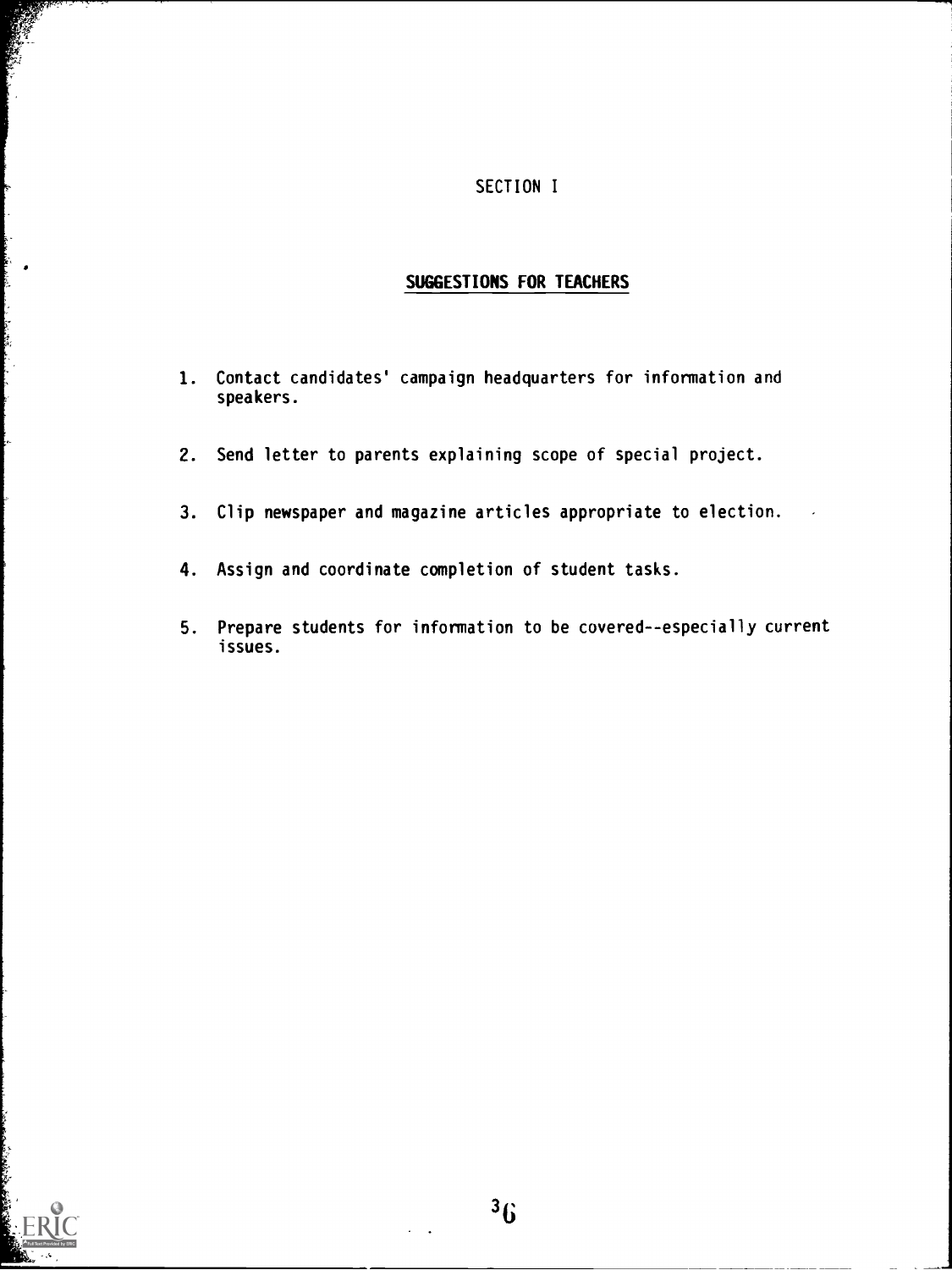#### SUGGESTED STUDENT ROLES

#### IN PREPARATION FOR MOCK ELECTION PROGRAM

#### MAJOR ROLES

- 1. Candidate -Work with staff on preparing responses to questions. Be very familiar with your candidate's positions on the issues. Portray real politician in mock press conference.
- 2. Campaign Manager Introduce candidate by giving background and experience.
- 3. Campaign Staff Read and identify the candidate's stand on the issues. Write a response for the candidate.
- 4. Newspaper Reporters Write questions on the major campaign issues in conjuction with the campaign staff. Ask the candidate questions during the mock press conference.
- 5. Master of Ceremonies Welcome special guests and parents to program. Prepare introductory comments about the project, make brief comments between each section of the Program for a smooth transition and give concluding remarks.

#### MINOR ROLES

- 1. Skit Writers Write a skit on an appropriate topic voting, politics, etc. to be presented as part of the program.
- 2. Actors/Actresses Act out the skit using props and simple dress.
- 3. Quiz Writers Write a simple quiz (10-15 questions) to be taken by the students and parents on information related to the candidates' political office.
- 4. Map Use a map of the area to be represented describe the land area, population, industry etc. (NOTE: Excellent when used for the Congressional districts.)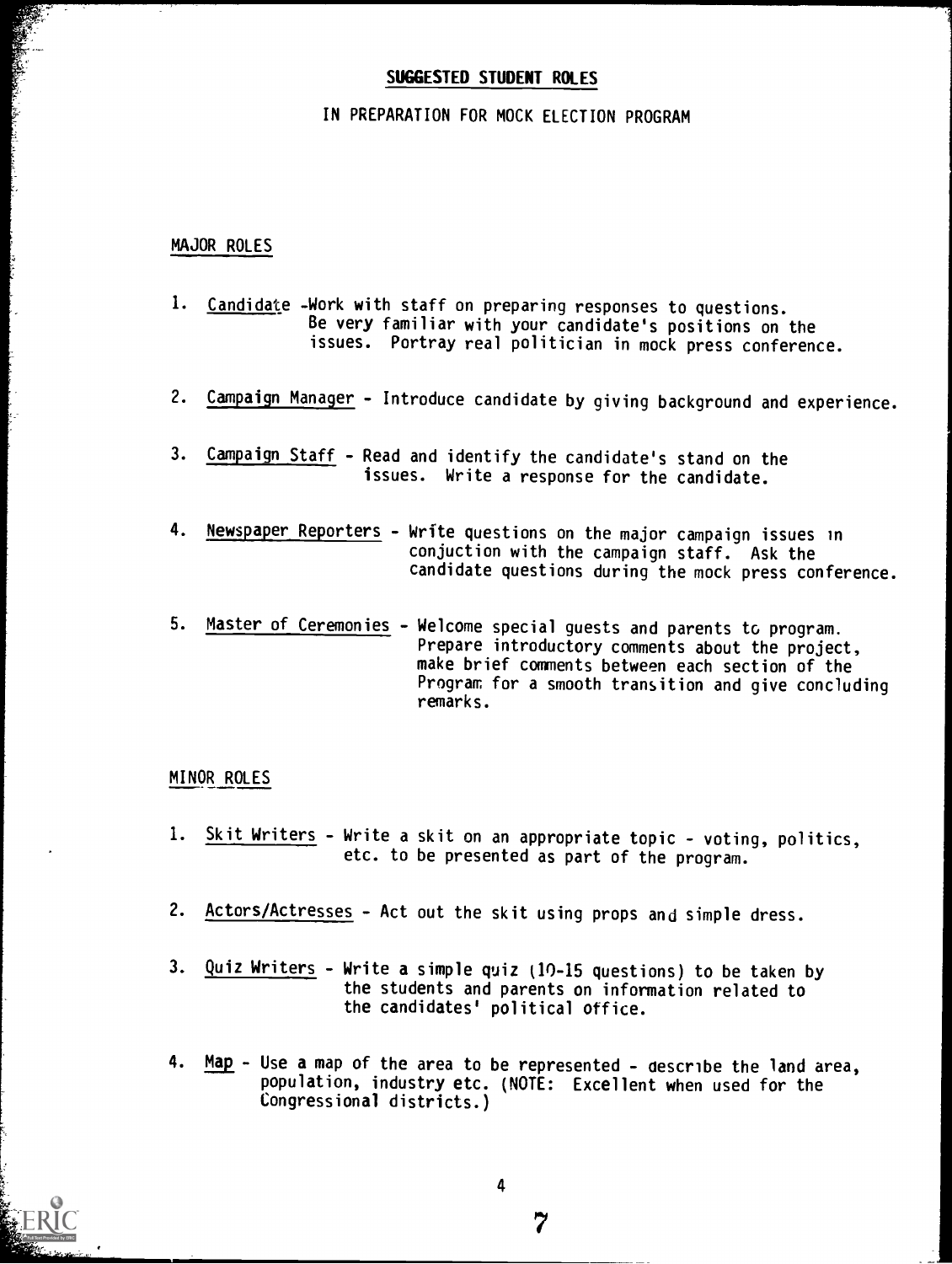- 5. Posters Make campaign posters using information from pamphlets, newspapers, etc.
- 6. Commercial Writers/Actors Write a T.V. commercial to be presented as part of the program. Use ideas from real political advertisements.
- 7. Typists Type program, ballot and other materials for use on election night.
- 8. Registrars Pass out ballots and tabulate results.
- 9. Ballot Box Make a ballot box to guarantee a secret ballot on election night.
- 10. Program Designer Organize ana lay out an attractive program.
- 11. Special Presenter Make a poster and present ideas on the "Qualities To Look For In A Candidate."
- 12. Refreshment Committee Decide what refreshments will be needed and divide up tasks.



 $5\,$   $8$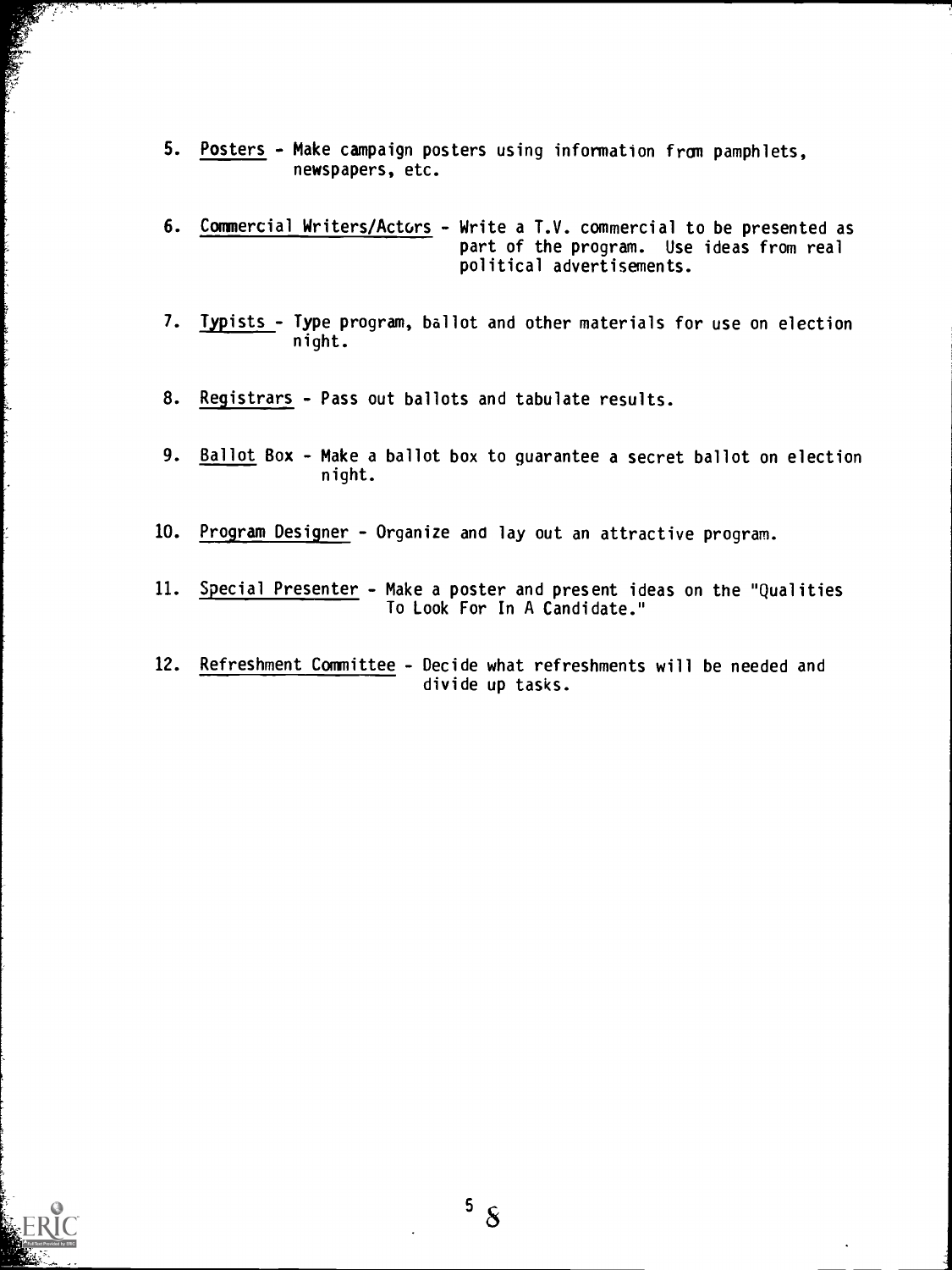#### SKIT

#### THE UNINFORMED VOTING PARENTS

- Natrrator: "In the following skit the names have been omitted to protect the guilty. We find ourselves on the day before election in an average North Carolina home. Mom and Dad are resting in the den after dinner. Dad is reading the newspaper, Mom is crosstitching and the teenage daughter is doing her homework."
- Teenager: "Mom, are you going to vote tomorrow?"
- Mother: "No." (not very interested)
- Teenager: "Why not?!"
- Mother: "Who's running?"
- Teenager: "Mom- don't you know - its Mike Democrat and George Republican."
- Mother: "Who is Mike Democrat?"
- Teenager: "He's been your Congressman for twelve years!"
- Dad: "Who's this guy George Republican?"
- Mother: "He's that good looking guy on T.V. I think I will vote for him."
- Teenager: "Mom! That's not a good reason to vote for a candidate."
- Dad: "Mike must be doing something right- he's been in for so long. I think I will vote for him. What is he promising this year?"
- Tenager: "Mom and Dad- you are both voting for the wrong reasons. Have you been keeping up with the campaign and the issues in the newspaper?"
- Mother: "Hey- didn't George come out for increased taxes?"
- Teenager: "I think both of you need to study the campaign a little more- You are definitely confused. Here are some pamphlets on Mike Democrat and George Republican. They should help you to decide for whom to vote.

( The parents look over the campaign literature)

 $\Omega$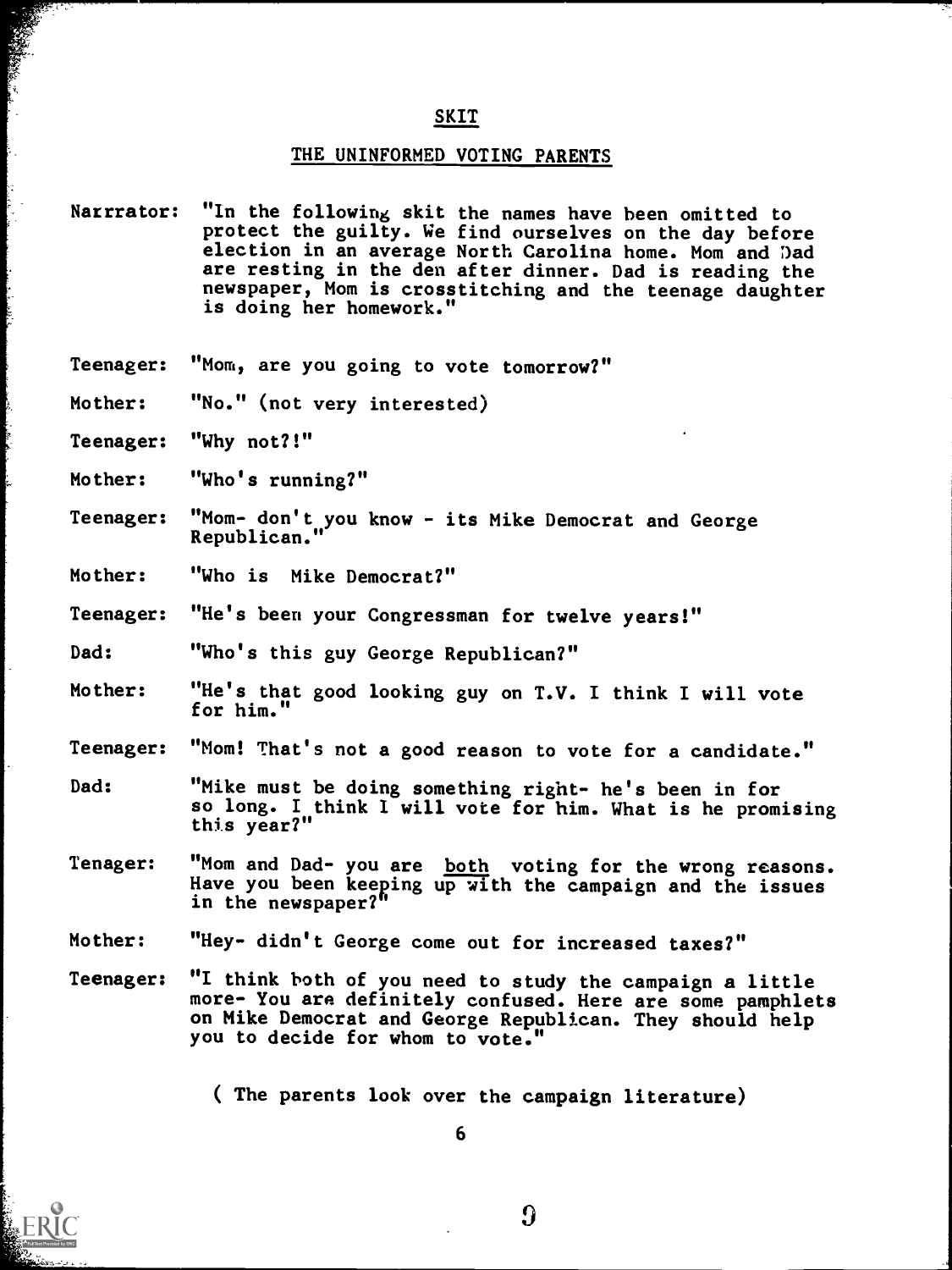Dad: "Well - I think we can vote for the best person for the right reasons now."

Teenager: "Do you want me to go to the polls with you?"

Mother: "No - I think we can do it on our own."

- Teenager: "Well When I get old enough to vote, I'm going to keep up with the issues and maybe even work for my favorite political candidate."
- Dad: "Thats in the future  $\frac{now}{and}$  all that matters is that we have the information and we know who is the best person for the job."
- Mother: "From now on we are going to be informed about every election. We will set a good example for you - I promise."

THE END

(This a generic skit, feel free to change it by adding or deleting.)





 $\mathbf{1}$  $\theta$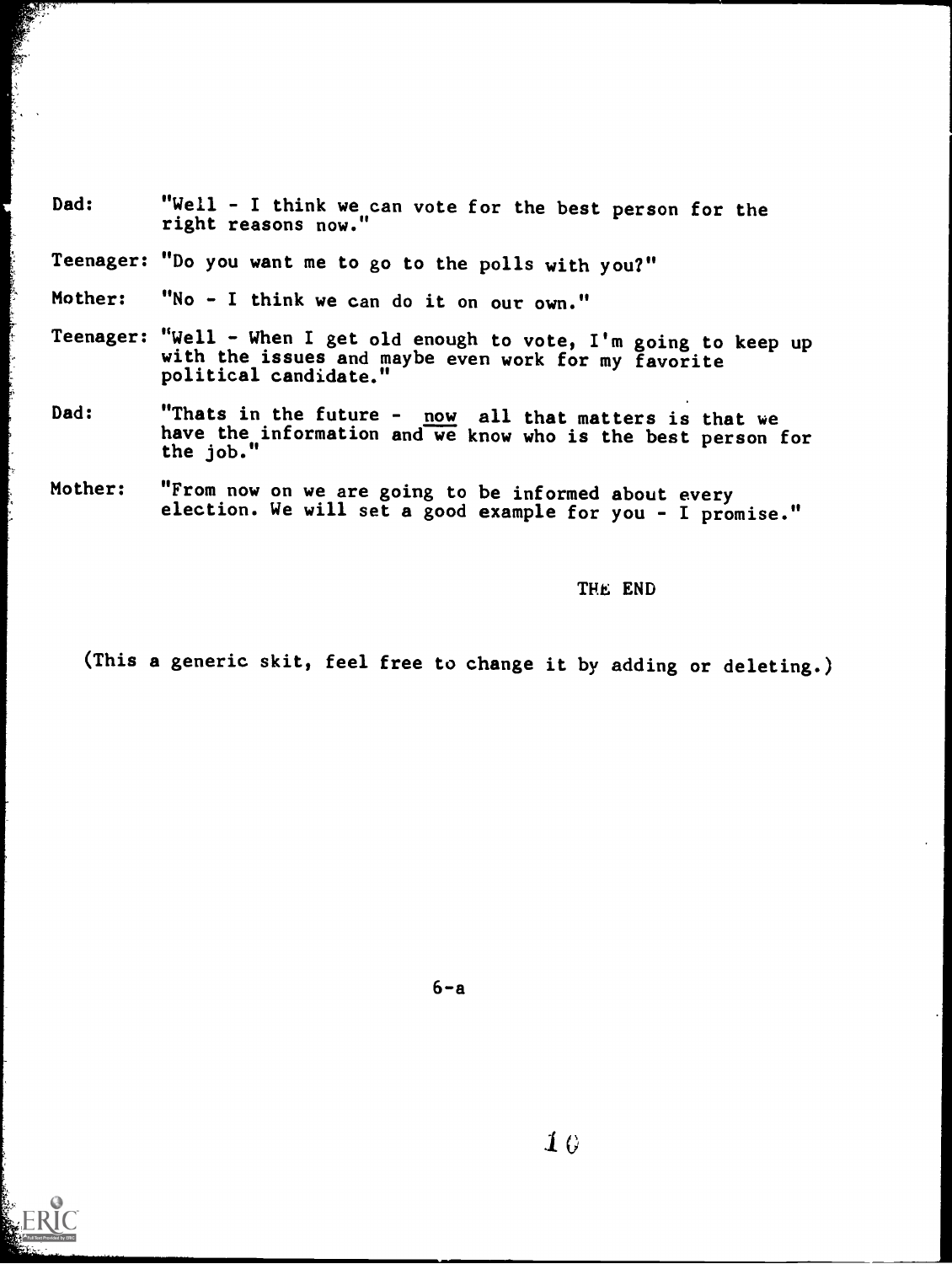#### SECTION II

#### SUGGESTED CLASSROOM UNITS OF STUDY

#### PREPARATION FOR STUDENTS

Prepare the students so they will gain the most from this educational experience. Covering some or all of the following topics of study will facilitate the learning process for the students involved in this project. Additional coverage of the executive branch is necessary for the study of the presidential or gubernatorial races.

**この時代に、「今の中国の日本の地方のある」の意味を見る。** 

 $\overline{\mathbf{z}}$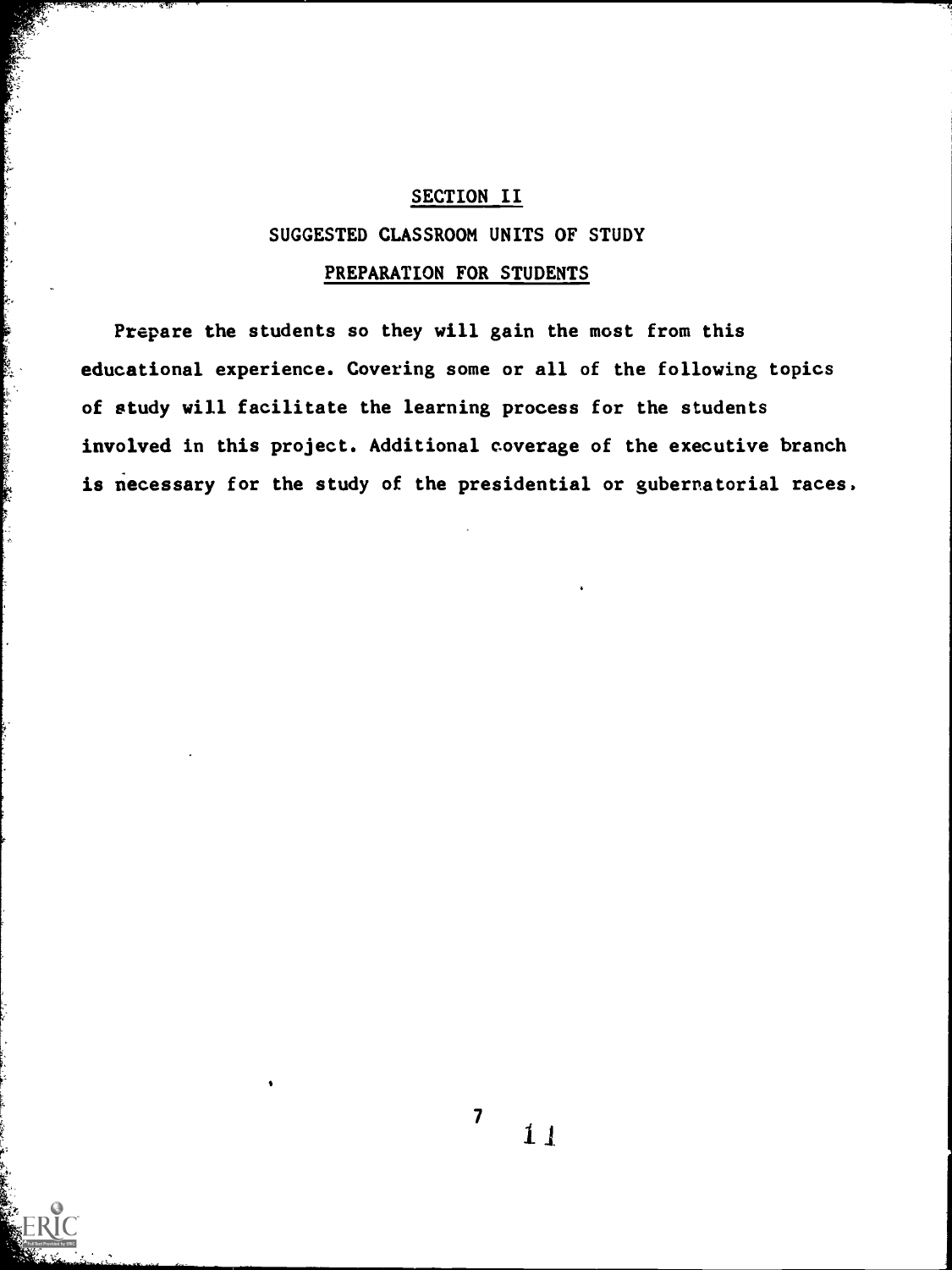#### UNIT ONE: VOTER REGISTRATION

Introduce the students to the basic election laws covering voter registration, absentee ballot and election processes.

#### Activities:

- 1. Have students to complete a copy of a real registration form. (See attachment 1)
- 2. Conduct a voter registration drive in your school to register eligible students and teachers. (See Attachment 1A)
- 3. Conduct a voter regsistration drive in your local community. ( See Attachment 3 and 1A)
- 4. Use poster contest to make posters on voter registration for your school and/or public libraries.
- 5. Conduct a telephone survey in your community on voter registration. ( See Attachment 4)
- 6. Hold a mock election in your community prior election. (See Pages 4, 5 and Attachment 5) to the
- 7. Encourage your school board to appoint a REGISTRAR if your high school does not have one at the present time. ( See Attachment 2: legislation concerning registrars)

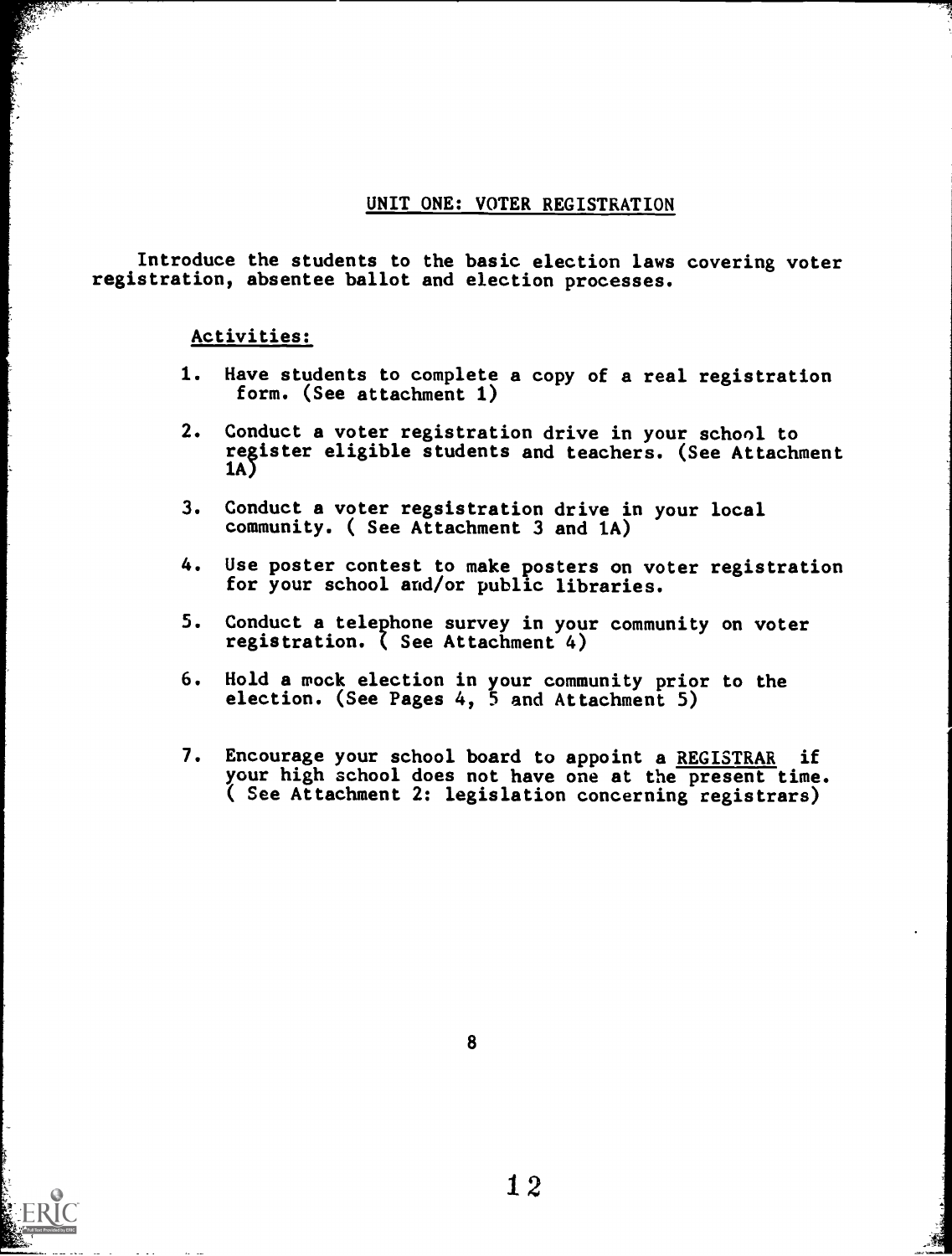#### UNIT TWO: LOBBYING

Introduce the students to the role lobbyists play in the legislative process. Show how spescial interests use lobbyists to educate legislators on the issues they want to pursue.

#### ACTIVITIES

- 1. Have students to role play the right and wrong way to lobby a legislator.
- 2. You or another teacher role play a teacher lobbying a legislator on an educational issue.
- 3. Invite a lobbyist to visit the classroom. Ask the lobbyist to answer questions about qualifications, experience, techniques they use, their role in the legislative process etc.

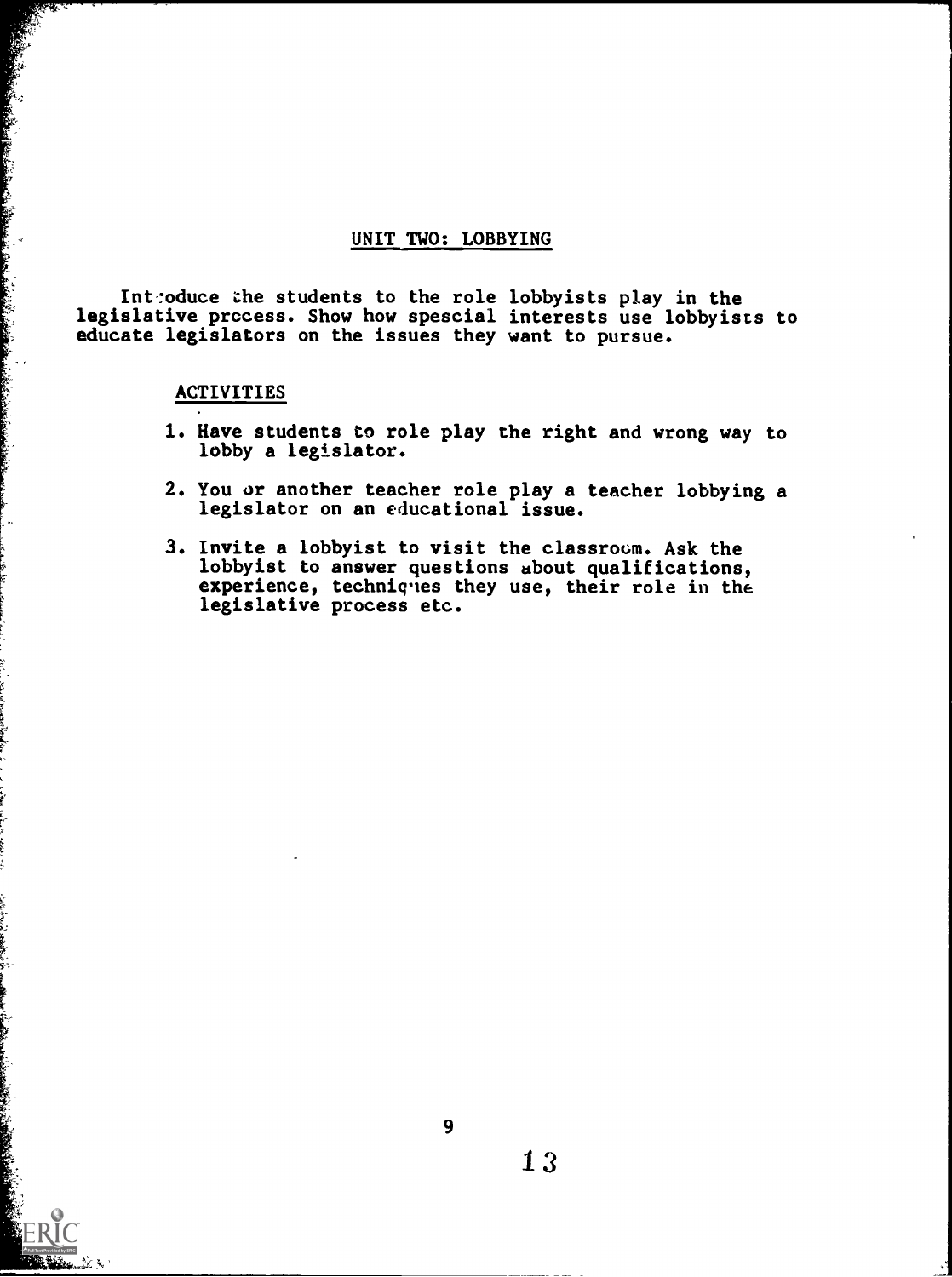#### UNIT THREE: LEGISLATIVE BRANCH

Introduce the students to the basic background, organization and<br>terminology associated with the General Assembly in North Carolina as<br>well as the United States Congress. Allow them to discover the real<br>meaning of "making

#### Activities

- 1. Use articles from current newspapers and magazines to allow<br>students to write their own bills using the basic form used<br>at Girls' and Boys' State. (See Attachment 7) Suggested<br>state issues include: state lottery, teache
- 2. Hold a Mock General Asssembly or a Mock Congress allowing the students to introduce, discuss and vote on their bills. Elect a student as Speaker of the House while other students play the role of representatives.
- 3. Invite a State Senator or State Representative to speak to the class about their role in the legislative process. Ask them to give their position on the majaor issues facing the state at the present time.
- 4. Invite a member of the staff of a U.S. Senator or U.S. Representative to speak to the class. Ask them how the local office handles constituent concerns etc.
- 5. Plan a Love Feast at the end of the Mock Legislature. Allow the students to roast each other by giving out mock awards based on performance on the topic of the bill. EXAMPLE: MOUTH OF THE HOUSE AWARD for the student who always had something to say; a low grade on the Report Card for not supporting the Education Bill.
- 6. Hold an Awards Day in conjunction with the Love Feast.<br>Pass out certificates for the best written bill, best bill<br>presentation, most out standing representative etc. The<br>Speaker of the House can receive the Golden Gavel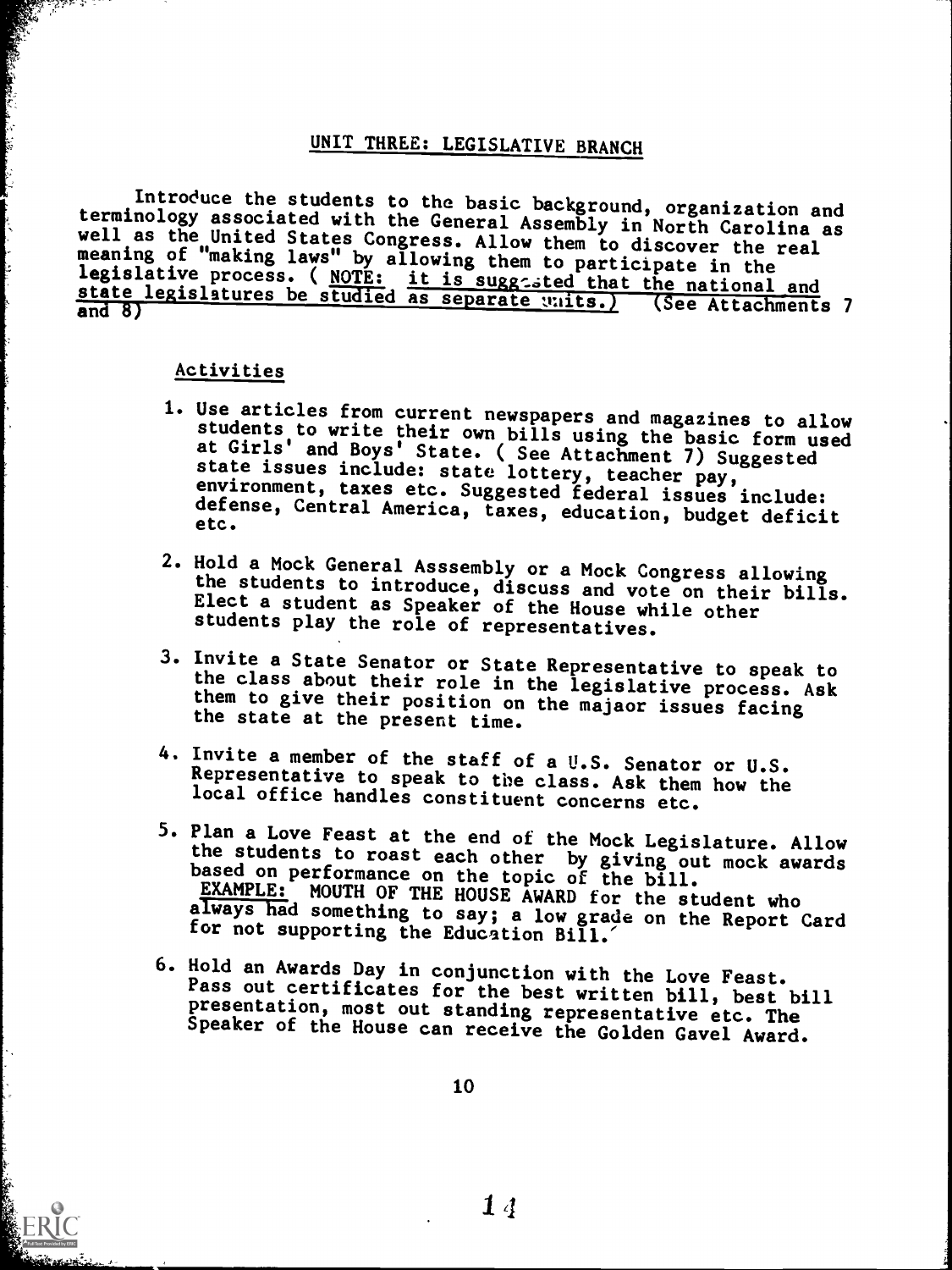#### UNIT FOUR: POLITICAL PARTIES

Teach the students the basic differences in philosophy and approach to the issues demonstrated by the major political parties. <u>(NOTE:</u> This unit is more beneficial if studied after or in conjunction with a Mock Congress)

Activities:

- 1. Allow the students to research specific issues found in the party platforms. (See your newspaper, news magazines etc. for party platforms.)
- 2. Invite a representative of the Democratic, Republican, Libertarian and New Alliance parties to speak to the class. Have them explain the position of their perty on the major federal issues.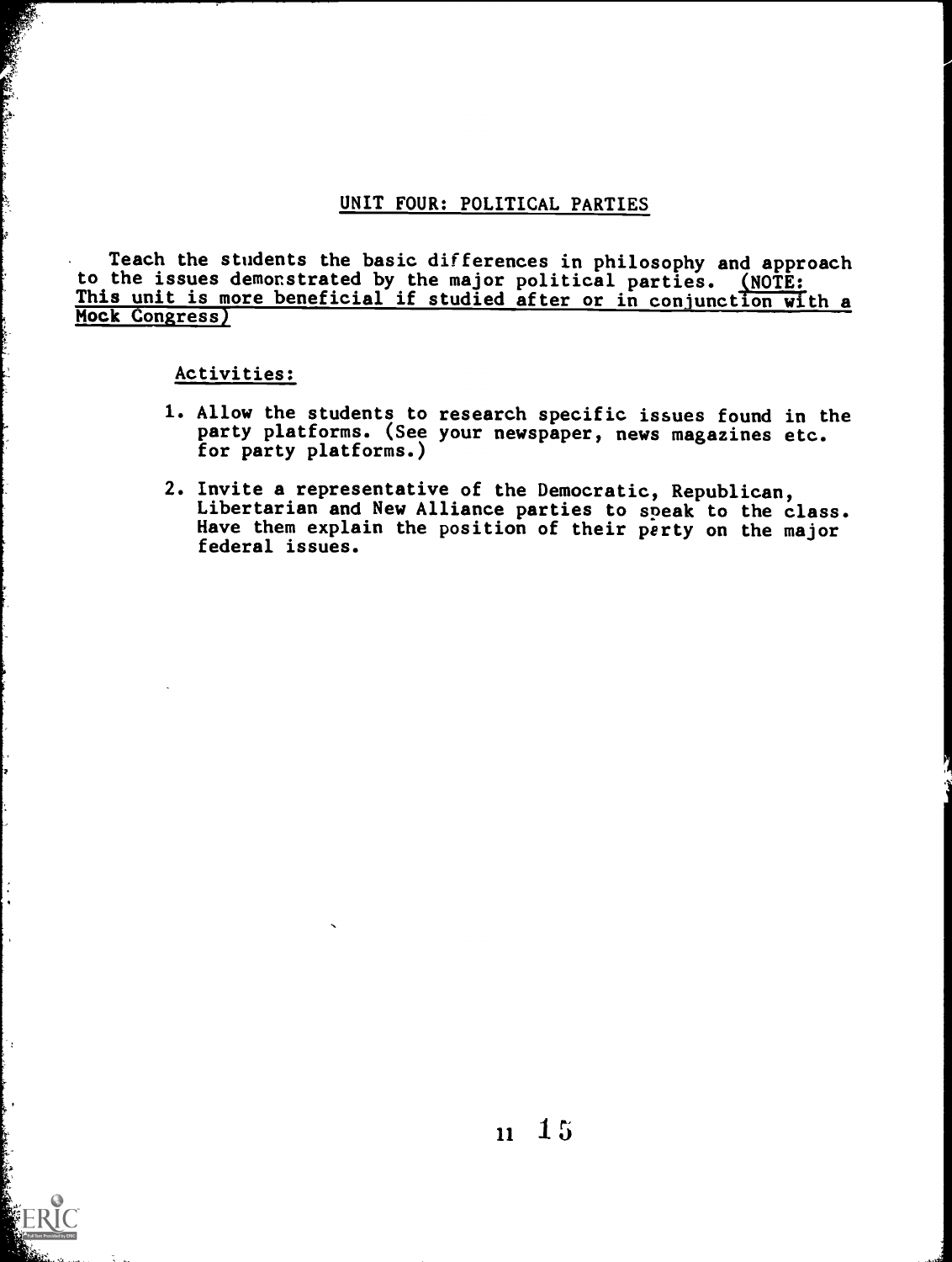SECTION III

المتكسب والمستقصر

Ļ,

المنازعين ķ

والمقادر

## **ATTACHMENTS**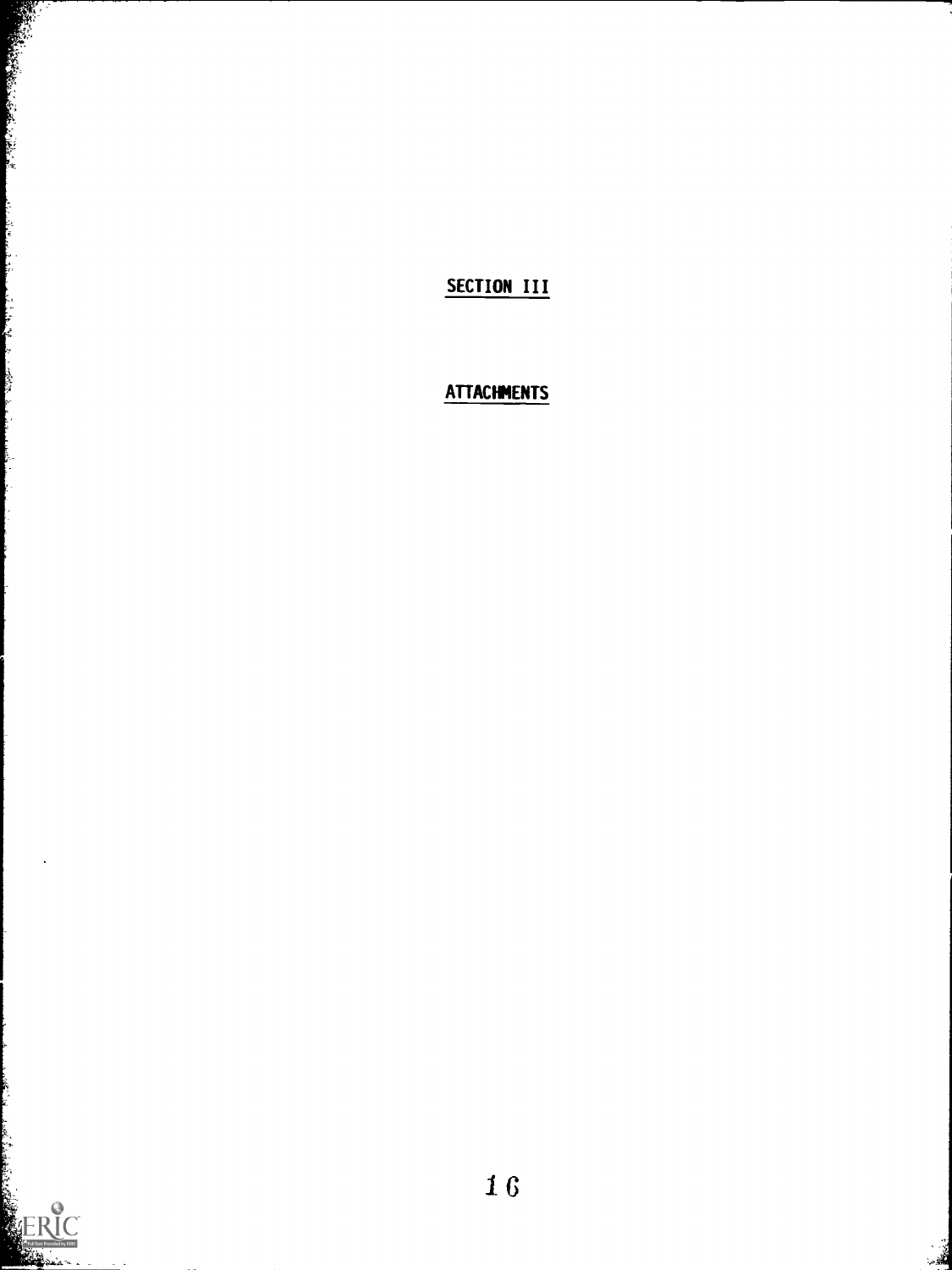| <b>AFFILIATION</b>                          |  | <b>TOWNSHIP</b> |                  |                                                                                                        |                               |  | PRECINCT                                                            |  |                                                                                                |                      |                   |      |                                          | DO NOT WHITE ABOVE - FOR BOARD USE ONLY |  |                   |                    |  |                             |  |  |  |  |                                                                                                                                                                                          |  |
|---------------------------------------------|--|-----------------|------------------|--------------------------------------------------------------------------------------------------------|-------------------------------|--|---------------------------------------------------------------------|--|------------------------------------------------------------------------------------------------|----------------------|-------------------|------|------------------------------------------|-----------------------------------------|--|-------------------|--------------------|--|-----------------------------|--|--|--|--|------------------------------------------------------------------------------------------------------------------------------------------------------------------------------------------|--|
|                                             |  |                 |                  |                                                                                                        |                               |  | VOTING RECORO - RECORD ELECTORS VOTE WITH LETTER "X" IN SPACE BELOW |  |                                                                                                |                      |                   |      |                                          |                                         |  |                   |                    |  |                             |  |  |  |  |                                                                                                                                                                                          |  |
| YEAR                                        |  |                 |                  |                                                                                                        |                               |  |                                                                     |  |                                                                                                |                      |                   |      |                                          |                                         |  |                   |                    |  |                             |  |  |  |  | aeer  seer  ceer  ceer  ceer  ceer  eaer  seer  saer  saer  saer  saer  raer  oaer  ecer  acer  scer  scer  ster  scer  scer  scer  scer  scer  scer  scer  scer  scer  scer  scer  scer |  |
| Primary<br>Election                         |  |                 |                  |                                                                                                        |                               |  |                                                                     |  |                                                                                                |                      |                   |      |                                          |                                         |  |                   |                    |  |                             |  |  |  |  |                                                                                                                                                                                          |  |
| General<br><b>Election</b>                  |  |                 |                  |                                                                                                        |                               |  |                                                                     |  |                                                                                                |                      |                   |      |                                          |                                         |  |                   |                    |  |                             |  |  |  |  |                                                                                                                                                                                          |  |
| <b>City</b><br>Primary                      |  |                 |                  |                                                                                                        |                               |  |                                                                     |  |                                                                                                |                      |                   |      |                                          |                                         |  |                   |                    |  |                             |  |  |  |  |                                                                                                                                                                                          |  |
| City<br>Election                            |  |                 |                  |                                                                                                        |                               |  |                                                                     |  |                                                                                                |                      |                   |      |                                          |                                         |  |                   |                    |  |                             |  |  |  |  |                                                                                                                                                                                          |  |
| Other<br><b>Election</b>                    |  |                 |                  |                                                                                                        |                               |  |                                                                     |  |                                                                                                |                      |                   |      |                                          |                                         |  |                   |                    |  |                             |  |  |  |  |                                                                                                                                                                                          |  |
|                                             |  |                 |                  |                                                                                                        |                               |  | REGISTRATION DECLARATION MADE UNDER OATH BY ELECTOR                 |  |                                                                                                |                      |                   |      |                                          |                                         |  |                   |                    |  |                             |  |  |  |  |                                                                                                                                                                                          |  |
| (Check)<br>Mr. $( )$<br>Mrs.<br><b>Miss</b> |  |                 | <b>Last Name</b> |                                                                                                        |                               |  |                                                                     |  |                                                                                                |                      | <b>First Name</b> |      | <b>Initials of Spouse</b><br>Middle Nama |                                         |  |                   | <b>Affiliation</b> |  |                             |  |  |  |  |                                                                                                                                                                                          |  |
| Residence - Give Street or Road             |  |                 |                  |                                                                                                        |                               |  |                                                                     |  | Challenged<br><b>Mailing Address</b><br>Zio Code<br><b>Sex</b><br>Race<br>Male ( )<br>Female ( |                      |                   |      |                                          |                                         |  |                   |                    |  |                             |  |  |  |  |                                                                                                                                                                                          |  |
| <b>Place of Birth</b>                       |  |                 |                  |                                                                                                        | Data of Birth                 |  |                                                                     |  |                                                                                                | Data of Ragistration |                   |      |                                          |                                         |  | Date of Residence |                    |  |                             |  |  |  |  | Misc. Information - Date & Court of Naturelization                                                                                                                                       |  |
| (County and State)                          |  |                 | Month            |                                                                                                        | <b>Dav</b>                    |  | Year                                                                |  | <b>Month</b>                                                                                   | Day                  |                   | Year |                                          | Month                                   |  | Day               | Year               |  |                             |  |  |  |  | (If a Felon Give Information on Restoration of Citizenship)                                                                                                                              |  |
|                                             |  |                 |                  | I Have Taken and Sworn (Affirmed) to Both the Registration Oath and the Oath on the Back of This Card. |                               |  |                                                                     |  |                                                                                                |                      |                   |      |                                          |                                         |  |                   |                    |  |                             |  |  |  |  |                                                                                                                                                                                          |  |
|                                             |  |                 |                  |                                                                                                        |                               |  |                                                                     |  |                                                                                                |                      |                   |      |                                          |                                         |  |                   |                    |  |                             |  |  |  |  |                                                                                                                                                                                          |  |
|                                             |  |                 |                  |                                                                                                        | <b>Signature of Ragistrer</b> |  |                                                                     |  |                                                                                                |                      |                   |      |                                          |                                         |  |                   |                    |  | <b>Signature of Elector</b> |  |  |  |  |                                                                                                                                                                                          |  |

**ATTACHMENT 1** 

 $17$ 

#### VOTER CERTIFICATION

I hereby certify that the information I shall give with respect to my qualifications and identify is true and correct to the best of my knowledge.

(Signature of Applicant)

#### REGISTRATION OATH

..., do solemnly swear (or affirm) that I will support the Constitu-I. tions of the United States and the State of North Carolina; that I will have been a resident of this State and this precinct for 30 days by the date of the next election ; that I have not registered, nor will I vote in any other county or State, so help me, God.

 $\mathcal{S}^{\mathcal{A}}$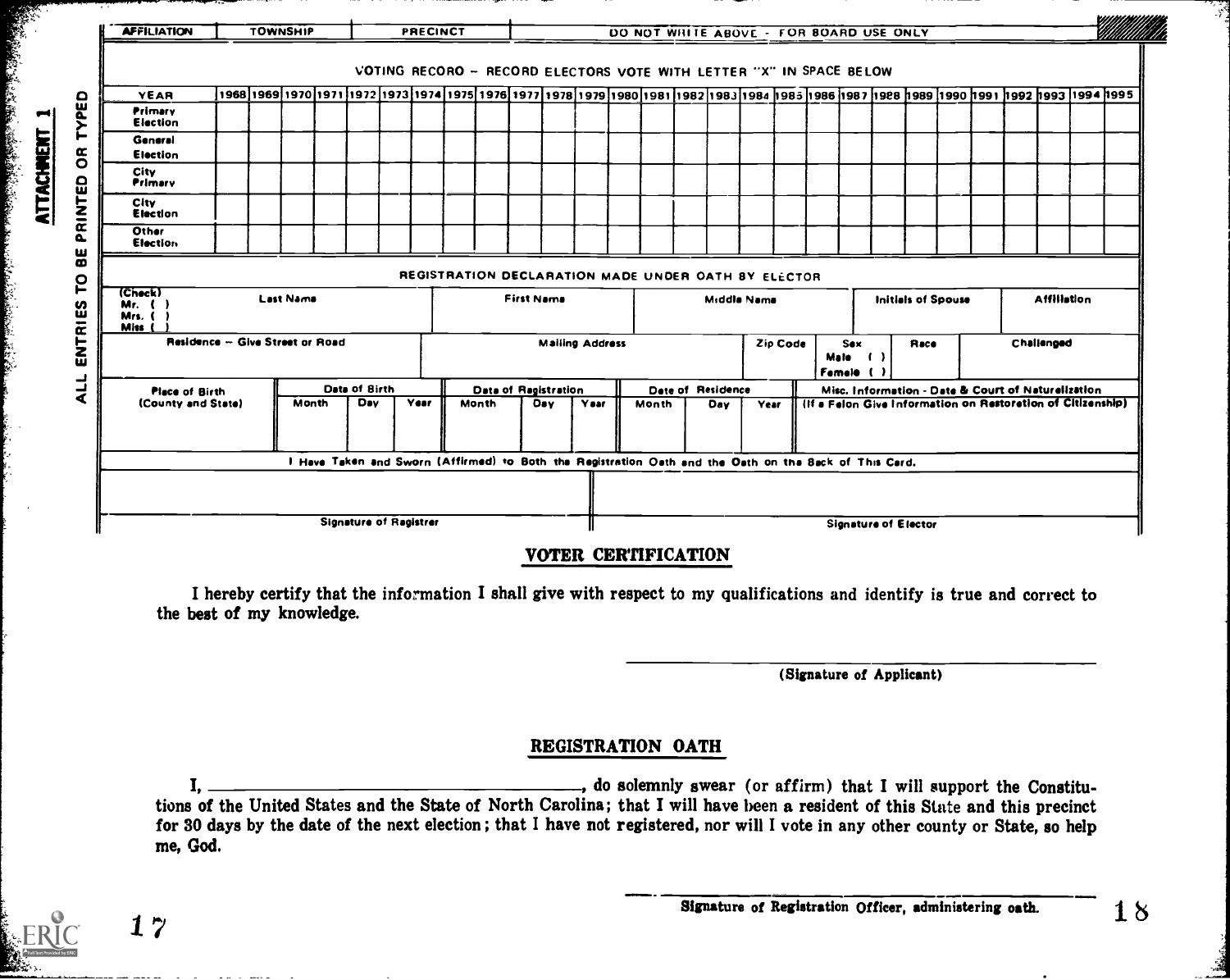ATTACHMENT 1-A

#### VOTER REGISTRATION AND ABSENTEE BALLOT INFORMATION

Election Date - Tuesday, November 8, 1988

#### I. Registration of Voters

WHO MAY REGISTER

1999年1月1日には、1999年1月1日には、1999年1月1日には、1999年1月1日には、1999年1月1日には、1999年1月1日には、1999年1月1日には、1999年1月1日には、1999年1月1日には、199<br>1999年1月1日には、1999年1月1日には、1999年1月1日には、1999年1月1日には、1999年1月1日には、1999年1月1日には、1999年1月1日には、1999年1月1日には、1999年1月1日には

- any citizen age 18 or older
- any 17 year old who will be 18 by November 8, 1988 (if your birthday is November 8, 1976 or before)
- you must be a resident of your county for thirty days prior to the election.
- students above high school level must complete a special form if they claim a residency in other than their parent's place of residence.

#### HOW TO REGISTER

- you must present identification that proves your age, citizenship and address (example: birth certificate, drivers license)
- when you register to vote, you will be asked to declare your political party affiliation. You may register in one of the following ways: Democrate, Republican, Libertarian, New Alliance, or unaffiliated. During a partisan primary election, an unaffiliated voter may vote only on a referendum or bond issue.

#### WHEN TO REGISTER

- To vote in any election, you must be registered at least 21 working days prior to that election.
- you must register before Monday, October 10, 1988 at 5:00 P.M. for the General Election.

#### WHERE TO REGISTER

- at your county Board of Elections office during regular hours.
- check your telephone directory and call the office for information on office hours.
- at any branch of your county public libraries during their business hours.
- at special registration drives held by interested groups prior to the election.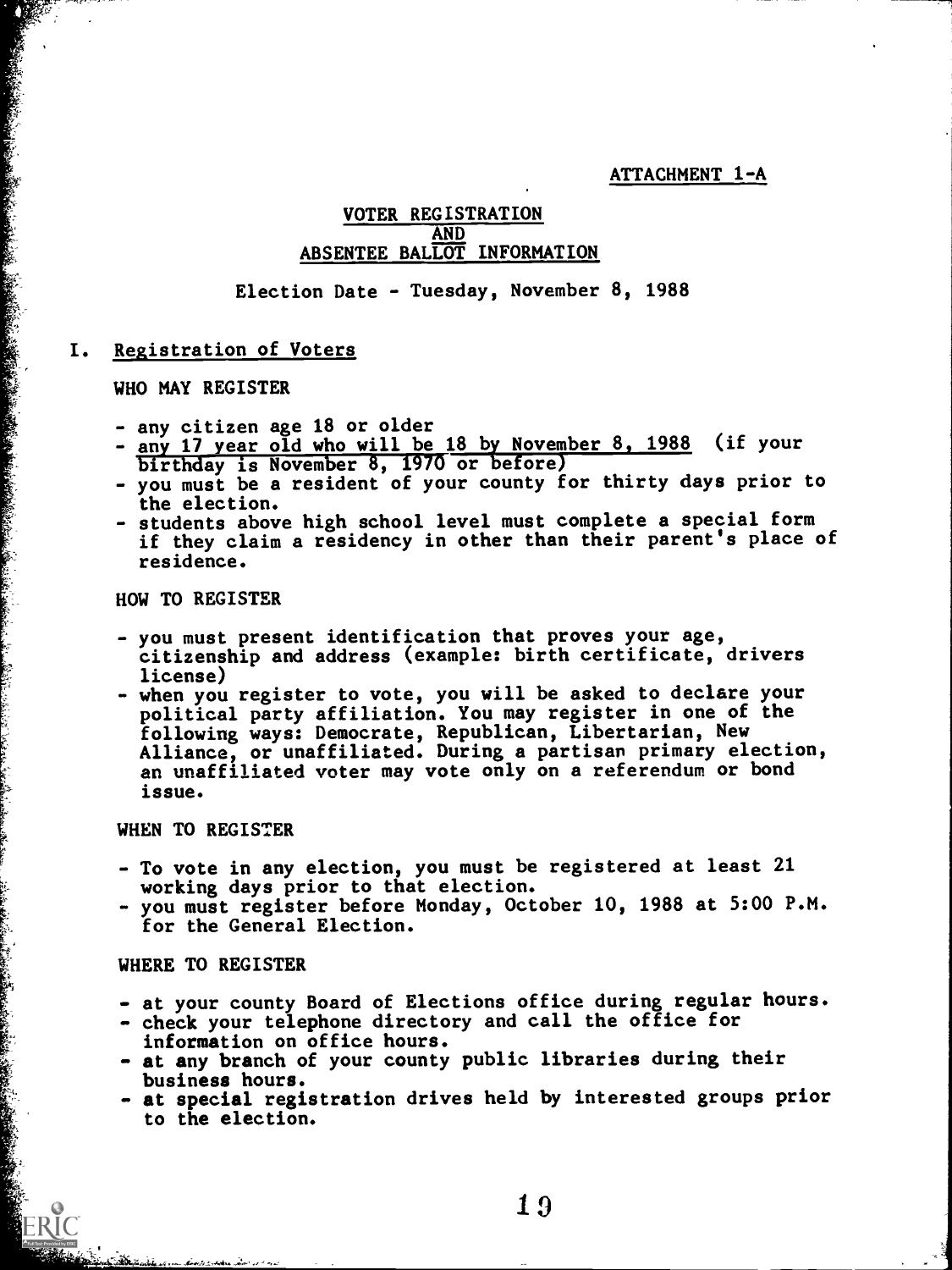#### II. Applications and Ballots for Absentee Voters

- commence to issue Applications for Absentee Ballots on<br>September 20, 1988.
- **September 20, 1900 :<br>- last day to issue Absentee Ballots is Thursday, November 3,** 1988 at 5:00 P.M.
- deadline for return of Absentee Ballots to Board of Elections Monday, November 7, 1988 at 5:00 P.M.
- ballots to be returned to Board of Elections by mail from voter, or by voter in person, or by listed near relative of voter in person.
- One-Stop begins on October 5, 1988 and concludes on Friday, November 4, 1988 at 5:00 P.M.
- call your County Board of Elections office for further details.

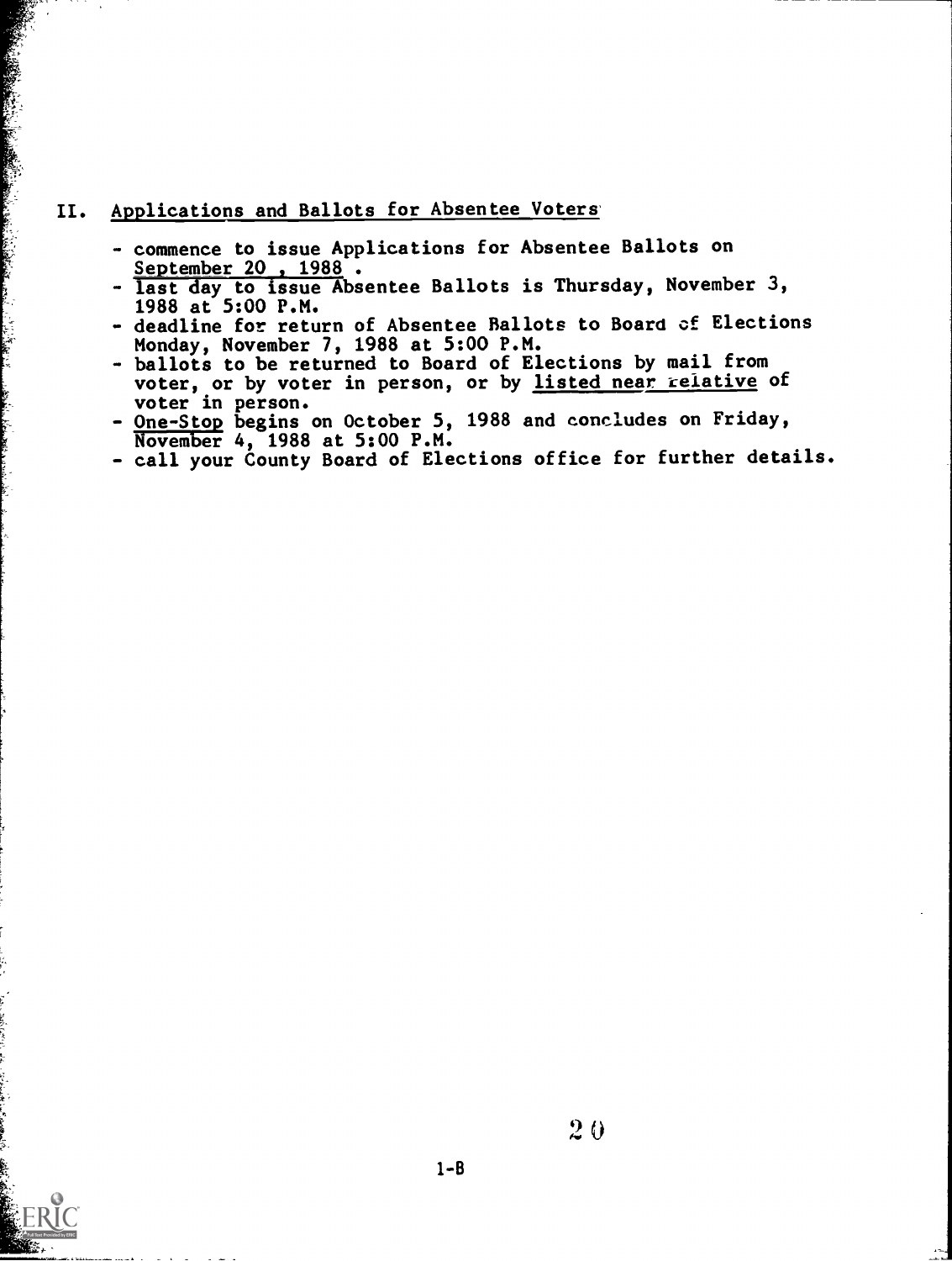#### § 163-80. Officers authorized to register voters.

**CONTRACTOR** 

- (a) Only the following election officials shall be authorized to register voters: (1) Any member of a county board of elections who has been duly appointed pursuant to G.S. 163-22(c) and properly installed as required by G.S. 163-30 and 163-31.
	- (2) The supervisor of elections of a county board of elections appointed
	- (3) Precinct registrars and judges of election appointed pursuant to the provisions of G.S. 163-41.
	- (4) Special registration commissioners appointed pursuant to the authority and limitation contained in G.S. 163-41(b).
	- county board of elections and who work under the direct supervision of the board's supervisor of elections appointed pursuant to the provi- sions contained in G.S. 163-35.
	- such public library to be appointed by the county board of elections as special library registration deputies. Appointment of such deputies is mandatory for libraries covered by G.S. 153A-272; appointment is optional for other libraries. Persons appointed under this subsection shall be given the oath contained in G.S. 163-41(b), and shall be authorized to accept applications to register on those days and during those hours said special deputies are on duty with their respective libraries. If, for good and valid reasons, the local public library director shall request that the county board of elections appoint "replacement" special library registration deputies before the two-year term
	- ends, the county board of elections shall do so.<br>(7) Public high school employees appointed under this subdivision. A local board of education may, but is not required to, designate high school employees to be appointed by the county board of elections as special high school registration commissioners. Only employees who volunteer for this duty, and who are acceptable to the county board of elections, may be designated by boards of education. A special high school registration commissioner may register voters only while on duty as a high school employee and only at times and under arrangements approved by the local school board of education. A person appointed under this subdivision shall take the oath prescribed in G.S. 163-41(b).

(b) All election officials authorized to register voters under authority of this aries of their respective counties except in those specific instances involving<br>municipalities which lie within the boundaries of two or more counties. The<br>State Board of Elections shall have authority to promulgate rules

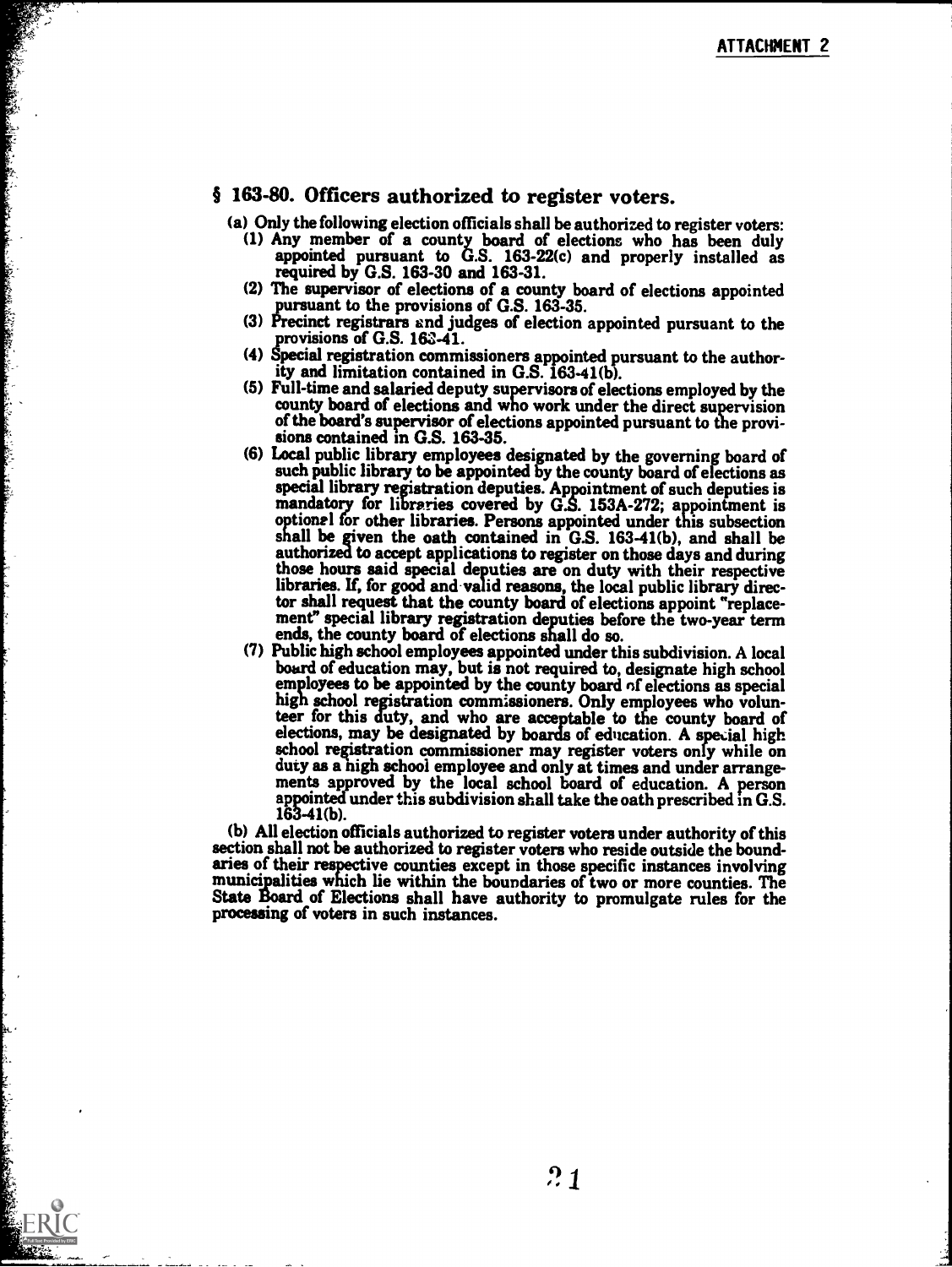#### ATTACHMENT 3

#### ELECTION SURVEY/VOTER REGISTRATION DRIVE

#### PURPOSE

- 1. Register prospective voters in your community.
- 2. Increase public awareness of upcoming election.
- 3. Obtain unscientific poll of potential vote in your community.
- 4. Afford the students an opportunity to observe public reaction to voter registration and the election process.

#### Location

- 1. Local shopping center or mall.
- 2. Busy supermarket or grocery store.
- 3. Any large gathering of people in your community.

#### Time

- 1. Late September, early October before voter registration books close. ( Books close for 1988 election on October 10 )
- 2. Saturday or whenever you know there will be a large group of people in the area

#### Preparation

- 1. Contact the mall or shopping center ahead of time to get permission for project to be conducted on the property.
- 2. Make one large ballot box to guarantee a secret ballot for your election.
- 3. Type and run off sample ballots with names of candidates for all political parties with candidates for President, Governor, Lt. Governor, and congressmen where applicable. (see attached sample ballot)
- 4. Gather necessary suspplies and equipment: two card tables, table coverings, pencils, chairs, map of local area with precincts.

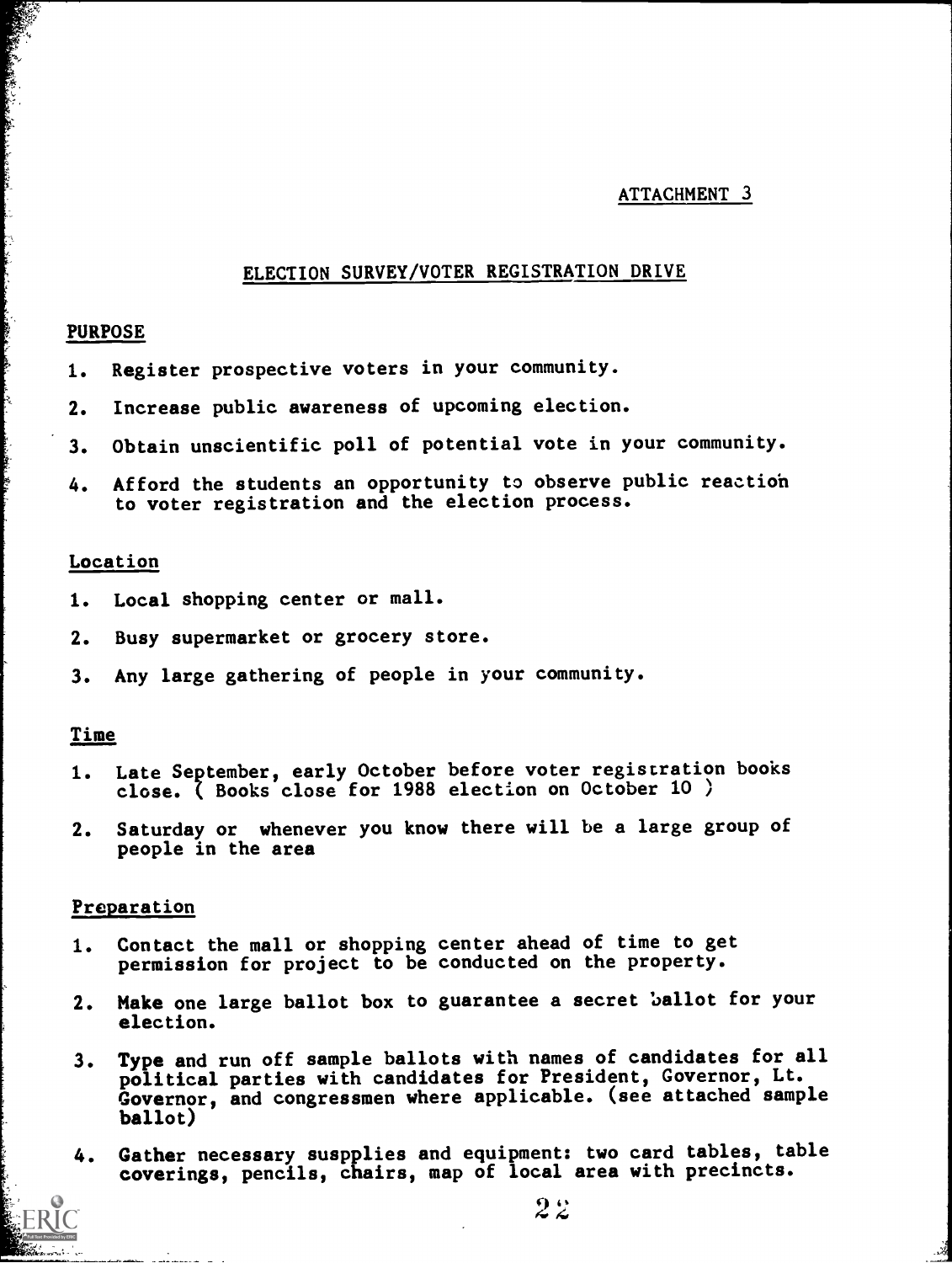- 5. Locate two registrars or roving commissioners to assist in registering eligible voters at a separate table. Contact your high school commissioner, the League of Women Voters or the Board of Elections for assistance in obtaining these people.
- 6. Obtain student and parent volunteers to supervise the tables.
- 7. Invite a local newspaper, radio or television reporter to do a story on your project.

#### Activity One

ا او داد امواده امراد به مواده میشود. از این تولید به مواده مواده بود به مواده بود به مواده بود به مواده بود ب

Use a public location in your community to conduct an unofficial poll on the upcoming election. Ask people walking by to vote for the candidates they would vote for if the election were held today. The voters will use your printed ballots, vote secretly and deposit it in your ballot box. Students can tabulate the results and share them with your local news media. (See attached sample ballot)

#### Activity Two

Conduct a voter registration drive in your community. Set up a table with two qualified voter registrars to register eligible voters. Students can ask shoppers if they would like to register to vote and direct them to the proper table. Additional students could be used to assist the people in determining the exact location of their homes. A map with the local precincts or the registrar's street locater will be helpful in determining the proper precinct for each person registering. This will help the registrars and shorten the waiting time to complete the forms if a line develops. Be sure the students know the basic voter registration requirements.

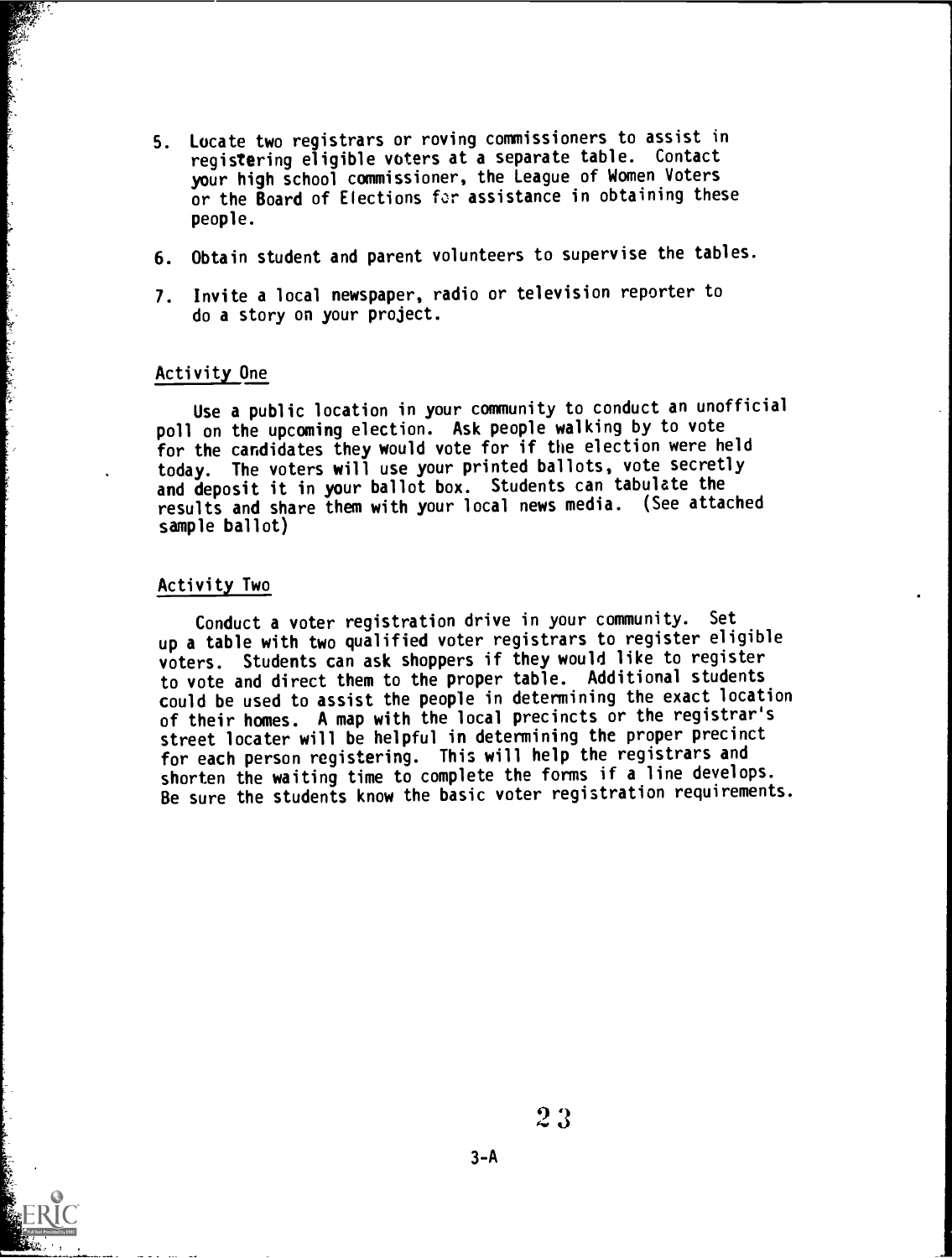#### ATTACHMENT 4

#### SAMPLE TELEPHONE SURVEY: VOTER REGISTRATION

di la contraction and the seconds

i have a state and a state

NOTE: Conduct this survey before voter registration books are closed prior to the election. Make enough calls to get a good sample of all areas of the community.

HELLO: I'm a student at High School. As part of our class work in social studies on the upcoming general election, we are conducting a survey to find out how many people in our community are registered to vote. Would you mind telling me if you are registered to vote?

- If the response is **YES:** Thank you so much. I hope you will vote on election day.
- If the response if **NO:** Ask if they would like information on voter registration in the local area. If so, give information.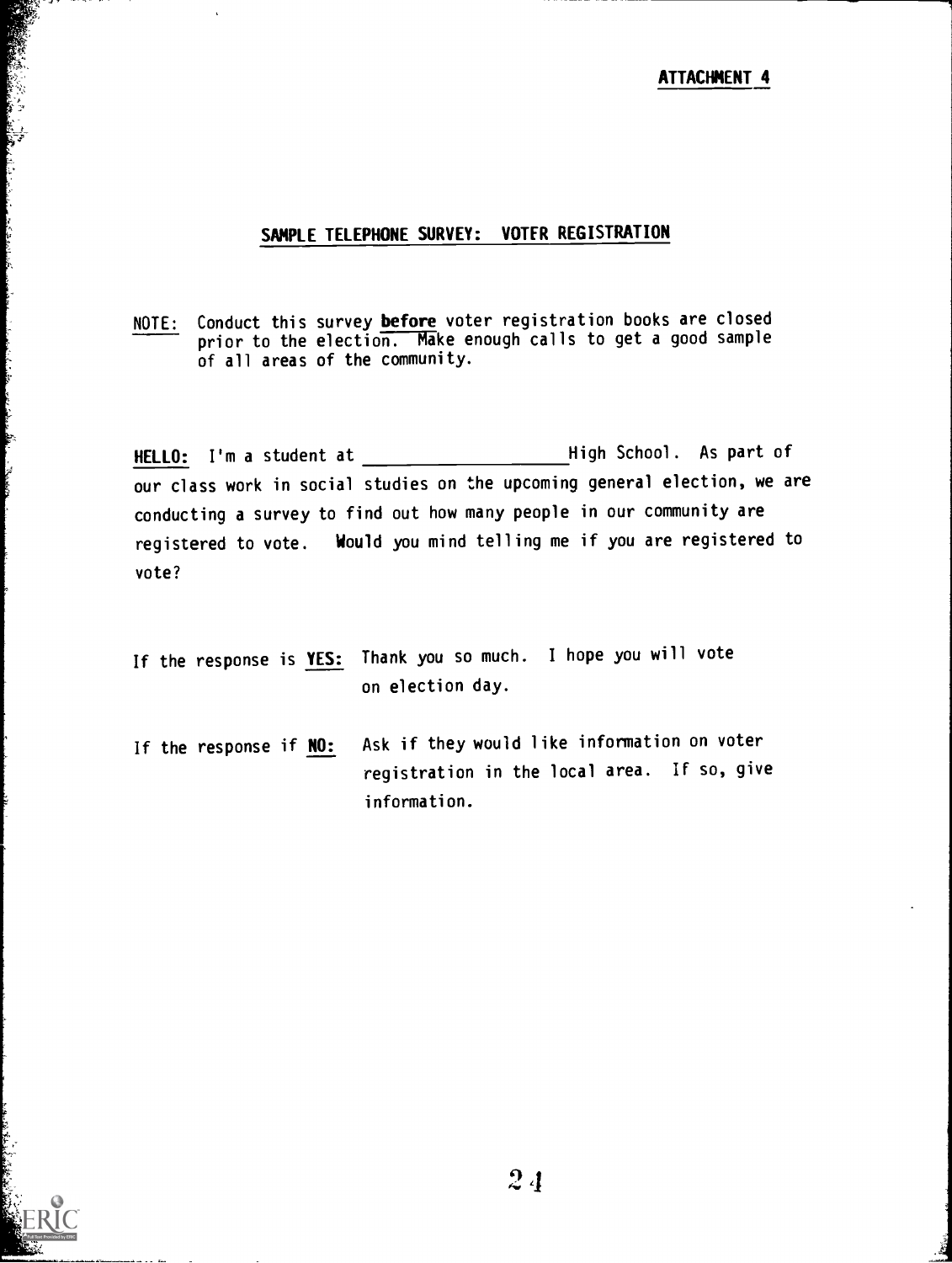Fut an X in the box beside the candidate of your choice.

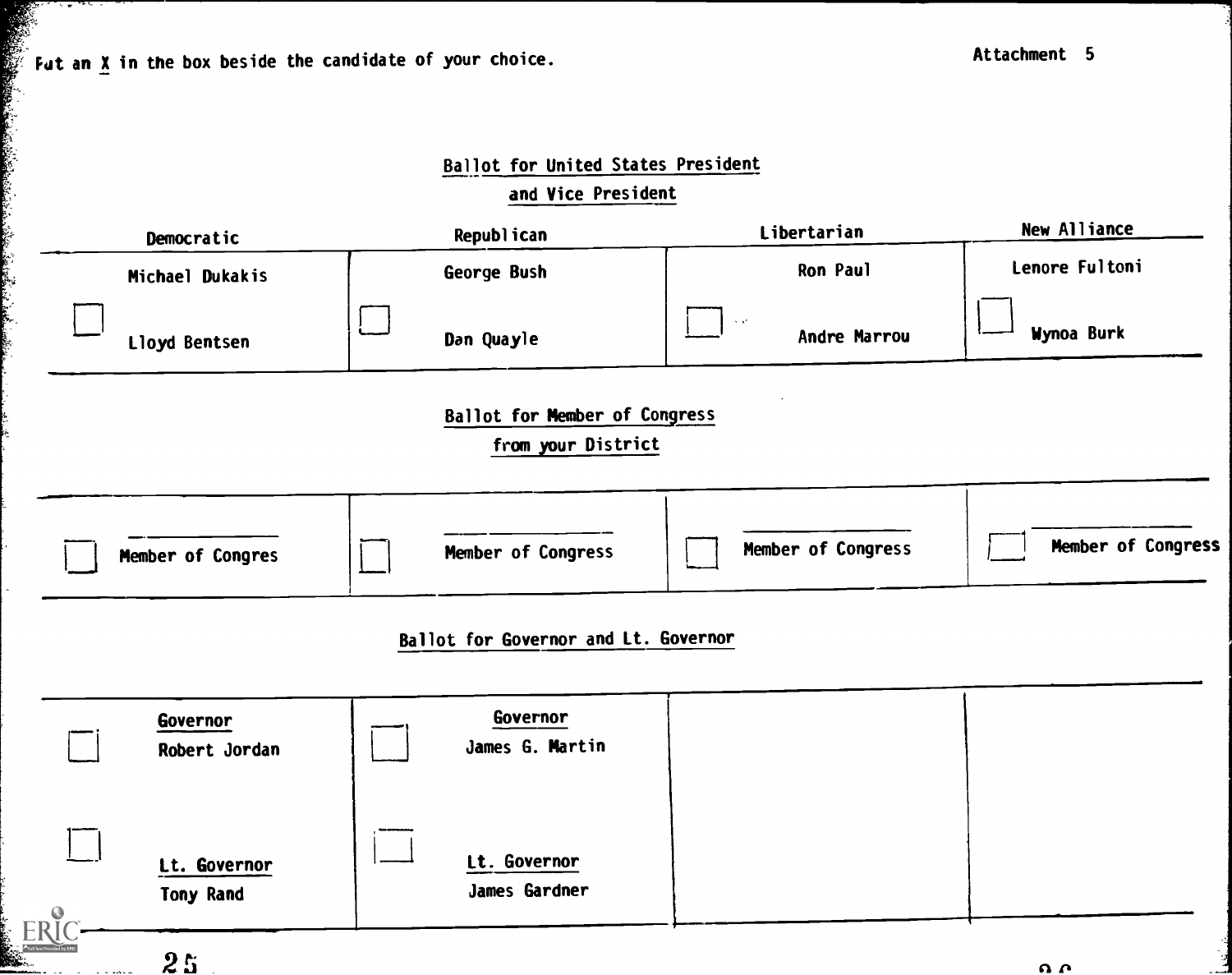#### ATTACHMENT 6

(Chapter 7, S/L Extra Session 1981)

DISTRICTS CORRECTED EDITION 2/15/82

#### \*UNITED STATES CONGRESS

#### CONGRESSIONAL. DISTRICTS:

en alle de la partida de la composició de la composició de la composició de la composició de la composició de l<br>Composició de la composició de la composició de la composició de la composició de la composició de la composic

FIRST DISTRICT: Beaufort, Bertie, Camden, Carteret, Chowan, Craven, Currituck, Dare, Gates, Greene, Hertford, Hyde, Lenoir, Martin, Northampton, Pamlico, Pasquotank, Perquimans, Pitt, Tyrrell and Washington Counties.

SECOND DISTRICT: Caswell, Durham., Edgecombe, Granville, Halifax, Nash, Person, Vance, Warren and Wiison Counties; and O'Neals Township in Johnston County,

THIRD DISTRICT: Bladen, Duplin, Harnett, Jones, Lee, Onslow, Pender, Sampson and Wayne Counties; the following townships of Johnston County: Banner, Bentonsville, Beulah, Boon Hill, Clayton, Cleveland, Elevation, Ingrarns, Meadow, Micro, Pine Level, Pleasant Grove, Selma, Smithfield, Wilders, and Wilson Mills; and the following townships of Moore County: 1 (Carthage), 4 (Ritters), 5 (Deep River), 6 (Greenwood), and 10 (Little River).

FOURTH DISTRICT: Chatham, Franklin, Orange, Randolph and Wake Counties.

FIFTH DISTRICT: Alexander, Alleghany, Ashe, Forsyth, Rockingham, Stokes, Surry and Wilkes Counties.

SIXTH DISTRICT. Alamance, Davidson and Guilford Counties.

SEVENTH DISTRICT: Brunswick, Columbus, Cumberland, New Hanover and Robeson Counties.

EIGHTH D'STRICT: Anson, Cabarrus, Davie, Hoke, Montgomery, Richmond, Rowan, Scotland, Stanly and Union Counties; and the following townships of Moore County: 2 (Bensalem), 3 (Sheffields), 7 (McNeills), 8 (Sand Hill), and 9 (Mineral Springs); and the following townships of Yadkin County: Boonville, East Bend, Fall Creek, Forbush, Knobs and Liberty.

NINTH DISTRICT: Iredell, Lincoln and Mecklenburg Countic : and the following townships of Yadkin County: Buck Shoal and Deep Creek.

TENTH DISTRICT. Burke, Caldwell, Catawba, Cleveland, Caston a. Watauga Counties; and the following townships of Avery County: Banner Elk, Beech Mountain, Cranberry, Linville and Wilsons Creek.

ELEVENTH DISTRICT: Buncombe, Cherokee, Clay, Graham, Haywood, Henderson, Jackson, McDowell, Macon, Madison, Mitchell, Polk, Rutherford, Swain, Transylvania, and Yancey Counties; and the following towns..4,s of Avery County: Altamont, Roaring Creek, and Toe River.

\*This listing corrects and supercedes the previous listing issued on  $2/12/82$  on blue paper.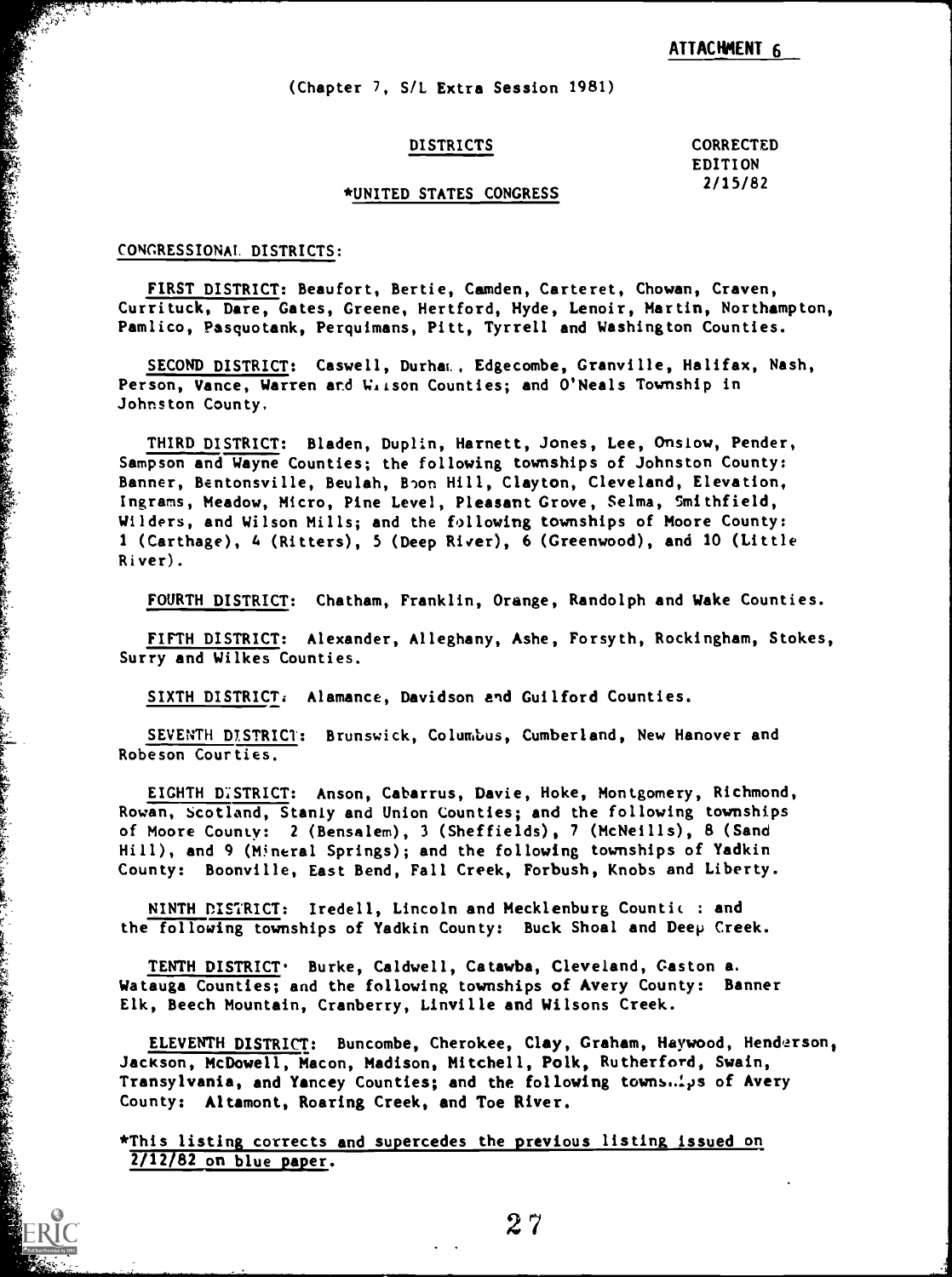#### UNIT: GENERAL ASSEMBLY

What is the General Assembly?

Whc are your State Senators?

Who are Your State Representatives?

#### What we will study:

- 1. The work of the General Assembly.
- 2. Some issues being discussed in the General Assembly.
- 3. How bills are written.
- 4. Your elected representatives in the General Assembly.

#### How we will study the General Assembly:

We will have a mock General Assembly in which students, portraying real Representatives, will introduce bills they have written. After discussion the class, which acts as the N.C. House, will vote to decide whether to approve or reject the bill.

Students will work in groups of two on a bill. One student will write the bill and the other student will introduce the bill and present a persuasive argument for the approval of the bill. At that time, the floor will be open for debate to the other Representatives. At the conclusion of the debate a vote will be taken to decide whether to approve or reject the bill.

#### What is a bill?

- 1. A bill is a piece of legislation which, if enacted, becomes a law.
- 2. A bill may amend existing laws or if enacted, may become a new law. In North Carolina the body of laws is called the General Statues of North Carolina.
- 3. A bill states what is to be done and how it is to be done.
- 4. Copies of actua! bills are available at the Legislative Building in Raleigh.

#### How to write a bill:

Tne following basic form should be used in writing all bills for our General Assembly (Form adopted from the procedure used by Girl's and Boy's State.)

#### SAMPLE FORM:

- 1. Include all basic words written in each section below.
- 2. Add to the basic form where you see.  $\dots$  . to indicate what your bill is about.
- 3. Look at the sample bill to guide you in writing your bill.
- Title: A BILL TO BE ENTITLED AN ACT TO AMEND THE GENERAL STATUTES OF THE STATE OF NORTH CAROLINA TO PROVIDE FOR . . . . . . (state briefly what your  $\text{bill}$  is about.)

THE GENERAL ASSEMBLY OF NORTH CAROLINA ENACTS:

Section 1. The General Assembly of North Carolina provides for . . . (repeat brief statement of what bill is about.) Section 2. . . . . (State a basic provision of your bill.) Section 3. . . . . (State additional provisions.)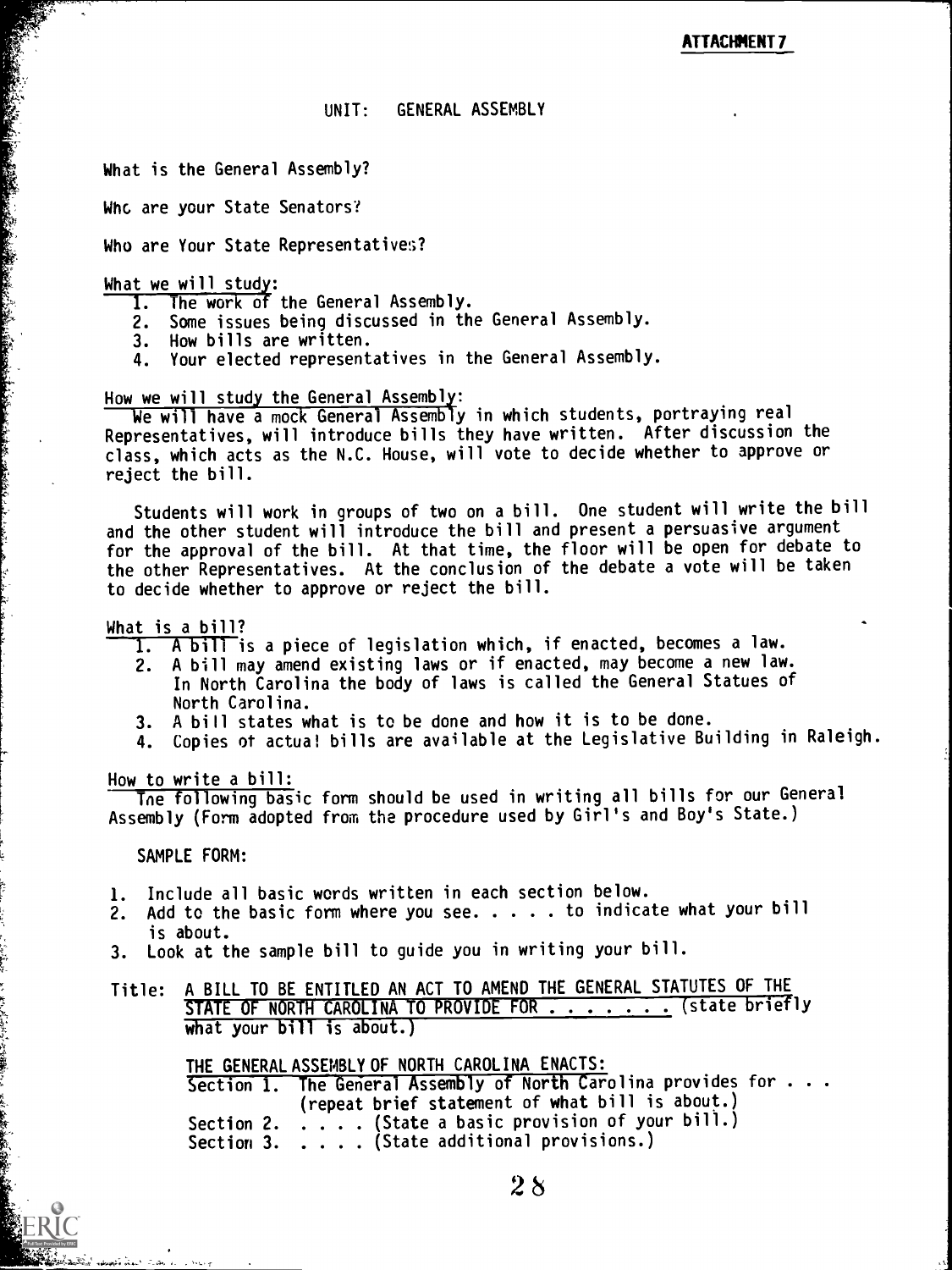**ATTACHMENT 8** 

#### GENERAL ASSEMBLY OF NORTH CAROLINA

Session 19\_\_\_ House Bill #\_\_\_\_\_

Short Title:

Sponsors: Representatives:

Referred to:

#### A BILL TO BE ENTITLED

AN ACT TO AMEND THE GENERAL STATUTES OF THE STATE OF NORTH CAROLINA TO PROVIDE FOR

The General Assembly of North Carolina enacts:

Section 1. The General Assembly of North Carolina provides for \_\_

Section 2:

Section 3: All laws and clauses of laws in conflict with this bill are hereby repealed.

Section 4: This bill shall go into full force and effect on \_\_\_\_\_\_\_\_\_ 19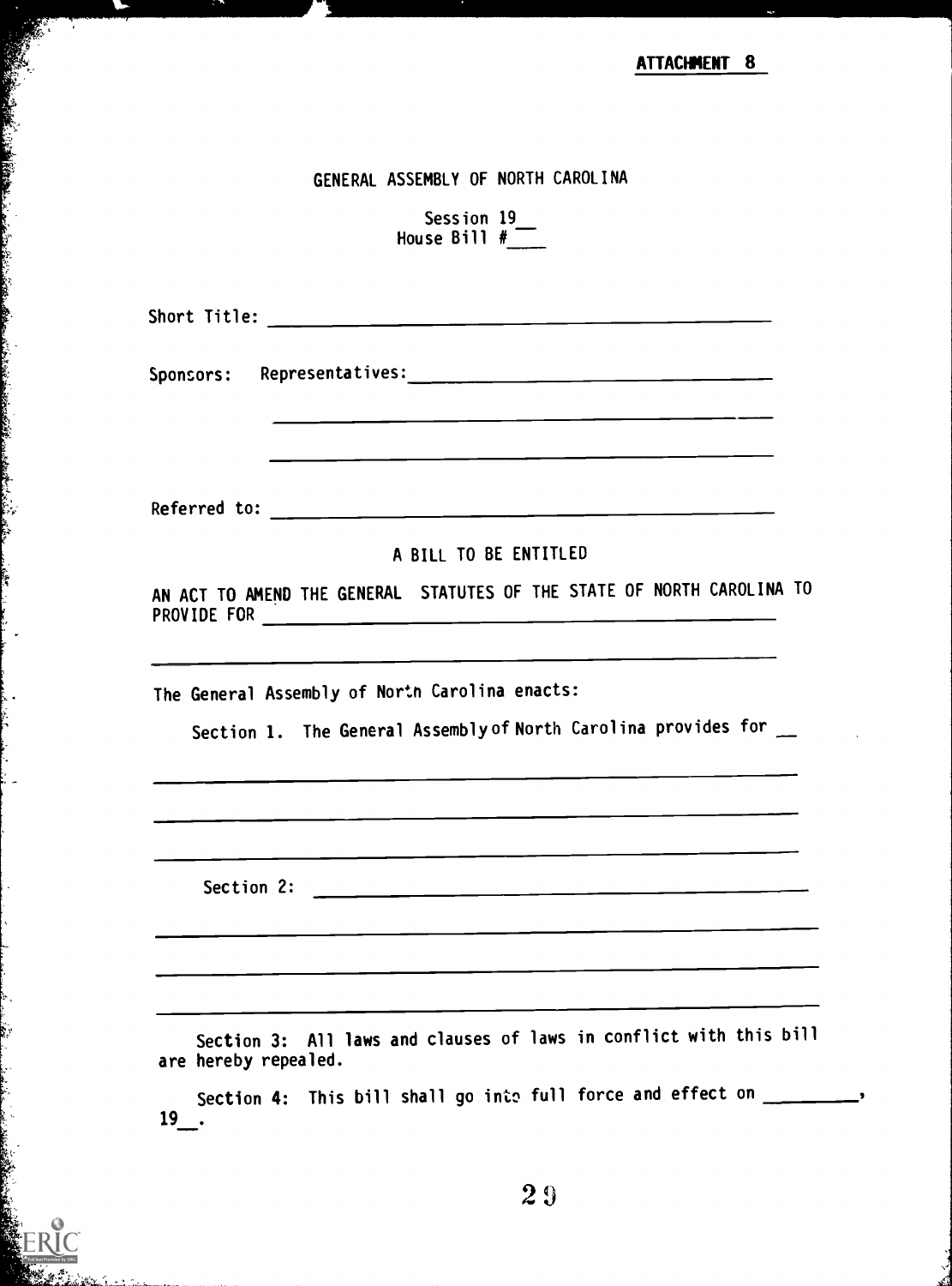SAMPLE BILL

<u>के प्रदेशक के पुण</u>

A PARA A CONTRACTOR CONTRACTOR AND CONTRACTOR AND CONTRACTOR

# GENERAL ASSEMBLY OF NORTH CAROLINA ATTACHMENT 9



## SESSION 1983



SENATE BILL 157

Short Title: H.S. Library Voter Registr. (Public)

|              | Sponsors:<br>Senator                                                               |
|--------------|------------------------------------------------------------------------------------|
|              | Referred to: State Government/Election Laws.                                       |
|              | March 3, 1983                                                                      |
| $\mathbf{1}$ | A BILL TO BE ENTITLED                                                              |
| $\mathbf{2}$ | AN<br><b>ACT</b><br><b>TO</b><br>AUTHORIZE FIGH SCHOOL EMPLOYEES DESIGNATED BY THE |
| $\mathbf{3}$ | SCHOOL BOARD AND APPOINTED BY THE COUNTY BOARD OF ELECTIONS<br>TO                  |
| 4            | REGISTER VOTERS.                                                                   |
|              | 5 The General Assembly of North Carolina enacts:                                   |
| 6            | Section 1. G.S. 163-80(a) is amended by adding a new                               |
|              | 7 subdivision as follows:                                                          |
| 8            | "(7) Public high school employees appointed under this                             |
|              | 9 subdivision. A local board of education may, but is not required                 |
|              | 10 to, designate high school employees to be appointed by the county               |
|              | 11 board of elections as special high school registration                          |
|              | 12 commissioners. Only employees who volunteer for this duty may be                |
|              | 13 designated by boards of education. A special high school                        |
|              | 14 registration commissioner may register voters only while on duty                |
|              | 15 as a high school employee and only at times and under                           |
|              | 16 arrangements approved by the local school board of education. A                 |
|              | 17 person appointed under this subdivision shall take the oath                     |
|              | $18$ prescribed in G.S. 163-41(b)."                                                |
| 19           | Sec.<br>2.<br>This act shall become effective October 1,                           |
|              |                                                                                    |

20 1983.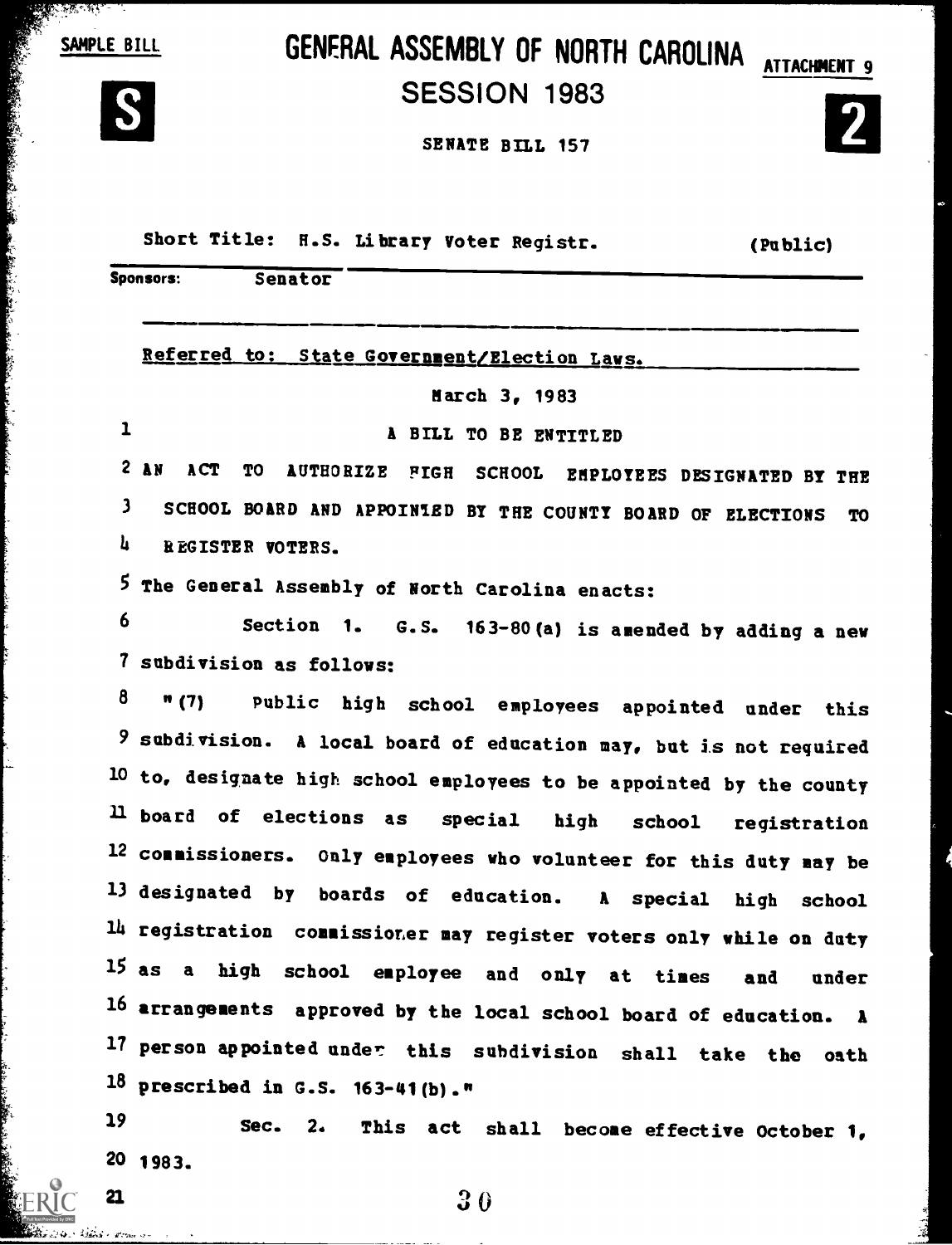ATTACHMENT 10

## CONGRESSIONAL QUIZ

Complete the questions as best you can. Check the appropriate block.

Parent Student

 $\sim$  in the fact of

k,

的复数形式 医心包膜炎 医心包膜炎 医心包膜炎 医心包膜炎 医心包膜炎 医心包膜炎 医心包膜炎 医心包膜炎 医心包膜炎 医心包膜炎 医心包膜炎 医心包膜炎 医心包膜炎 医心包膜炎 医心包膜炎 医心包膜炎 医心包膜炎 医心包膜炎 医心包膜炎 医心包膜炎 医心包膜炎 医心包膜炎 医心包膜炎 医心包膜炎 医心包膜炎 医心包膜炎 医心包膜炎 医心包膜炎 医心包膜炎 医心包膜炎 医心包膜炎 医心包膜炎

Ļ.

| 1. How many Congressional districts are there in NC? [100] [100] [100] [100] [100] [100] [100] [100] [100] [100] [100] [100] [100] [100] [100] [100] [100] [100] [100] [100] [100] [100] [100] [100] [100] [100] [100] [100] [ |
|--------------------------------------------------------------------------------------------------------------------------------------------------------------------------------------------------------------------------------|
|                                                                                                                                                                                                                                |
|                                                                                                                                                                                                                                |
| 4. Where does your impressman live in the district? ____________________________                                                                                                                                               |
|                                                                                                                                                                                                                                |
|                                                                                                                                                                                                                                |
|                                                                                                                                                                                                                                |
| 8. How long is a Congressman's term of office? ________________                                                                                                                                                                |
|                                                                                                                                                                                                                                |
| 10. How is the number of representatives per state determined?                                                                                                                                                                 |
| 11. How do you know when the House is in session? ______________________________                                                                                                                                               |
|                                                                                                                                                                                                                                |
| 13. Who are the people that run errands for Congressmen?                                                                                                                                                                       |
| 14. Who is running against your Congressman in this election?                                                                                                                                                                  |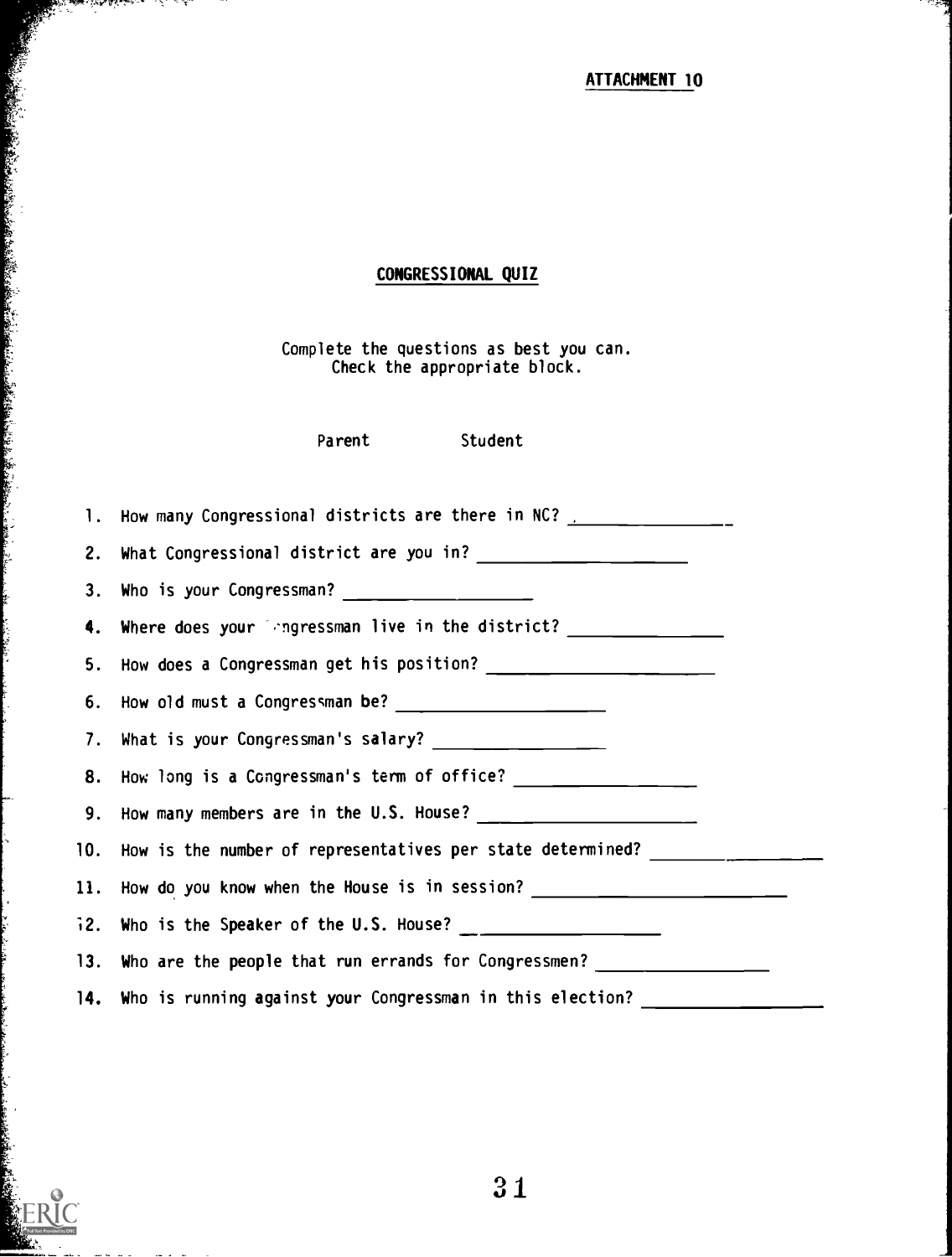#### POLITICAL OPINION SCALE ATTACHMENT 11

#### 1NSTRUCTIOVS: Circle the number 4,3,2, or 1 that appearc next to each statement.

|                                                                                                                                        | AGMEE<br>STRONOLY AGREE AGREE |                         | DIS-         | DISAGAEE<br><b>STRONGLY</b> | DIS-<br><b>AGNEE</b><br><b>AOREE</b><br><b>STRONOLY</b><br>STRONGLY AGREE                                            |
|----------------------------------------------------------------------------------------------------------------------------------------|-------------------------------|-------------------------|--------------|-----------------------------|----------------------------------------------------------------------------------------------------------------------|
| 1. Federal environmen-<br>tal quality regula-<br>tions should be re-<br>laxed.                                                         |                               | 3                       | 2            | 1                           | $11.$ The cost of govern-<br>ment social-welfare<br>programs is too bur-<br>densome for taxpay-                      |
| 2. Consumer safety and<br>health laws should                                                                                           |                               |                         |              |                             | ers. Spending on<br>these programs must                                                                              |
| be relaxed.<br>3. Equal opportunity                                                                                                    |                               | $\overline{\mathbf{3}}$ | $\ddot{ }$   | 1                           | 2<br>1<br>3<br>4<br>be reduced.<br>12. President Reagan's                                                            |
| laws should be re-<br>lexed.                                                                                                           |                               | 3                       | 2            | 1                           | budget and taxing<br>program should be<br>2<br>3<br>1<br>passed by Congress.                                         |
| 4. The Department of<br>Education should be<br>abolished.                                                                              |                               | 3                       | 2            | 1                           | $13.$ The size of govern-<br>ment must be re-                                                                        |
| 5. Voluntary prayer<br>and Scripture read-<br>ing should be al-                                                                        |                               |                         |              |                             | 2<br>3<br>duced.<br>14. There should be a<br>Constitutional                                                          |
| lowed in public<br>schools.<br>6. The federal govern-                                                                                  |                               | 3                       | $\mathbf{z}$ | 1                           | Amendment outlaw-<br>3<br>2<br>1<br>ing abortions.<br>$15.$ The<br><b>ROVEFRIEGE</b>                                 |
| ment should not pay<br>the cost of abortions<br>for women on wel-                                                                      |                               |                         |              |                             | should give greater<br>priority to combat-<br>$\mathbf{2}$<br>3<br>1<br>ting crime.                                  |
| fare.<br>7. The federal govern-<br>ment should not re-                                                                                 |                               | 3                       | 2            | ŧ                           | 16. The Department of<br>Energy should be<br>2<br>1<br>1<br>abolished.                                               |
| strict the ownership<br>of handruns.<br><b>8. The United States</b>                                                                    |                               | 3                       | $\mathbf{z}$ | 1                           | 17. The United States<br>must oppose the ex-<br>pansion of Commu-                                                    |
| should increase mili-<br>tary aid to the<br>contras.                                                                                   |                               | 3                       | 2            | î                           | nism anywhere in the<br>2<br>3<br>world.<br>18. The government-                                                      |
| defense<br>9. Federal<br>spending should be                                                                                            |                               | 3                       | $\mathbf{z}$ | 1                           | mandated 55 MPH<br>speed limit should be<br>$\mathbf{z}$<br>3<br>lifted on all highways.<br>4                        |
| greatly increased.<br>10. Faced with rapidly<br>increasing energy<br>costs, the govern-<br>ment should encour-<br>age further develop- |                               |                         |              |                             | powers of<br>19. The<br><b>GSHA.</b> the Occupa-<br>tional Safety and<br>Health Administra-<br>tion, should be less- |
| ment of nuclear<br>power.                                                                                                              |                               | 3                       | 2            |                             | ٦<br>2<br>ened.<br>20. The United States<br>should strengthen                                                        |
|                                                                                                                                        |                               |                         |              |                             | ties with Taiwan, the<br>2<br>1<br>3<br>Republic of China.                                                           |

ADO UP YOUR TOTAL. YOU CAN FIND YOUR POLITICAL IDEOLOGY ON THE SCALE BELOW.

「「大きなので、そのことは、そのことは、そのことは、そのことは、そのことは、そのことは、そのことは、そのことは、そのことは、そのことは、そのことは、そのことは、そのことは、そのことは、そのことは、そのことは、そのことは、そのことは、そのことは、そのことは、そのことは、そのことは、そのことは、そのことは、そのことは、そのことは、そのことは、そのことは、そのことは、そのことは、そのことは、そのことは、そのことは、そのことは、そのことは、

i<br>M



\*The meaning of the terms "liberal" and "conservative" depends on how they are used, who uses them, when they are used, why they are used, and other factors. Therefore,  $\qquad \qquad \qquad \qquad$ this scale is just suggestive, rather than rigid, in its classification.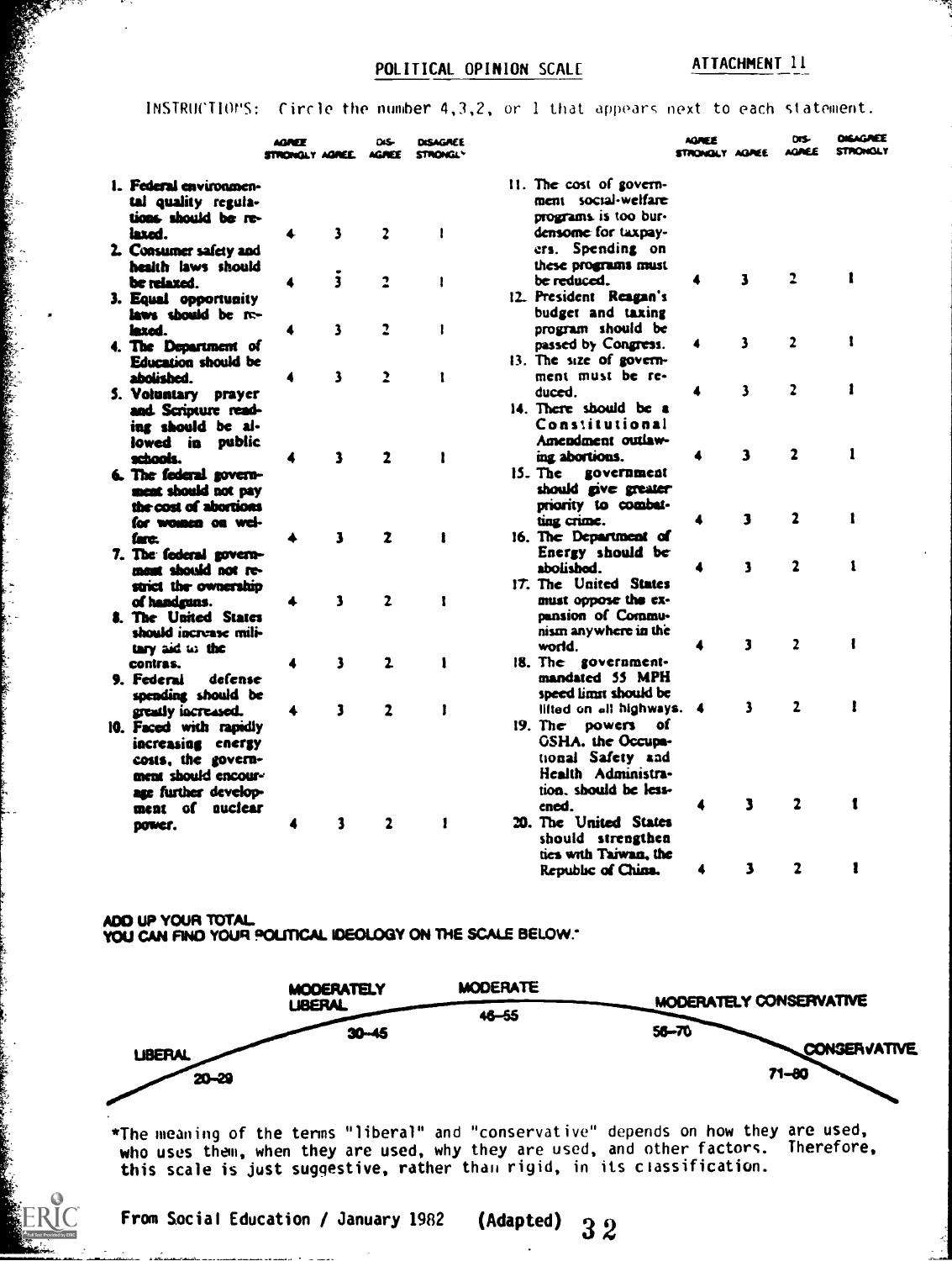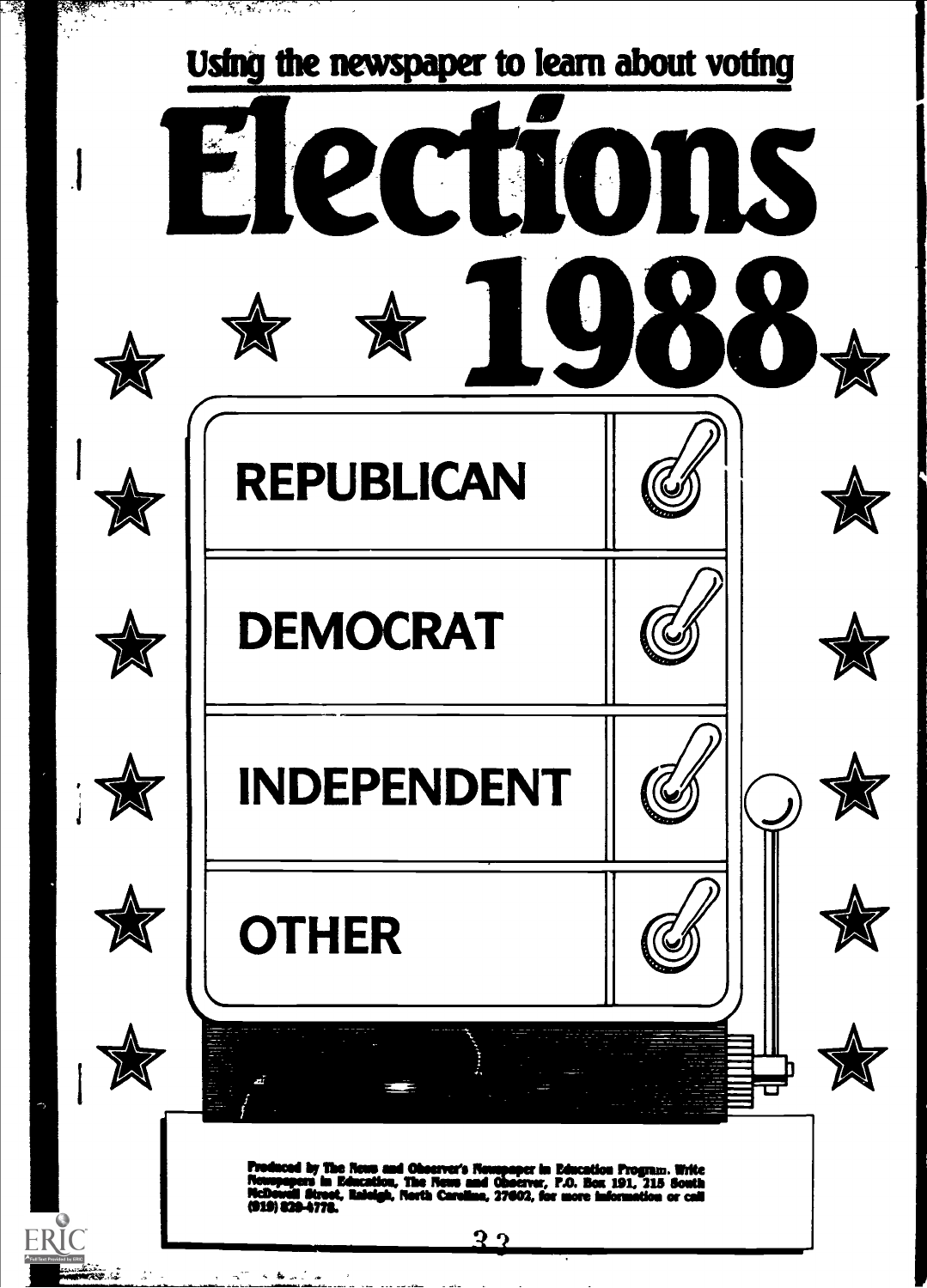

## The Voter and the Candidates

Choosing candidates for public office is not only a right in our system of democratic gcvernment, it is a responsibility. If we don't vote, we may not maintain our democracy.

Do you know who your current leaders are? If you were old enough to vote, for whom would you cast your ballot In the 1988 election? Wt .1 leaders are up for election in your district? Use your newspaper, public library, local board of elections, or tontact a League of Women Voters representative for information that will help you complete the sentences below.

My family's polling place  $ts$ : Voter eligibility requirements in my state are: \_\_\_\_\_\_\_\_\_\_\_\_\_\_\_\_\_\_\_\_\_\_\_\_\_\_\_\_\_\_\_\_\_

When I am 18, I can register to vote by: \_

Look in the newspaper to find the names of the Republican and Democratic candidates for president, vice president and U.S. representative from your congressional district.

Locate information about the candidates in newspapers and in other sources and complete the charts below:

|                       | <b>Republican</b> | <b>Democrat</b> | <b>Other</b> |
|-----------------------|-------------------|-----------------|--------------|
| <b>President</b>      |                   |                 |              |
| <b>Vice President</b> |                   |                 |              |
| U.S. Representative   |                   |                 |              |

## Sample Ballot



\_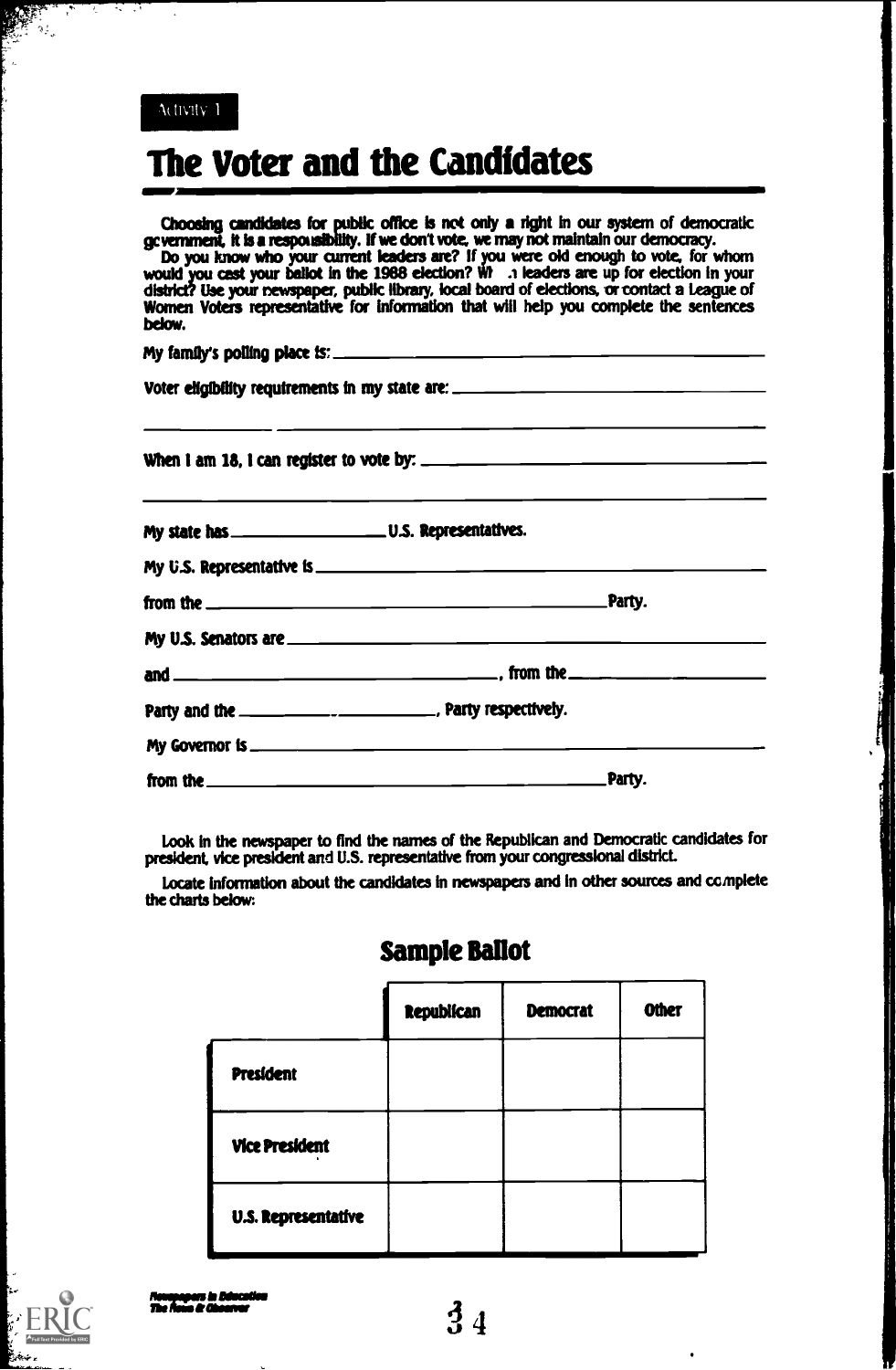Activity 1A:

ر س

स्

BARTHAM COMPANY

**CONTRACTOR** 

ERIC

## The Voter and the Candidates in N.C.

In the newspaper, find the names of candidates for the state offices listed below:

|                                | Republican | <b>Democrat</b> | Other |
|--------------------------------|------------|-----------------|-------|
| <b>Qovernor</b>                |            |                 |       |
| Lt. Govcmor                    |            |                 |       |
| Secretary<br>of State          |            |                 |       |
| Supt. of<br>Public Instruction |            |                 |       |
| <b>Attorney General</b>        |            |                 |       |
| Commissioner<br>of Insurance   |            |                 |       |

#### North Carolina Sample Ballot

In the newspaper, And the names of the Republican and Democratic candidates for Senate. House of Representatives, County commissioners (3 districts), and Register of Deeds for your area. Complete the sample ballot below for your district showing all the major 1988 candidates a person In your area might vote for. (If you live outside Wake County, cross out Wake County and the district. Write In your home county and districts.)

#### Wake County Sample Ballot

|                                         | <b>Republican</b> | <b>Democrat</b> | <b>Other</b> |
|-----------------------------------------|-------------------|-----------------|--------------|
| N.C. Senator<br>(districts 11 & 14)     |                   |                 |              |
| N.C.<br>Representatives<br>of the House |                   |                 |              |
|                                         |                   |                 |              |
|                                         |                   |                 |              |

a

Nousnaparo in Aduca<br>The Aous & Observer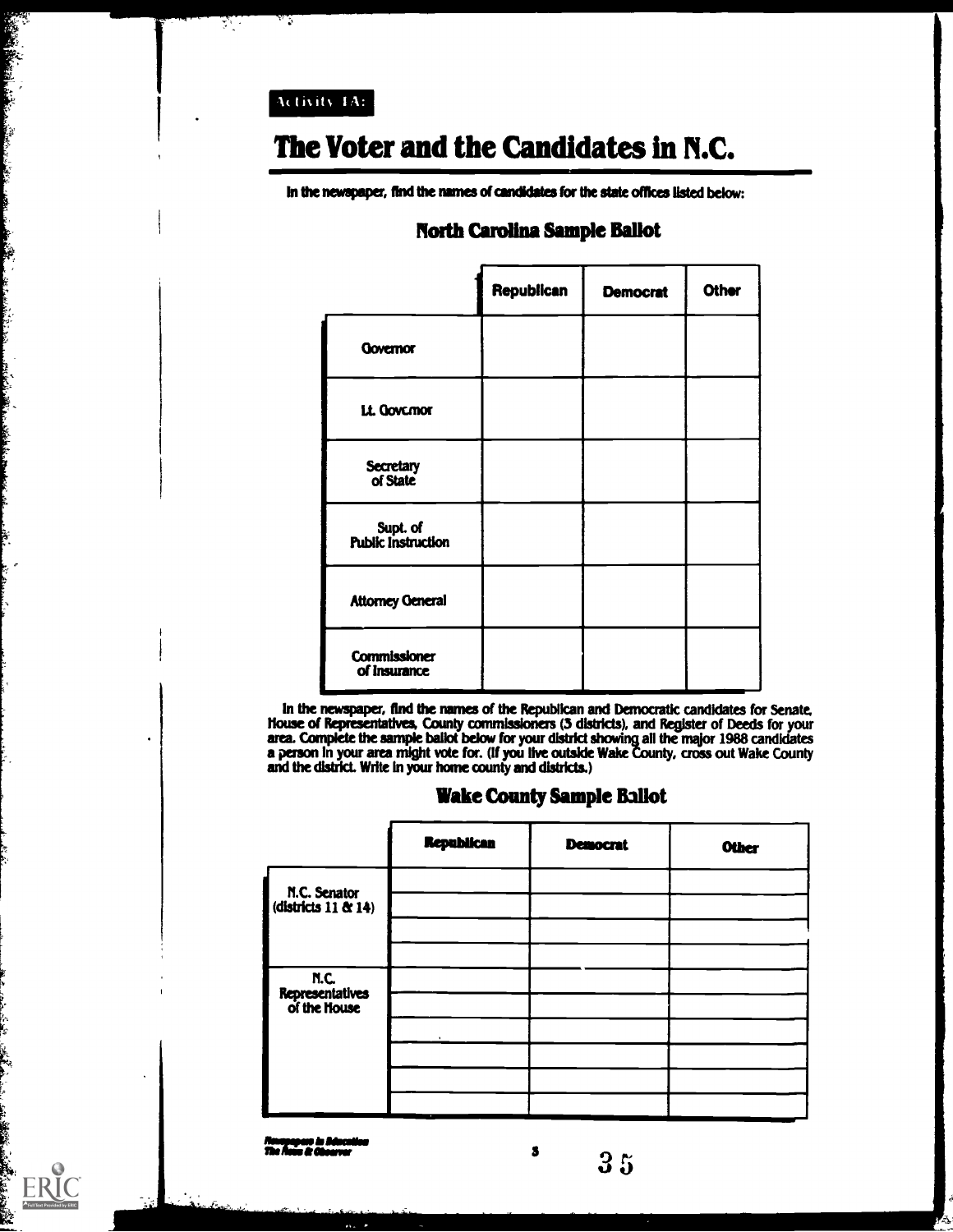#### **Activity 1A:**

#### The Voter and the Candidates in North Carolina (cont.)

| <b><i>Change Space</i></b>                   |                   |  |  |
|----------------------------------------------|-------------------|--|--|
|                                              | <b>Candidates</b> |  |  |
| County<br>Commissioners<br>(three districts) |                   |  |  |
|                                              |                   |  |  |
|                                              |                   |  |  |
| Register<br>of Deeds                         |                   |  |  |

#### **Wake County Sample Ballot (cont.) Non-pertisen local elections**

## Activity 1B **Candidates**

Locate information about the candidates in newspapers and in other sources and complete the charts below:

#### **Presidential Candidates**

| <b>Republican</b>                                                          | Democrat                                                           |
|----------------------------------------------------------------------------|--------------------------------------------------------------------|
| <b>Biographical Information:</b>                                           | <b>Biographical Information:</b>                                   |
|                                                                            |                                                                    |
|                                                                            |                                                                    |
|                                                                            |                                                                    |
|                                                                            |                                                                    |
|                                                                            |                                                                    |
| Tigmes & ages of children _______________________                          | Figmes & ages of children ______________________________           |
| <b>Educational background:</b>                                             | <b>Educational hockground:</b>                                     |
| Professional and political experience (including offices<br><b>bald)</b> : | Professional and political experience (including offices<br>heid): |
|                                                                            |                                                                    |

In your opinion, how will the candidates' educational and professional backgrounds and their political experiences affect the way the public perceives them? Compare your view with those expressed in news stories and politi



 $36$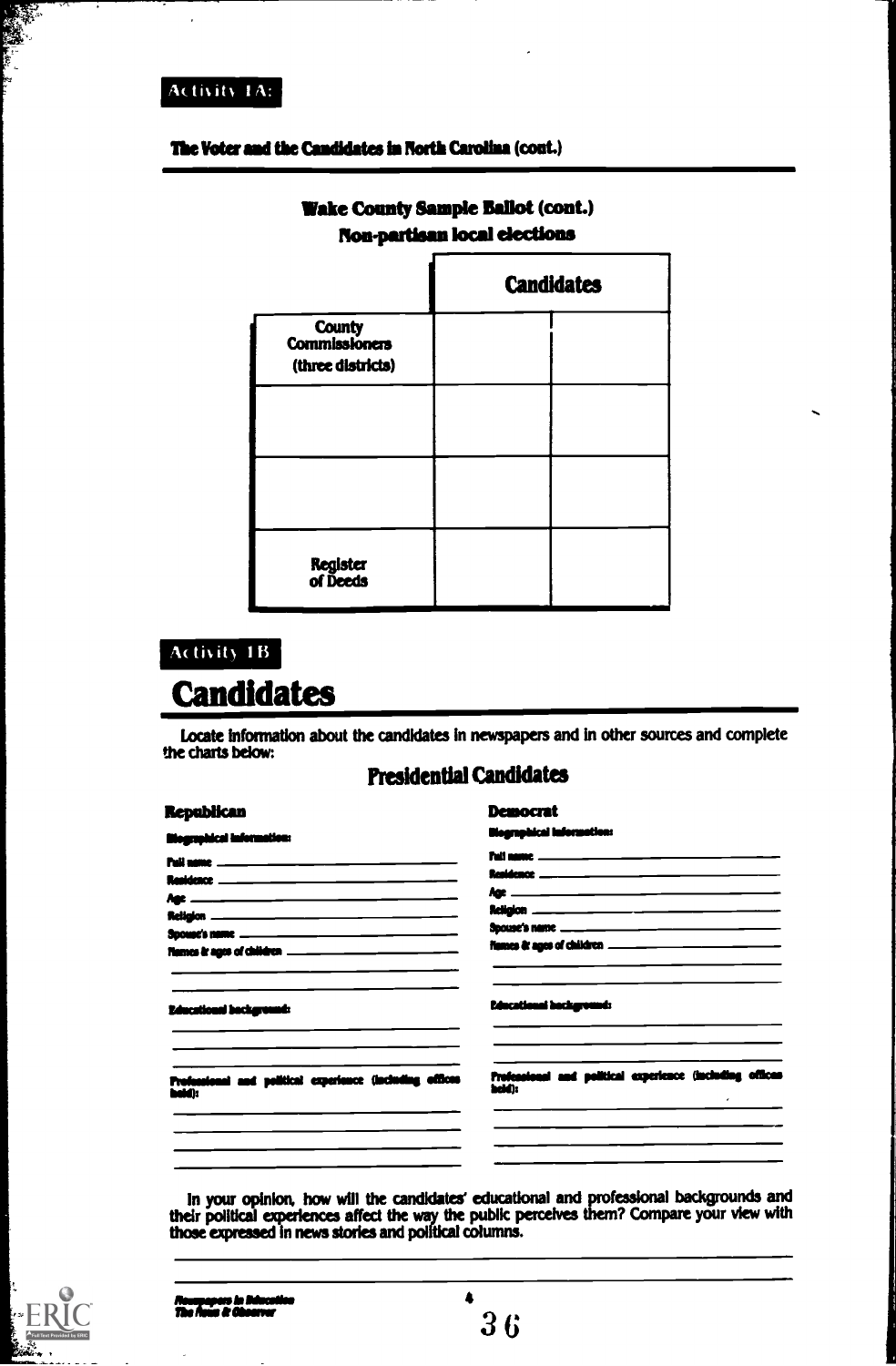#### Activity 1B:

A START AND A REAL AND A REAL AND A REAL AND A REAL AND A REAL AND A REAL AND A REAL AND A REAL AND A REAL AND

**ERIC** 

Candidates (cont.)

| <b>Gubernatorial Candidates</b>                          |                                                                                                                                                                                                                                                                                                                                                                                                     |
|----------------------------------------------------------|-----------------------------------------------------------------------------------------------------------------------------------------------------------------------------------------------------------------------------------------------------------------------------------------------------------------------------------------------------------------------------------------------------|
| <b>Republican</b>                                        | <b>Democrat</b>                                                                                                                                                                                                                                                                                                                                                                                     |
| iloaneekicsi infost www.                                 | <b>illegraphical Information:</b>                                                                                                                                                                                                                                                                                                                                                                   |
|                                                          | <u> Puil name ___ ___ __ __ __ ___ ___ __ __ __</u> ___ _                                                                                                                                                                                                                                                                                                                                           |
|                                                          |                                                                                                                                                                                                                                                                                                                                                                                                     |
|                                                          | $\mathbf{A} \mathbf{D} \mathbf{E}$                                                                                                                                                                                                                                                                                                                                                                  |
|                                                          |                                                                                                                                                                                                                                                                                                                                                                                                     |
|                                                          |                                                                                                                                                                                                                                                                                                                                                                                                     |
| Names & ages of children _____________________________   |                                                                                                                                                                                                                                                                                                                                                                                                     |
| Educational background:                                  | $\begin{picture}(100,100)(0,0) \put(0,0){\vector(1,0){100}} \put(10,0){\vector(1,0){100}} \put(10,0){\vector(1,0){100}} \put(10,0){\vector(1,0){100}} \put(10,0){\vector(1,0){100}} \put(10,0){\vector(1,0){100}} \put(10,0){\vector(1,0){100}} \put(10,0){\vector(1,0){100}} \put(10,0){\vector(1,0){100}} \put(10,0){\vector(1,0){100}} \put(10,0){\vector(1,0$<br><b>Educational background:</b> |
| Professional and political experience (including offices | Professional and political experience (including offices                                                                                                                                                                                                                                                                                                                                            |
| heid):                                                   | heidh                                                                                                                                                                                                                                                                                                                                                                                               |

In your opinion, how will the candidates' educational and professional backgrounds and their political experiences affect the way the public perceives them? Compare your view with those expressed in news stories and politi

#### Candidates for U.S. House of Representatives

#### **Republican**

Pull name

**Biographical Information:** 

**Democrat** graphical Informations  $\mathbf{r}$ Pull

| Names & ropes of children _______________________________          | <b>Names &amp; ages of children</b> _________________________________ |
|--------------------------------------------------------------------|-----------------------------------------------------------------------|
| <b>Educational hackground:</b>                                     | <b>Educational hockground:</b>                                        |
| Professional and political experience (including offices<br>beid): | Professional and political experience (including offices<br>heid):    |

In your opinion, how will the candidates' educational and professional backgrounds and their political experiences affect the way the public perceives them? Compare your view with those expressed in news stories and politi

In news accounts, identify candidates for state and local offices such as county commissioners and N.C. House and N.C. Senate representatives. Circle in the newspaper quotations that show their positions on issues.

napapas is j<br>Is fiess & Cha

Л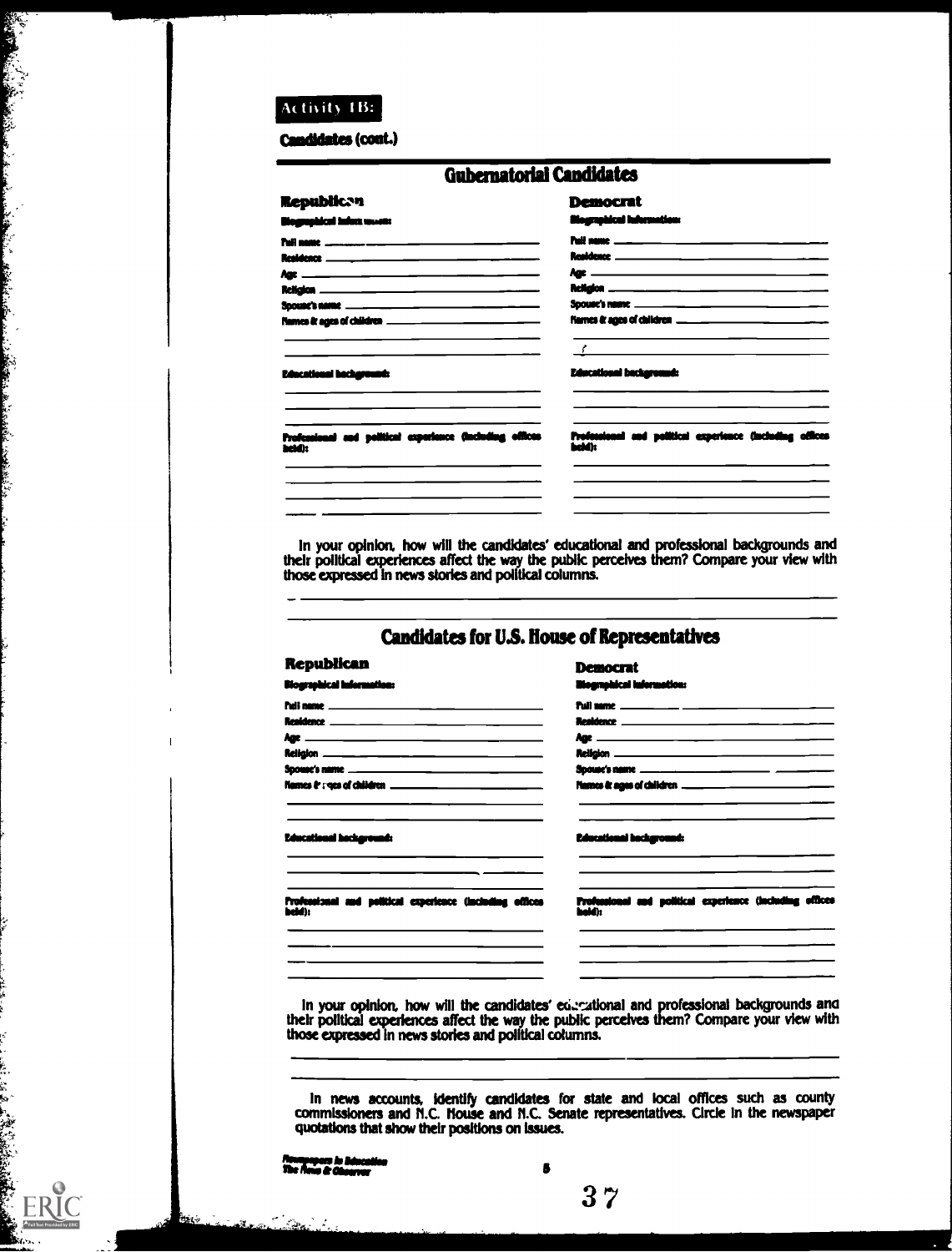$\mathbb{S}^2$ 

## The Media

Although voters acquire some information about candidates through direct mail pieces, leaflets or word of mouth, most information about the presidential campaign is conveyed through the media - newspapers, television, radio and magazines.

This information is presented in many ways — through news stories, paid political advertisements, editorials, cartoons, photographs, endorsements, headlines, news analyses, interviews, debates, public affaks programs and letters to the editor. Some of these approaches are strictly factual, while others contain opinion. for example, a political cartoon may poke fun at a candidate, and is clearly the cartoonist's opinion. A breaking news story on the other hand, is a factual account of what happened and should not reflect the writer's

For one week, collect from the newspaper an example of each of the types of coverage listed below. Clip and save the newspaper articles you use. Write the publication date, name of the newspaper, and page of the newspaper on your articles or create an index card including this information and attach It to each article.

Write a summary of the article's main Idea and categorize your entry as "fact" or "opinion." (Keep newspaper clippings in a folder or attach them on a separate sheet of paper. For television pieces, you will need to take notes. Record the date and time the item was aired, and the station or network on which it appeared.)

| Main Idea               | <b>Fact</b> | Opinion |
|-------------------------|-------------|---------|
| News Article            |             |         |
| Letter to the Editor    | $\mathbf I$ |         |
| Television Interview    | L I         |         |
| Political Advertisement |             |         |
| Newspaper Editorial_    |             |         |
| Newspaper Column.       | - 1         |         |
| Political Cartoon.      |             |         |
|                         |             |         |

Which of the examples you selected and described above might influence you as you form your own opinion about a particular candidate? Explain.

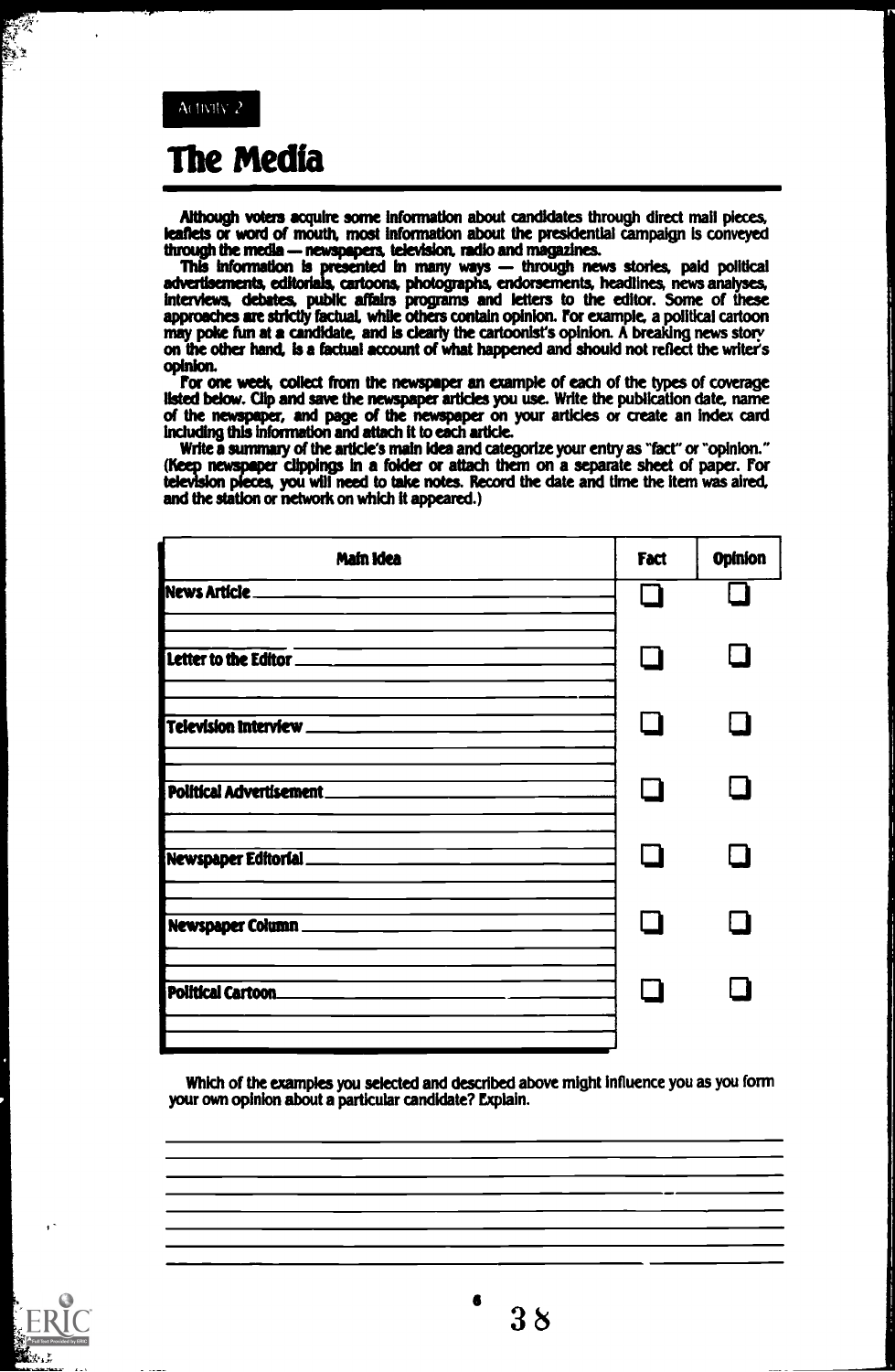Activity 3

ķ.

Sales States

**SECTION CONTRACTOR** 

**CONTRACTOR** ķ 

## The Electoral College

As you follow the 1988 campaign. you may notice that the presidential candidates spend more time. money and effort In some states than In others. This Is because presidents are actually chosen by the Electoral College rather than by direct popular vote.

Under the Electoral College system, each state Is allotted a number of electors equal to the combined number of U.S. Senators and Representatives In that state. (The District of Columbia has three electors.) The number of a state's U.S. representatives is determined by its population. Thus, it is a state's population rather than its physical size that determines the number of electors It has. For example. New York has 36 electoral votes. while Montana has only four. In this "winner-take-all" system, the candidate who receives the most popular votes In a state is expected to receive all of that state's electoral votes. To be elected president, a candidate must receive 270 of the total 538 electoral votes. Can you see why candidates usually concentrate their efforts In those states with the highest number of electoral votes?

#### On the Campaign Trail

1. On the map below, locate the 14 states with the highest number of electoral votes. Color them yellow.

2.2.Kid the total ranter of decimal votes in the 14 yellow states. Could a candidate win the election by winning just these 14 states and no others? How many electoral votes would he or she receive? Must a candidate take all 14 of these states to win the election? What is the smallest number of states a candidate could win and still become president?

3. During a period of four to stx weeks, use the newspaper to tradc the travels of the presidential and vice presidential candidates. Plot the Republicans' paths in red, using a solid line for the presidential candidate and a broken line for the vte presidential candidate. Chart the Democrats in due. Have the candidates traveled more frequently to the states you have colored yellow?



Numbers refer to each state's electoral votes.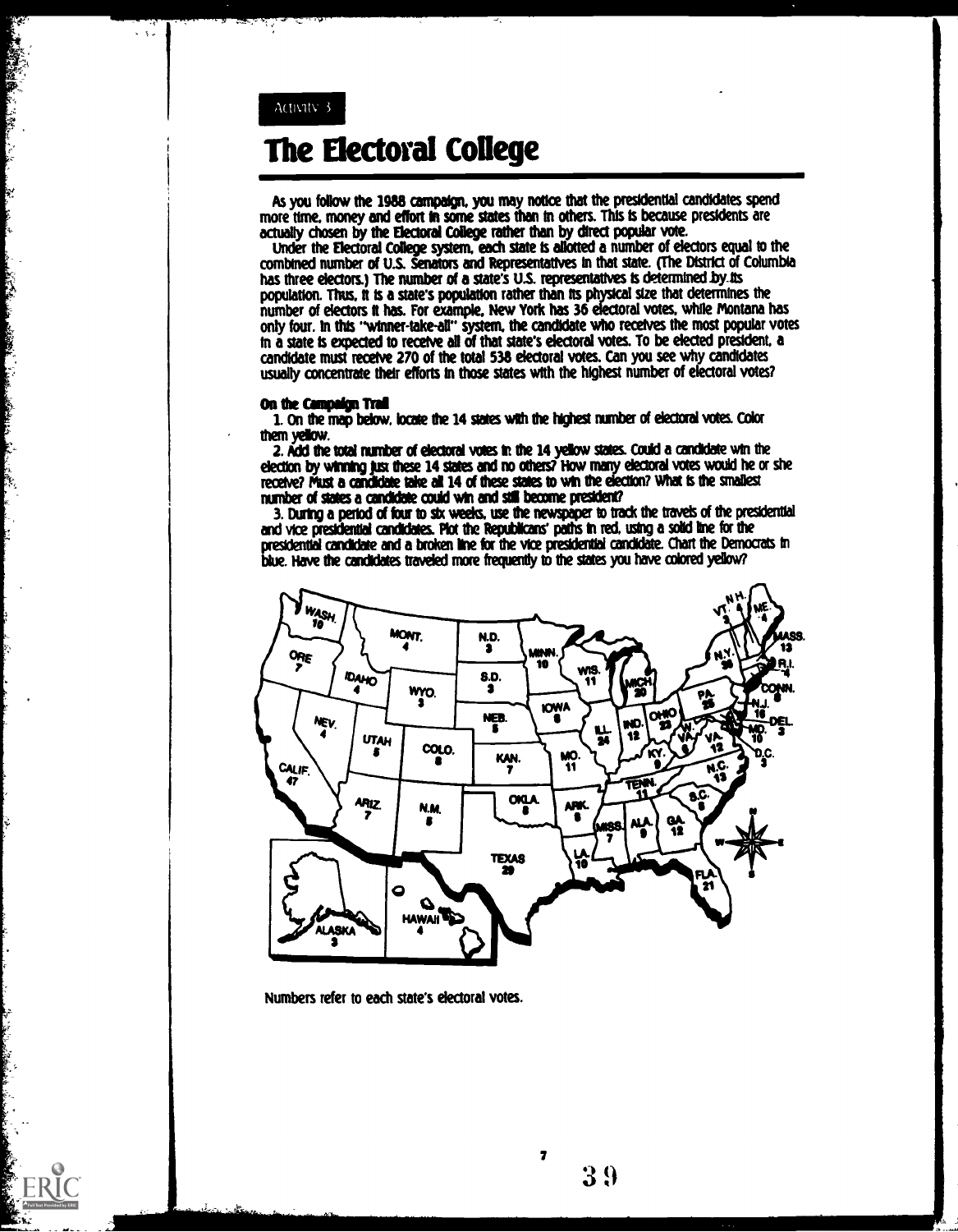## **The Issues**

Determining solutions for problems our country faces and defining goals for the future are central to every presidential campaign. Candidates are expected to state their positions on the important issues of the moment.

What have anemed as the most Important Issues of the 1988 campaign? The twin deficits - budget and trade? U.S.-Soviet relations? Threat of war in Central America or the Mideast? The Iran-Contra affair? Crimes? Drugs? Education? Poverty? Health care? Fenn failures?

During a period of several weeks, study newspaper articles to determine each presidential candidate's position on various issues. Clip and save the newspaper articles you use. Write the publication date and the name and page of the newspaper on the articles you clip, or an index card with this Information and attach it to each article. Be sure to Include headlines for all articles. (if you tear out the entire page where a selected article appears, the requested information will be on the top of the page.) Then select what you feel are the three most important issues in the 1988 compaigpt. On the chart below, summarize each issue briefly, describe your own position on each, and MI in the candidates' positions.

|                 | <b>My Position</b> | <b>Republican's</b><br><b>Position</b> | Democrat's<br><b>Position</b> |
|-----------------|--------------------|----------------------------------------|-------------------------------|
| <b>Issue 1:</b> |                    |                                        |                               |
|                 |                    |                                        |                               |
|                 |                    |                                        |                               |
| <b>Issue 2:</b> |                    |                                        |                               |
|                 |                    |                                        |                               |
|                 |                    |                                        |                               |
| <b>Issue 3:</b> |                    |                                        |                               |
|                 |                    |                                        |                               |
|                 |                    |                                        |                               |
|                 |                    |                                        |                               |

Based on your analysis of the issues you have chosen, for whom would you vote If the zieztion was held today? Write a newspaper editorial explaining why you support that candidate.

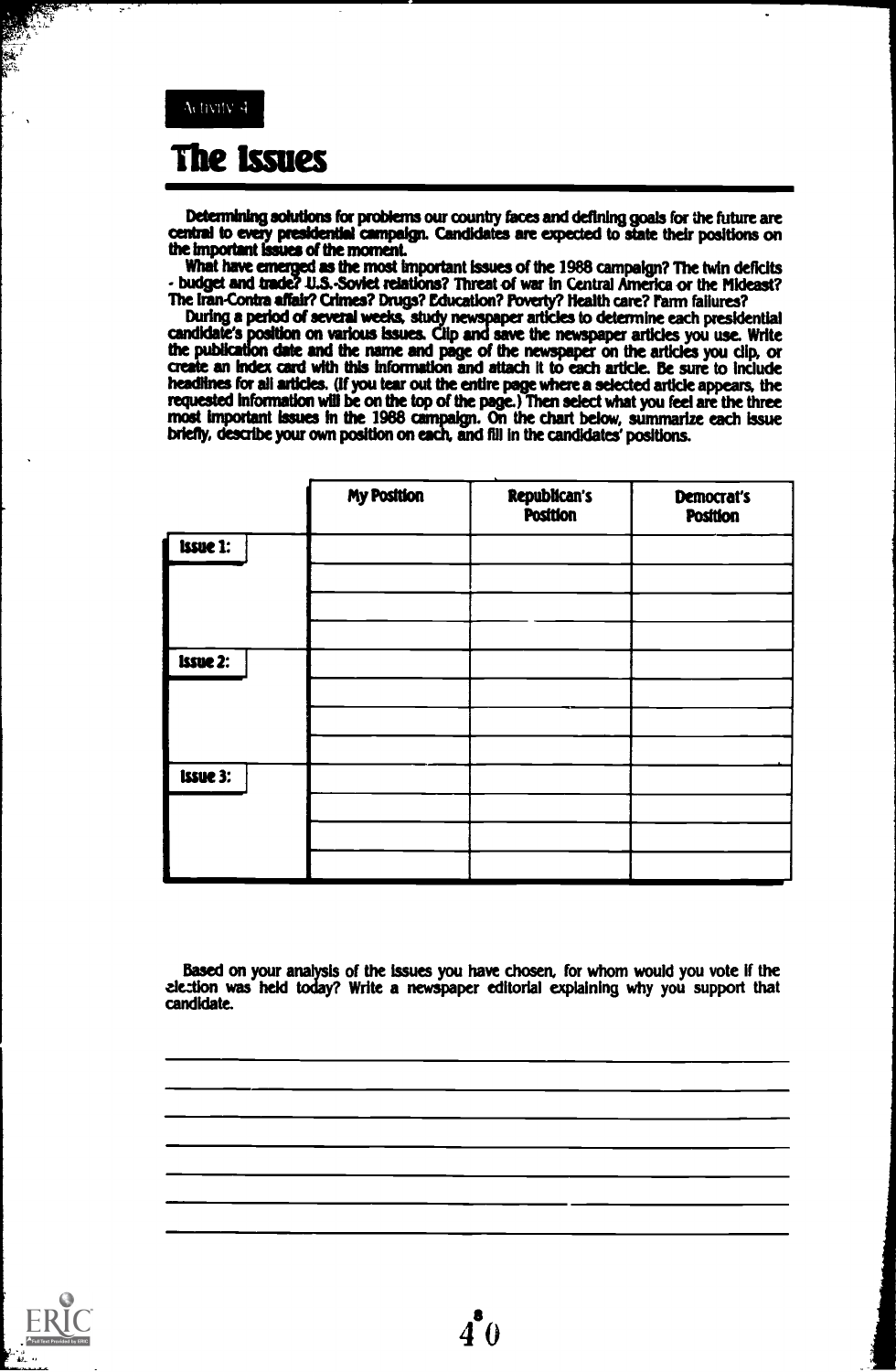#### **Activity 4A:**

## The Campaign and Issues in North Carolina

To be elected governor, a candidate must receive a majority of the popular vote. Use the state map below to color-code county population and determine which counties and areas of the state have the most potential voters. Color counties with a population of more than 100,000 red. Color the counties between 50,000 and 100,000 blue Color the counties<br>between 10,000 and 50,000 green and all the counties with a population below 10,000 yellow. Then see which are the most and least populated counties in the state.

Use the newspaper to track the gubernatorial candidates. Plot the Republican's path with a solid line and the Democrat's with a broken line. Note the issues discussed on the campaign trail. Clip and save the newspaper stories that state the candidates' positions on issues. Write the newspaper's name and date of publication on each story.

Have the candidates traveled more frequently to densely populated counties? Have they covered the entire state? Have they campaigned in their home counties and exh other's home<br>county? Have they raised different issues in rural and urban areas?



**upapers in Educatio**<br>'Amm & Chearner

RĬ<sup>(</sup>

d by ERIC

ó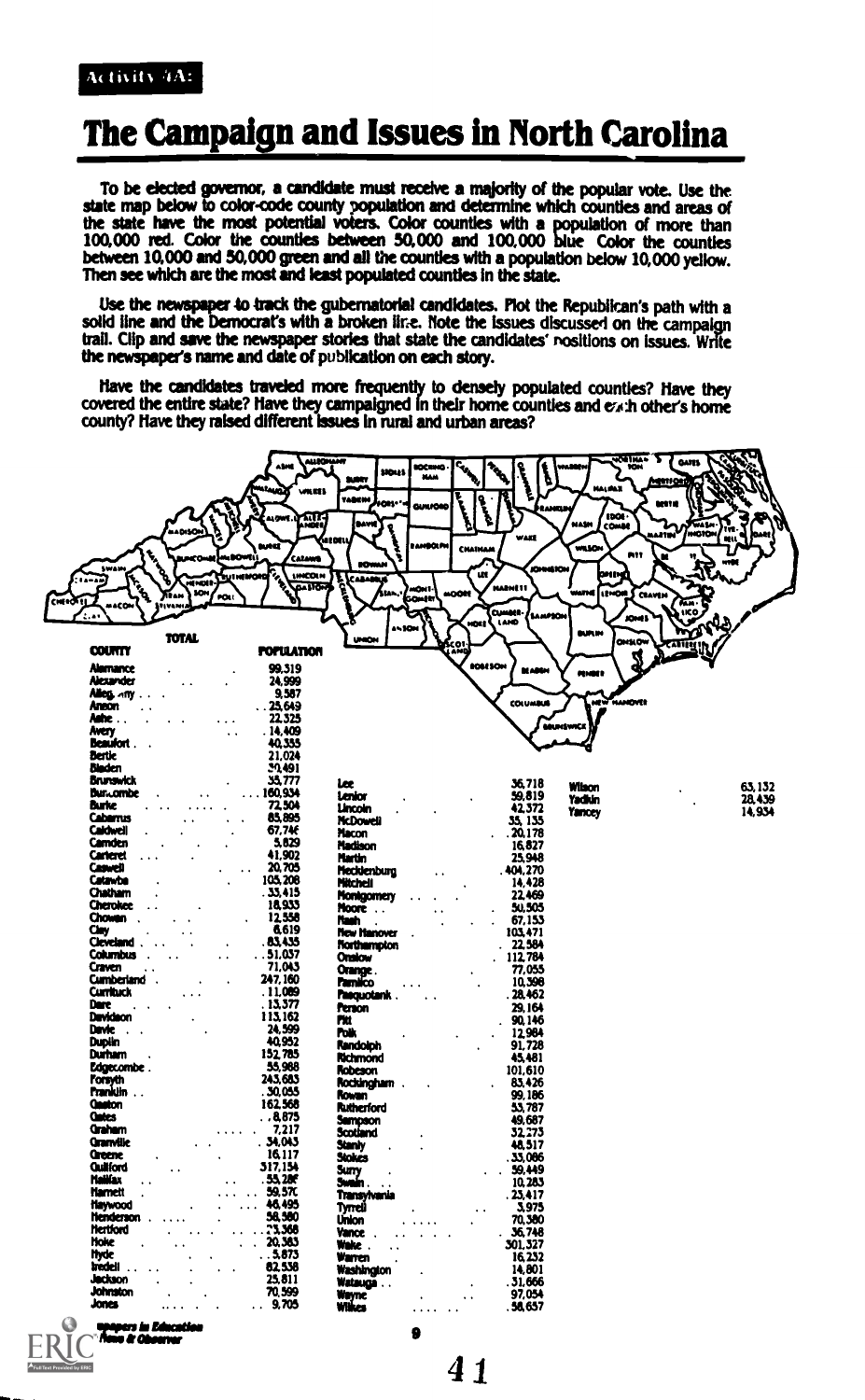#### Activity 4B:

## The Campaign and lesues in North Carolina (cont.)

Using the stories you have clipped from the newspaper, select what you feel are the three most important issues in the 1988 gubernatorial campaign. On the chart below summarize each Issue briefly, describe your own and the candidates' positions on each.

|          | <b>My Position</b> | <b>Republican's<br/>Position</b> | Democrat's<br><b>Position</b> |
|----------|--------------------|----------------------------------|-------------------------------|
| lasme 1: |                    |                                  |                               |
|          |                    |                                  |                               |
|          |                    |                                  |                               |
| lasue 2: |                    |                                  |                               |
|          |                    |                                  |                               |
|          |                    |                                  |                               |
|          |                    |                                  |                               |
| lasue 3: |                    |                                  |                               |
|          |                    |                                  |                               |
|          |                    |                                  |                               |
|          |                    |                                  |                               |

#### Gubernatorial Issues

Based on your analysis of the issues you have chosen, for whon: would you vote if the election was held today? On a separate sheet of paper, write a newspaper editorial explaining why you support that candidate. \_



Nonsymptom in Education  $A\,2$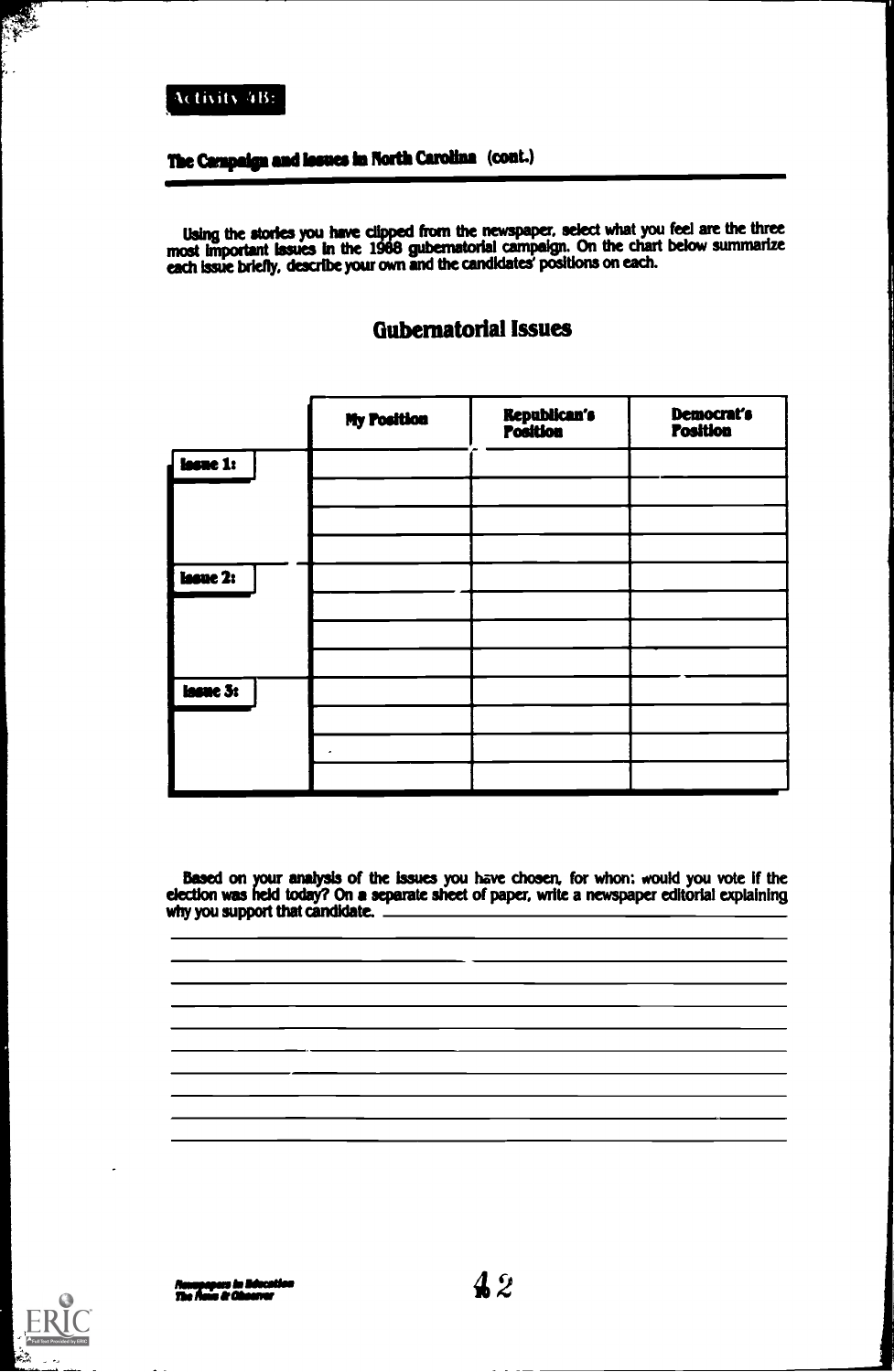#### Activity 4C:

## On the Ticket

Presidential candidates choose their running mates, the candidates for vice president. List the Democratic and Republican vice presidential candida and complete the chart below.

| <b>Vice President</b>                                              | <b>Republican</b><br>candidate | <b>Democratic</b><br><b>candidate</b> |
|--------------------------------------------------------------------|--------------------------------|---------------------------------------|
| Who are they?                                                      |                                |                                       |
| Where are their<br>home states?                                    |                                |                                       |
| What, if any, public<br>offices do they hold<br>or have they held? |                                |                                       |
| What are they saying<br>and doing on the<br>campaign trail?        |                                |                                       |

Presidential candidates choose running mates that they think will help their chances of being elected. Can you tell why vice-presidential candidates were chosen from reading about them in newspapers? What role are they playing in the election? How might they affect voters' views of the presidential candidates? Explain.

North Carolina's gubernatorial candidates do not choose the candidates for lieutenant governor, but candidates for lieutenant governor may affect the gubernatorial candidates' chances of being elected. Check the newspaper for references to the candidates for lieutenant governor. Complete the chart below based on your findings.

| <b>Lieutenant Governor</b>                                   | <b>Republican</b><br>candidate | <b>Democratic</b><br><b>candidate</b> |
|--------------------------------------------------------------|--------------------------------|---------------------------------------|
| <b>Who are they?</b>                                         |                                |                                       |
| i Where are their<br>hometowns and/or<br>counties?           |                                |                                       |
| What, if any, public<br>offices have they<br>heid?           |                                |                                       |
| What are they saying<br>and doing on the<br>icampaign trail? |                                |                                       |

What role are they playing in the election? How might they affect voters' views of the gubernatorial candidates? Explain

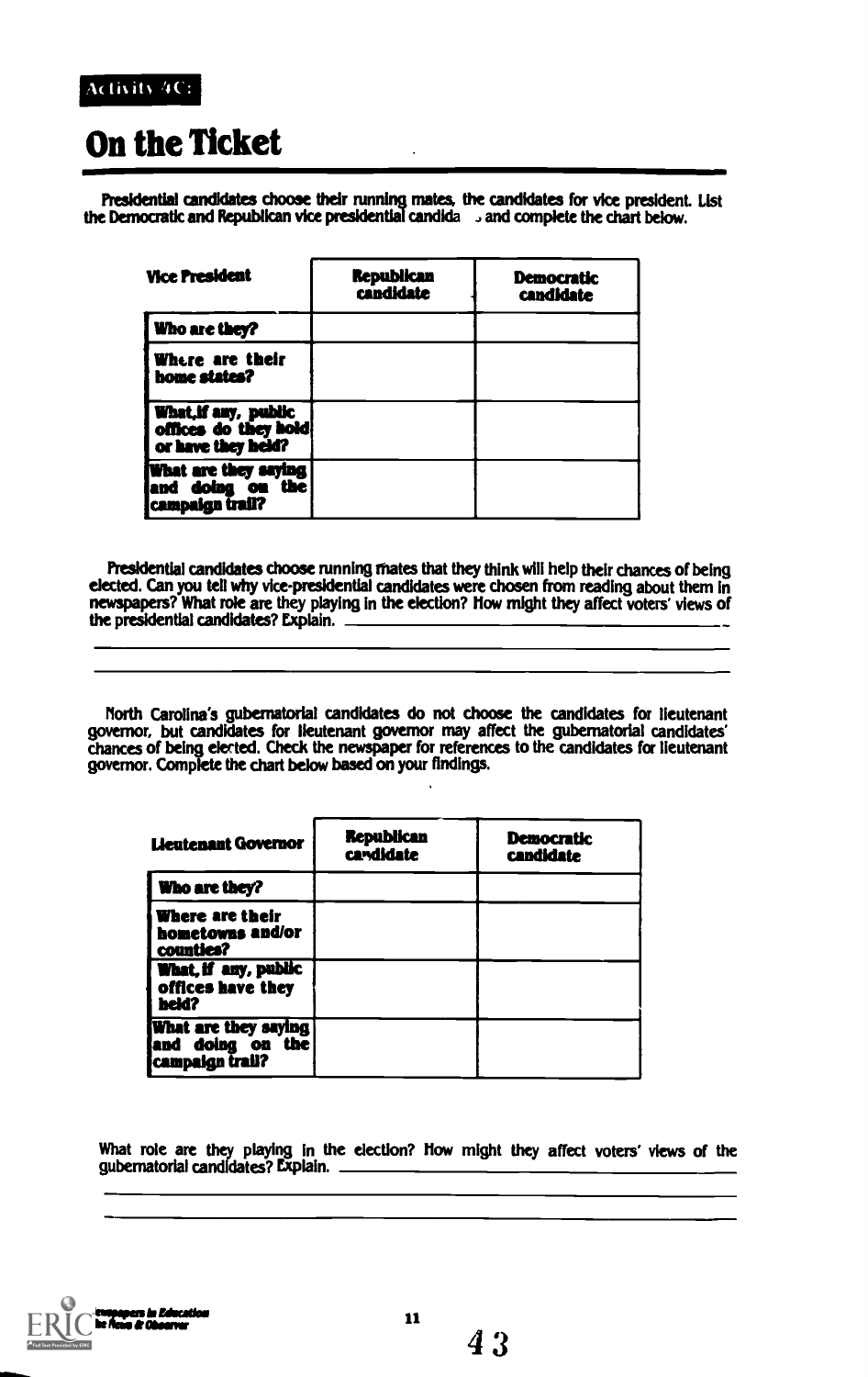## **The Debates**

Since the 1960 election between John F. Kennedy and Richard M. Nixon, televised presidential debates have been an important part of the election process. Debates give voters a chance to see the candidates meet face to face and to compare their stands on the issues.

Viewers of the debates also pay close attention to the image each candidate projects. Such qualities as charisma (special leadership appeal and charm), forcefulness, physical appearance, sincerity, integrity, trustworthiness and confidence play a crucial role in contemporary politics.

Check your newspaper for information about the dates and times of the presidential and vice presidential debates. Watch each debate, then use the scorecards below to rate each candidate's performance. The first chart deals with issues; the second deals with image. Rate each category as 1, 2, 3, 4 or 5, with 1 being the worst performance and 5 being the best. Then total the scores and declare your debate winner.

| Date of debate:                                      |                                             |                                | <b>ISSUES</b>                                      |                                                             |                                         |               |
|------------------------------------------------------|---------------------------------------------|--------------------------------|----------------------------------------------------|-------------------------------------------------------------|-----------------------------------------|---------------|
|                                                      | المصبحاط                                    | www<br>وعمائم<br>M net<br>oude | Made it claar<br>re he/she<br>stands on the<br>mes | أخلفتها<br>anoonests'<br>elicies ruther<br>than permanifity | Statements had<br>shekance:<br>net fest | Totals        |
| <b>Republican</b><br><b>Democrat</b>                 |                                             | a s<br>l 1                     |                                                    | $\mathbf{I}$                                                |                                         | ▁▌            |
| <b>Other</b>                                         |                                             | l 1                            |                                                    |                                                             |                                         |               |
| $1$ -poor                                            | 2-fair                                      | 3-average                      | 4-good                                             | 5-excellent                                                 |                                         |               |
|                                                      | <b>Came across</b><br>well on<br>television | <b>Sincerity</b>               | <b>IMAGE</b><br>ntear 17                           | <b>Confidence</b>                                           | Leadership<br>ability                   | <b>Totals</b> |
| <b>Republican</b><br><b>Democrat</b><br><b>Other</b> |                                             |                                | - 4                                                |                                                             | a ka<br>l 2                             |               |
| 1-poor                                               | 2-fair                                      | 3-average                      | 4-good                                             | 5-excellent                                                 |                                         |               |

And the winner is . . . . . .

**Total Points** 

| <b>Republican</b> |  |
|-------------------|--|
| Democrat          |  |
| <b>Other</b>      |  |

Follow-up on the debates: On the days after each televised debate, clip and save all newspaper articles relating to the debate. Prepare a "Debate 1988" file folder to use in storing the newspaper articles. Be sure to label each news frem you save so that they can easily be identified.

Did the newspaper article declare a winner in the debate? If so, did the results agree with yours? Compare your scorecards with any that might appear in the newspaper.

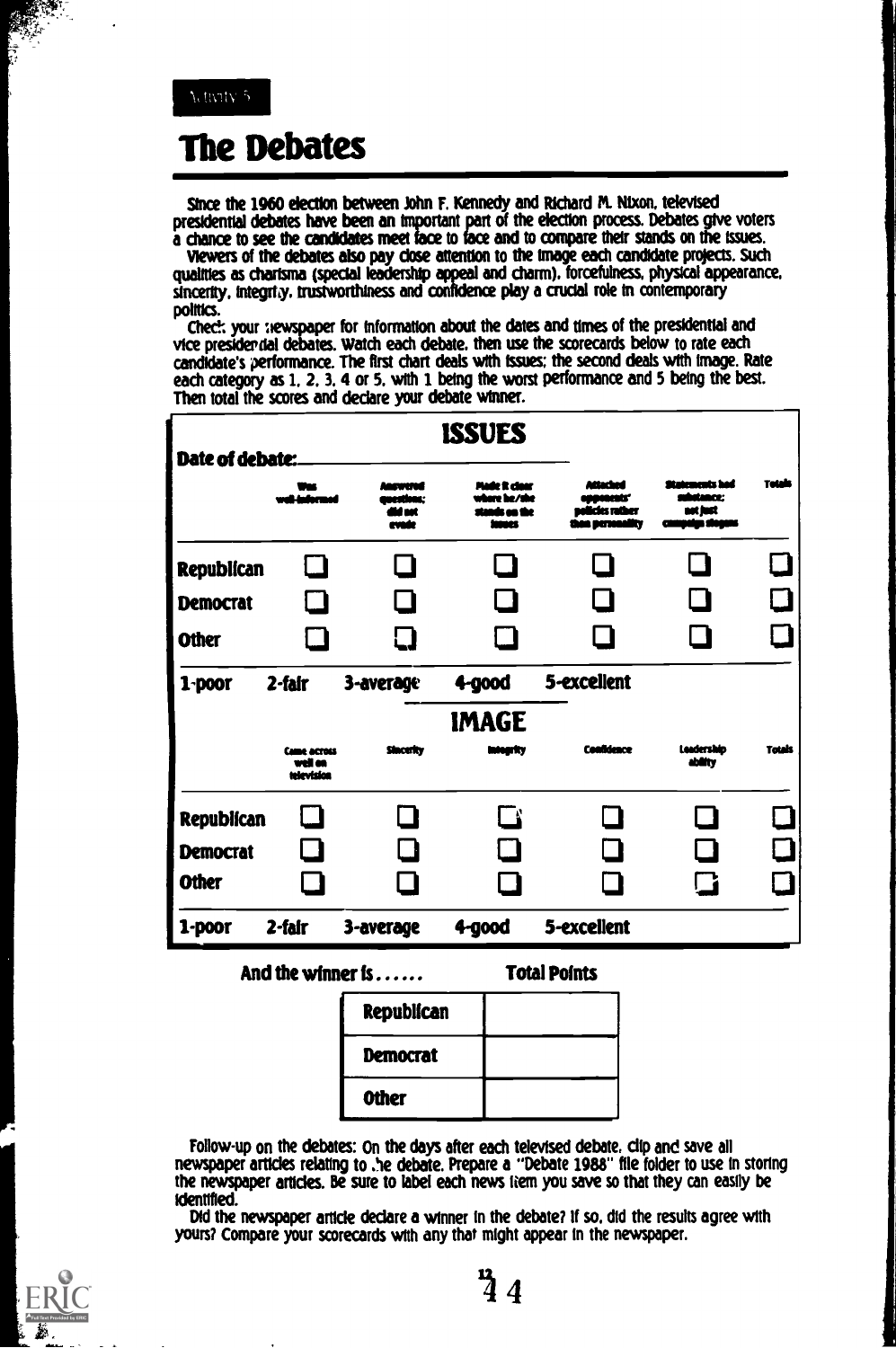

## The Polls

Public opinion polls attempt to discover the attitudes and opinions of large numbers of people by questioning a relatively small group, or sample, of the population. Pollsters (persons taking the poll) may ask respondents (the persons interviewed) which candidate they would vote for if the election was held at that moment, or how they feel about a particular issue in the **campaign** 

Results of the polls are usually widely reported in the media, and can have a substantial Impact on the campaign. For example, candidates may step up their campaigning In a region where the polls show they are behind. Some people believe polls may Influence undecided voters by prompting them to vote for the candidate who Is ahead.

In this activity, you will conduct your own poll. Ask ten persons---friends, family, neighbors-the following three questions, and record the responses in the chart below.

1. Do you consider yourself a Republican. Democrat, or other?

- 2. If the election was held today, for whom would you vote?
- 3. What do you think Is the most Important issue in this campaign?

|                      | <b>Question 1</b> | <b>Question 2</b> | <b>Question 3</b> |
|----------------------|-------------------|-------------------|-------------------|
| <b>Respondent 1</b>  |                   |                   |                   |
| <b>Respondent 2</b>  |                   |                   |                   |
| <b>Respondent 3</b>  |                   |                   |                   |
| <b>Respondent 4</b>  |                   |                   |                   |
| <b>Respondent 5</b>  |                   |                   |                   |
| <b>Respondent 6</b>  |                   |                   |                   |
| <b>Respondent 7</b>  |                   |                   |                   |
| <b>Respondent 8</b>  |                   |                   |                   |
| <b>Respondent 9</b>  |                   |                   |                   |
| <b>Respondent 10</b> |                   |                   |                   |

Based on the results of your poll, can you predict a winner? Write a report Ir, the style of a news story summarizing the results of the poll you conducted. Plan a graph or chart to Mustrate your news story.

Follow up on polling. Clip from the newspaper a story that reports the results of a poll. Compare the results with your own poll.

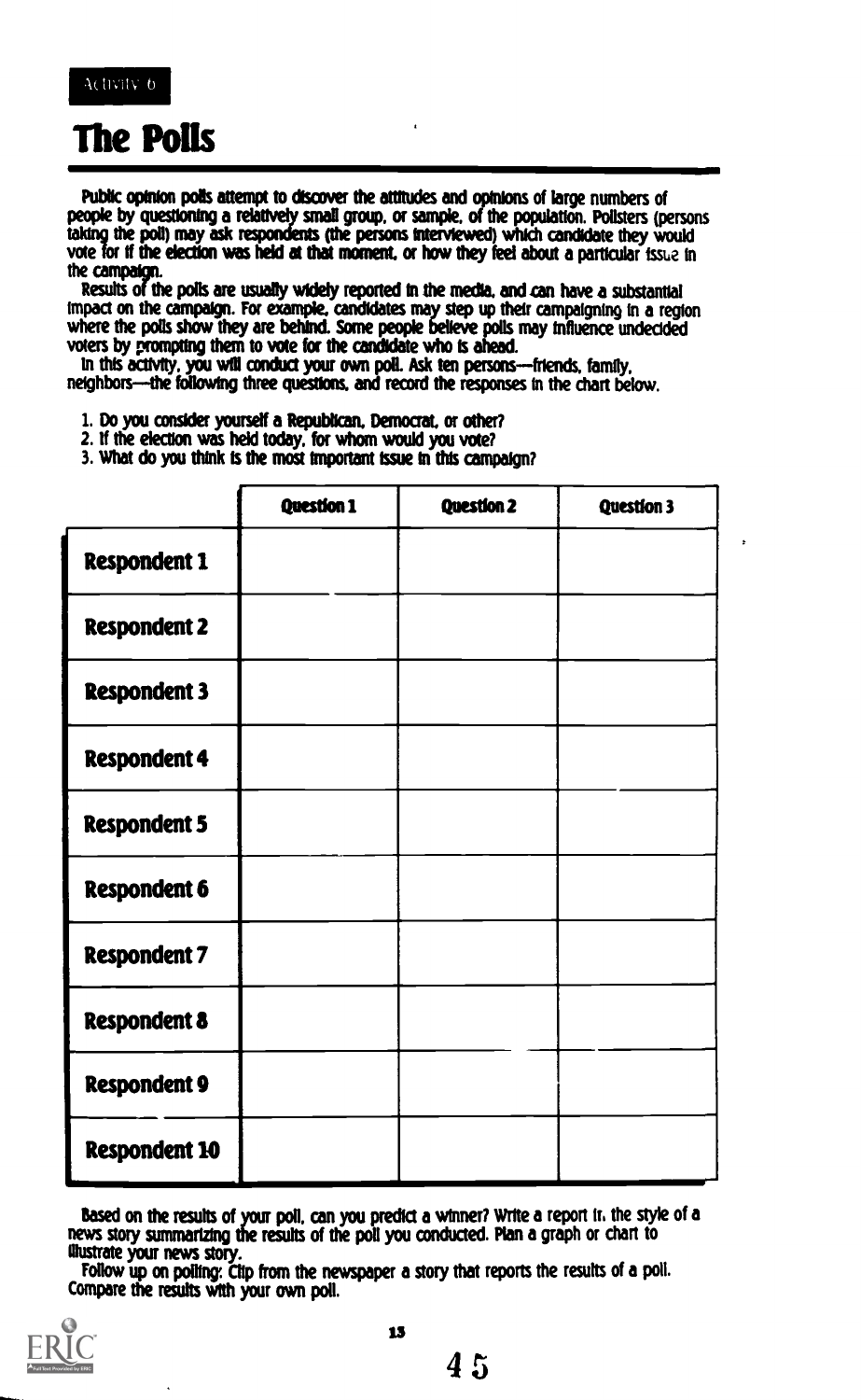#### $\lambda$  (tivity) 7

 $\frac{1}{2}$  ,  $\frac{1}{2}$ 

Á.

## The Outcome

On the day after the election, look in the newspaper for state-by-state results of the popular vote. On the<br>the Democrat blue. On map below, color states won by the Republican red, and states won by u.

Record the nationwide popular vote totals in the spaces below. Tally the electoral votes and fill in the blanks.



Many newspaper stories have a local regionaL national or world news focus. Look In the newspaper in the days following the election to find stories that tell how your dty, your region and the nation voted. (Note: A region could be considered a county, a state, or an area covering several states.) Clip election stories for several days and mark each story "local," "regional" or "national" as the case may be. Look also for international stories about the election - perhaps a reaction from an Asian or European country.

At the top of each article you clipped, write the publication  $\mathcal{N}$ date and name and page of the newspaper, or prepare an index card with this information for each of your examples and attach ft to each article. Be sure to include headlines for all articles. (If you tear out the entire page where a selected story appears, the information will be on the top of the page.)

ioda regiónal national **International** 

Compare how your city and region voted with how the nation voted. In the circle below enter the number of stories you found for each category.

Compare coverage of the results of gubernatorial and presidential races. Did the newspaper cover the outcome of the governor's race as heavily as It did the president's race? Using what you learned from news accounts and the color-coded N.C. map on page 9 of this guide, determine where the winning candidate for governor drew his support. Do the winning candidates for Governor and President belong to the same party? In your opinion, did the candidates for national and state offices help or hurt each other in N.C.?

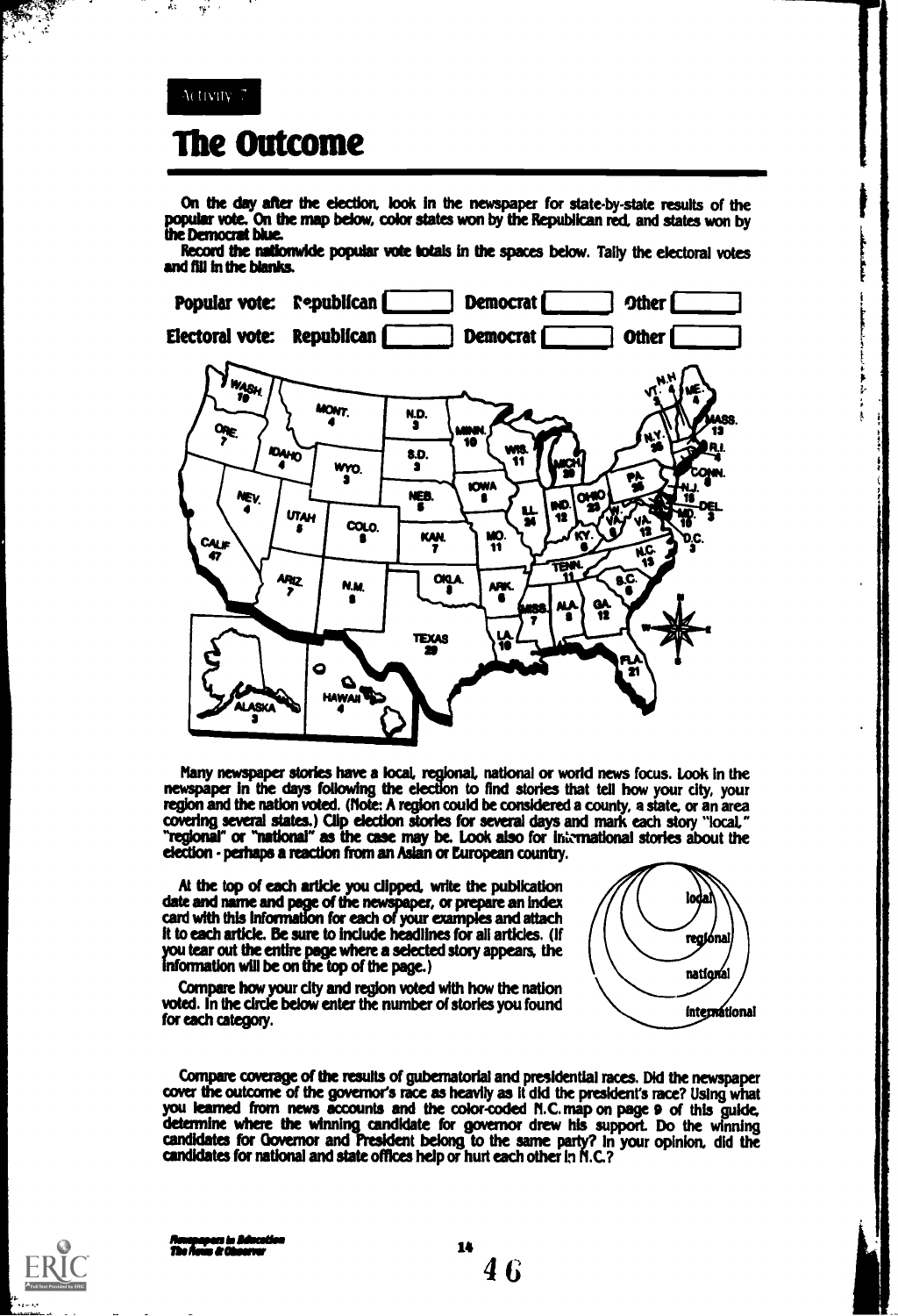

## **Scavenger Hunt**

Collect as many of the following ftems as you can from the newspaper or from your family and friends. Use the trems to make a poster or class builetin board that tells about the 1988 presidential election.





 $47$